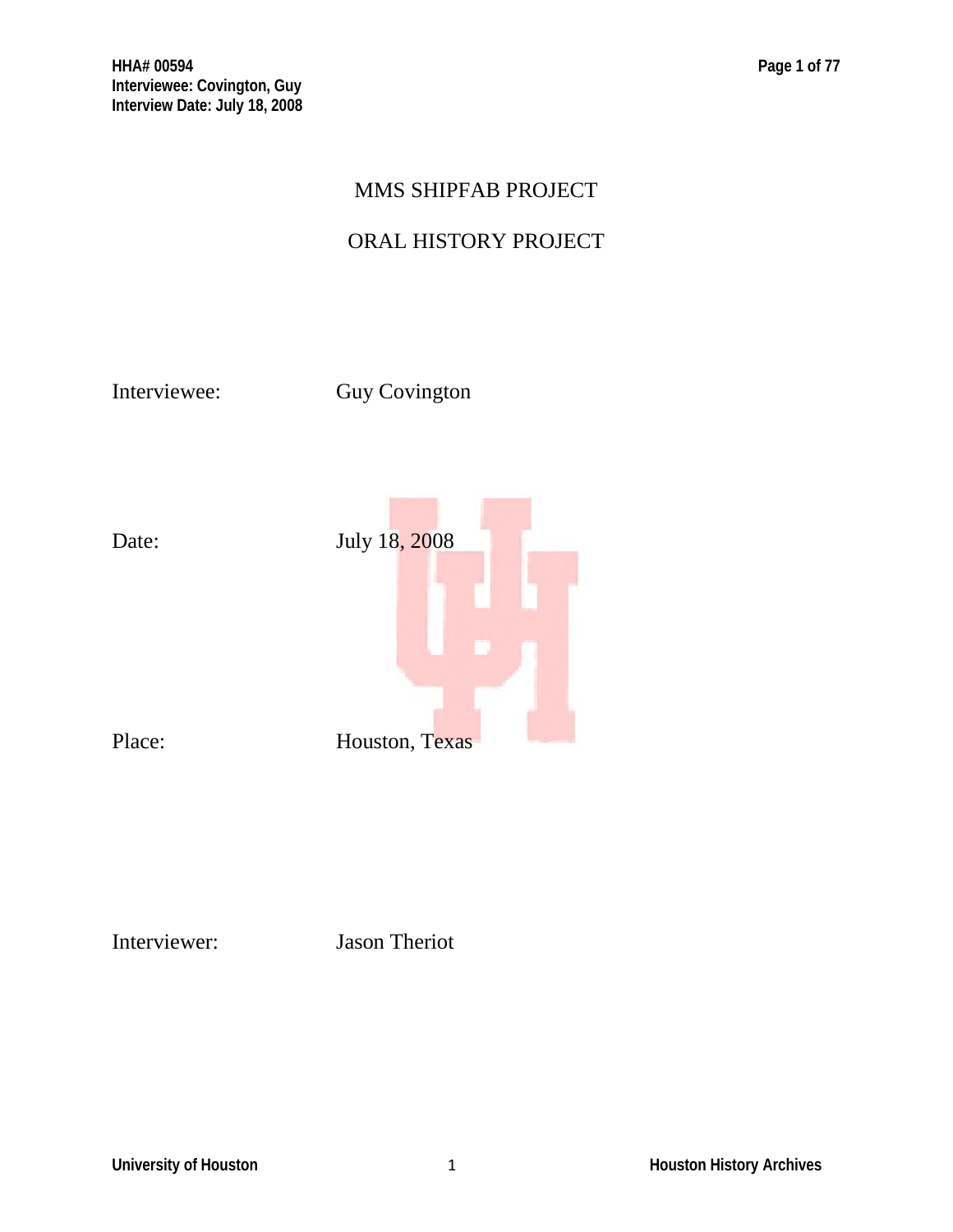Keywords: shipbuilding, Orange, Levingston Shipbuilding, TDI, Don Covington, Beacon Marine, rig repair/conversion, Mexican-Americans

## Bio

Guy Covington is a 4th generation shipbuilder from Orange, TX. Guy's father, Don Covington, became president of Levingston Shipbuilding Company and later started Texas Dry Dock, Inc. (TDI) after Levingston shut down. Guy worked summers at Levingston and finally went to work for TDI in 1992. In 1999 he helped his brother, Russell, start Beacon Marine in Orange, TX, to refurbish and convert drilling rigs. Currently he is the vice president of the company and helps manage the firm's shipyards in the Golden Triangle and Mexico.

### Early Career:

Guy grew up in a shipbuilding family. His father, grandfather, aunts, uncles, cousins, and brothers all worked in some capacity at Levingston Shipbuilding in Orange. He got his start as a ship fitter working summers at Levingston. After college, Guy worked for a commercial paint company in Houston selling paint to barge owners and drilling contractors. He went to work as a salesman for his father's new company, TDI, in 1992, working out of Houston, and finally moved back to help manage the business in 1995.

## Work force/other issues:

Mexican-Americans make up a bulk of the workforce at the Beacon Shipyard. After the hurricanes of 2005, Beacon struggled to find skilled labor as many of their workers and potential labor pool moved east to work construction for FEMA and many of them stayed. Beacon is in the process of converting their fabrication facility to more automatic welding and fitting.

### Company history/significance:

Guy and his brother, Russell, come from a long-line of shipbuilders; it is their heritage. The cumulative experienced gained over the last century by the Covington shipbuilders and their workers have been passed on to this generation at Beacon Marine. The company emerged after TDI-Hatler sold out to Friede & Goldman in the late 1990s. TDI pioneered the rig repair/conversion business in the 1990s and that legacy has carried over to Beacon marine. Beacon has several yards in the Triangle, including their main yard on the historic Harbor Island, first established by Weaver and Levingston in the 1930s and 1940s. Beacon has also taken their company global and opened a shipyard in Mexico to service rigs for PEMEX and their American drilling contractors.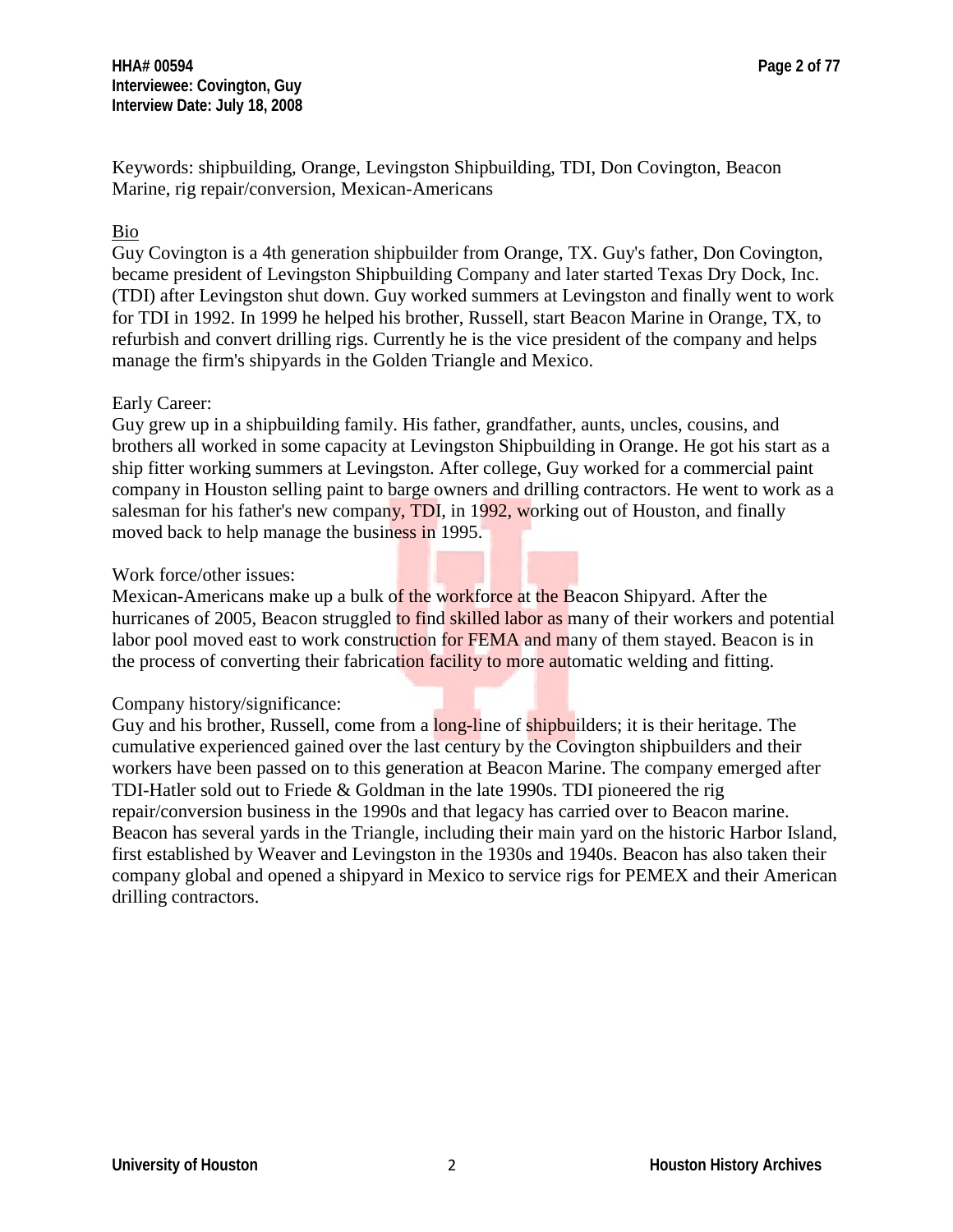#### Tape 1, Side 1

JT: This is an oral history interview with Guy Covington, C-o-v-i-n-g-t-o-n, in Houston, Texas. The interviewer is Jason Theriot. The date is July 18, 2008. Guy Covington is a third-generation shipbuilder from Orange, Texas. He is also the president of Beacon Marine in Orange. This is for the MMS Shipfab Project.

GC: My family started working at Levingston back in the thirties. It was my great-grandfather that worked there, followed very shortly by my grandfather. Then they worked originally as carpenters, because carpentry department was a big department back then. Then my father went to work at Levingston as a carpenter helper, as a matter of fact, but after a couple of years he worked there as a draftsman. My grandfather was moving up through management on the operations side. And then my father went in through project management, project engineering, with no degree, and that was one of the advantages, was that you could work at a shipyard and work your way up without being an engineer or something. Then my grandfather became vice president and general manager back in the late sixties, early seventies, something like that.

#### JT: Of Levingston?

GC: Of Levingston, yes. My father was in engineering. My grandfather probably retired in the mid-seventies, and a couple of years after that, my father was vice president of engineering, and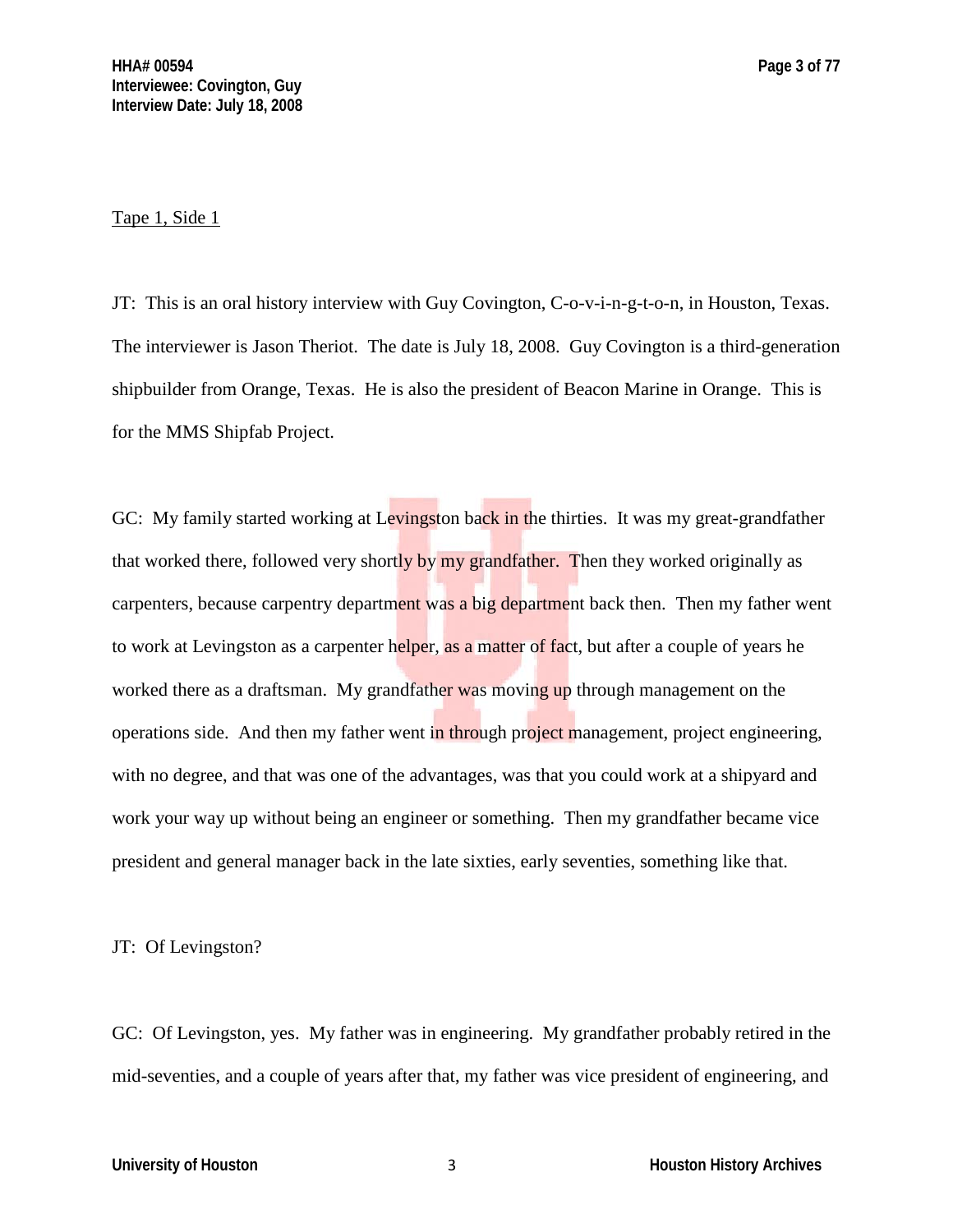shifted around a little bit here and there, and then became president in around 1982 or something. He was the last president till the yard closed down in about 1985.

Meanwhile, I had three uncles working there, and my brother and I worked there, along with a couple of cousins. I worked there summers whenever I was in college, as a ship fitter. And there were quite a few other families like this. I guess the major difference was that at the end of the day, my dad was president, and that's what changed our family. So that's basically our history at Levingston. If you want me to go on with—

JT: Your dad, he started as just probably a tacker helper?

GC: He was a carpenter helper, yes.

JT: And moved on up to president.

GC: And moved up to president, yes, with a couple of years of college, but no degree. He was in school and had three small children, and it just became overwhelming to keep trying to go to school and work and feed everybody and all that. But like I said, it created an opportunity there that a sharp guy, you didn't need the paper credentials behind you; you had to be able to perform. And that's what he was able to do.

JT: The Covingtons have long been established in the Orange area?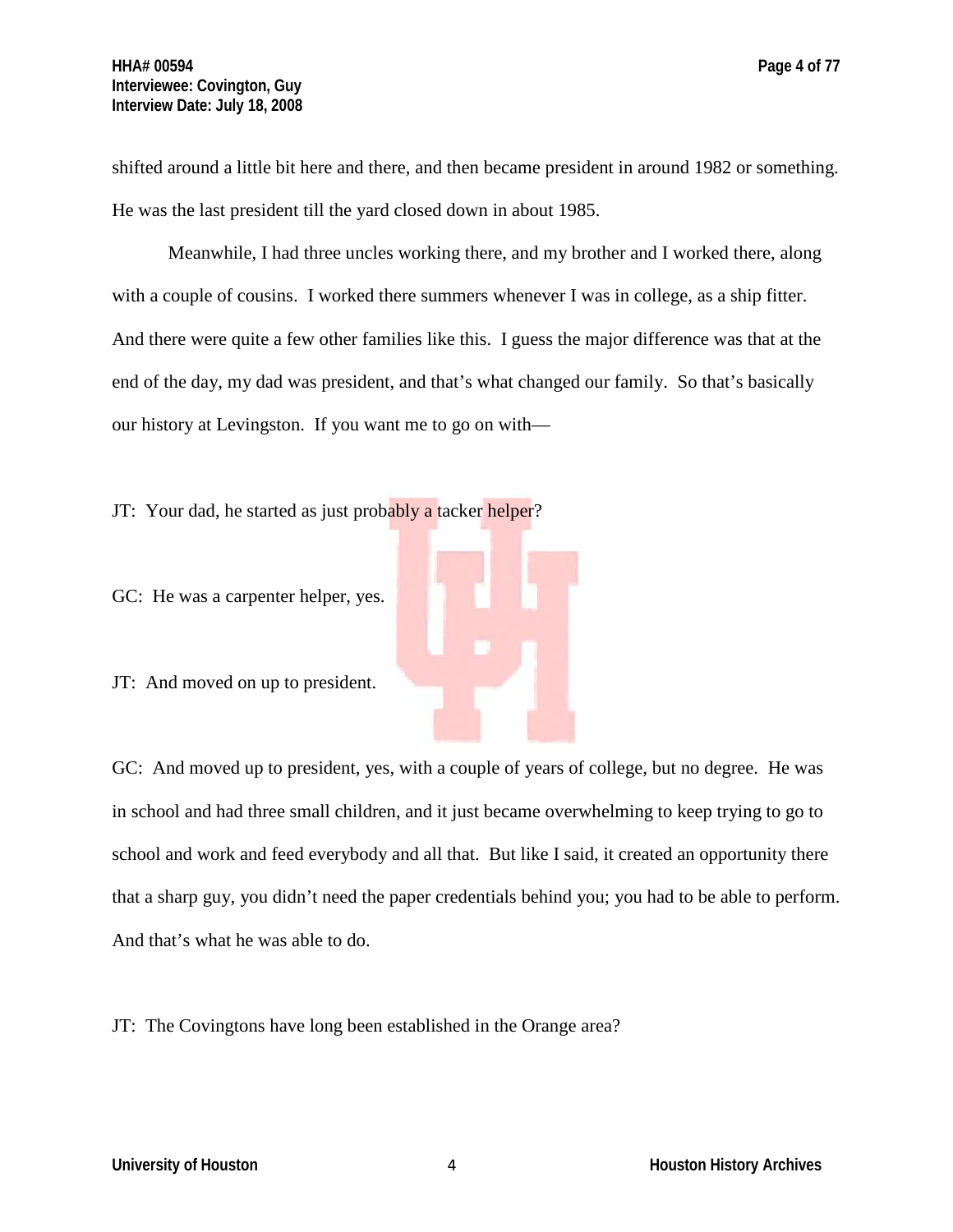GC: Yes. We actually came from Beaumont. I was born in Beaumont. My parents lived in Beaumont, moved to Orange whenever I was a couple of years old, to work at the shipyard. Dad had been driving back and forth from Beaumont for a little while, which is not very far, but back then it was a harder drive than it is today, you know. Today that's twenty-five minutes; back then it was about forty-five minutes. Meanwhile, my grandfather built a house in 1953, in Orange, a couple of years before I was born, and he had already moved there. Something of note, though. My grandfather was not a Covington; that was my mother's father. Her grandfather worked there.

JT: So they were also in shipbuilding too?

GC: Right. My dad's father was not really around much. He was gone. So my grandfather kind of took him under his wing and brought him into the shipyard as well. In fact, my dad's brother worked there, and then my mother's **brother and a couple of brother-in-laws**. It wasn't a family business; we didn't own it. At that time it was owned by Frank and Ed Malloy, I think. They had had it for quite a while. Then sometime—and I'm sure you could research this; in fact, I know I've got some books on it, but sometime they sold the company to—shoot. I can't remember the name of it. To an oil company.

JT: Ashland Oil?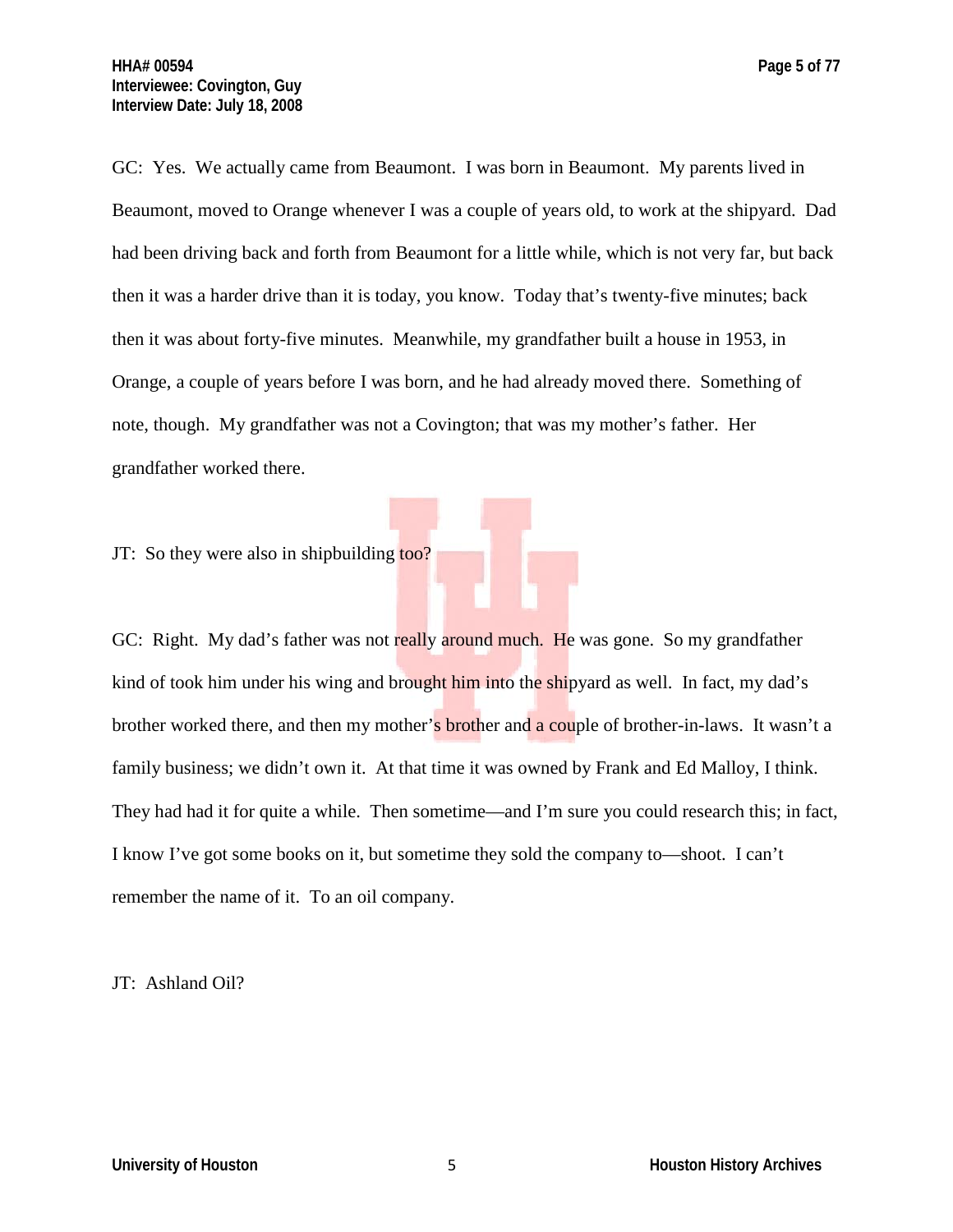GC: Ashland Oil, yes. Then, of course, Ashland ended up selling it, I think to Penn Ship, Sun Shipbuilding, and then my dad was here and he survived each one of those.

JT: So he stayed as president during the course of—

GC: Well, he wasn't president yet. He was just coming up through the ranks, I guess. When he was doing drafting all the time, he worked his way up to project engineer, without an engineering degree, which was possible back then, you know, and then he moved over into the management side as project manager, and that's where he really got a feel for how everything runs and everything. And from there, moved back to manager of engineering, then vice president of engineering. At that point they were going to send him to Tyler, Texas, where they had— Levingston actually owned a small fabrication shop in Tyler. It was called Armadillo Fiberglass Housing. They built literally fiberglass houses and helibdeks. They actually built some fiberglass helidecks back then. Yes, it was real weird, and it was not a good deal. We've come across a few of them over the years, and they're not in good shape.

But anyway, at the last minute, he turned that transfer down and they sent him over to Gulfport in Port Arthur, which was another yard, and it was almost a punishment, you know. But they made him president at Gulfport, and the yard thrived. Gulfport did repair and some fabrication. The yard really, really thrived, to the point where after a few years my dad was named president of Levingston Shipbuilding.

However, the company was in trouble by that time, and I remember I had gotten onto him one time before about something happened and I didn't know about it before it was going to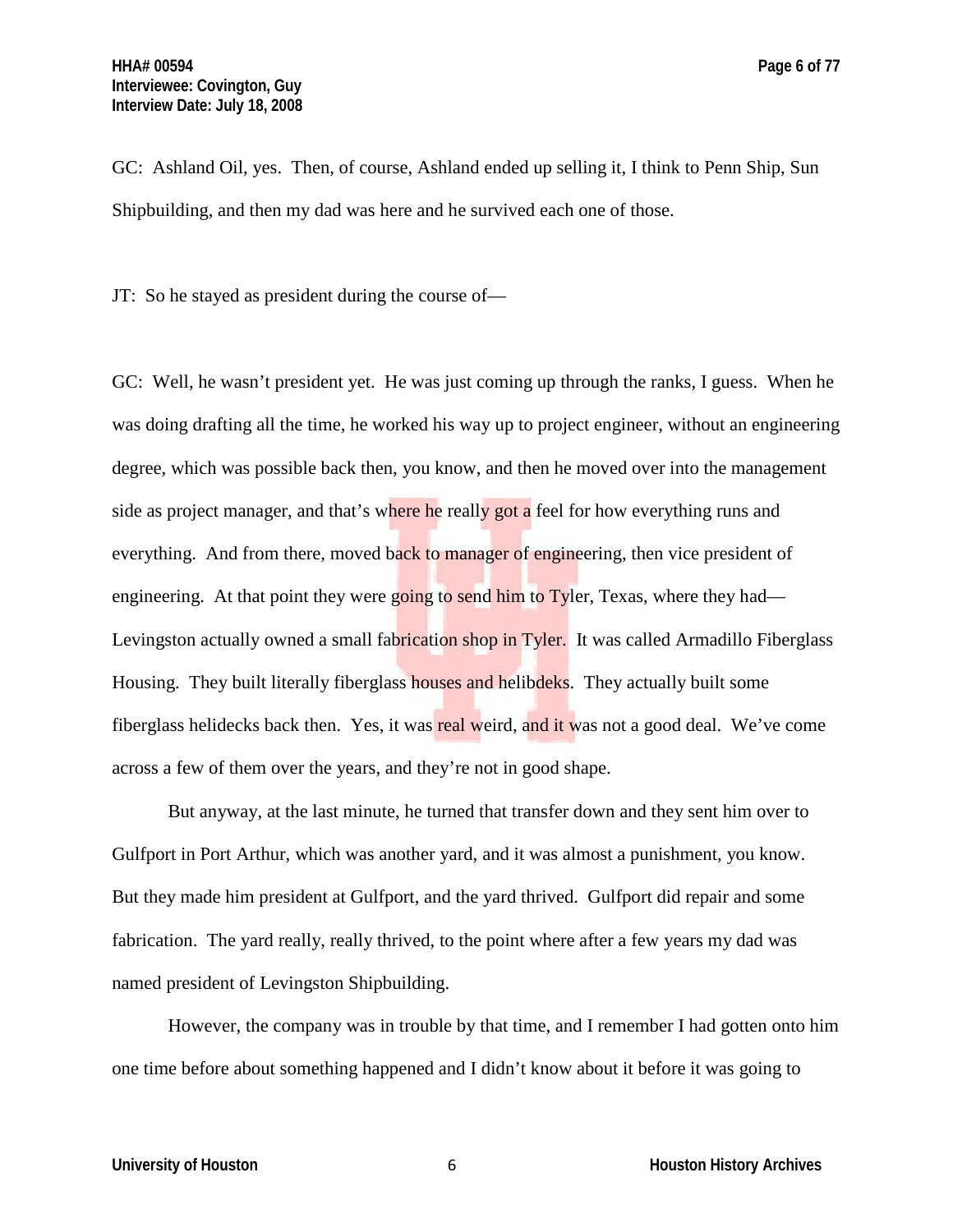happen; I heard about it either in the paper or—and he apologized and said it would never happen again, he would always tell me what was going on. Part of the reason for that was that he was always close-mouthed about everything because he's one of those guys that believes you just don't—until it's announced, you don't talk about it, you know. But he called me and said that the next day one of his dreams was going to be realized, and he wanted to let me know about it.

I said, "What's that?" He said he was going to be named president of Levingston Shipbuilding. I said, "Oh, Dad, that's just great."

And he said, "Well, the bad news is," he said, "the next day I think I have to close the son of a bitch down." [laughs]

And ended up keeping it open for three years after that, three or four years. He did some unique things, got some customers, notably Brown  $\&$  Root and McDermott, I think, to actually pay for jobs in advance before they did the work, and they had that kind of reputation. They fronted the money for their projects to be done and managed to stay open, but I think they were owned by Sun Ship, which owned Pennsylvania Shipyard at that time, and they were just dragging money out of the company, and it just didn't survive.

So they closed down Levingston. This is around '84 or '85. My dad was actually interviewed by a couple of companies and asked to take a job in Houston and another one in Dallas or something, but he had promised my mother that he wouldn't leave the Triangle, because that's where all her family was, and we're a very close family. So he decided to open his own yard, and he made a deal to lease what was Weaver Shipyard years ago, and started a company called Texas Dry Dock [TDI]. He had some partners, and they bought one of the repair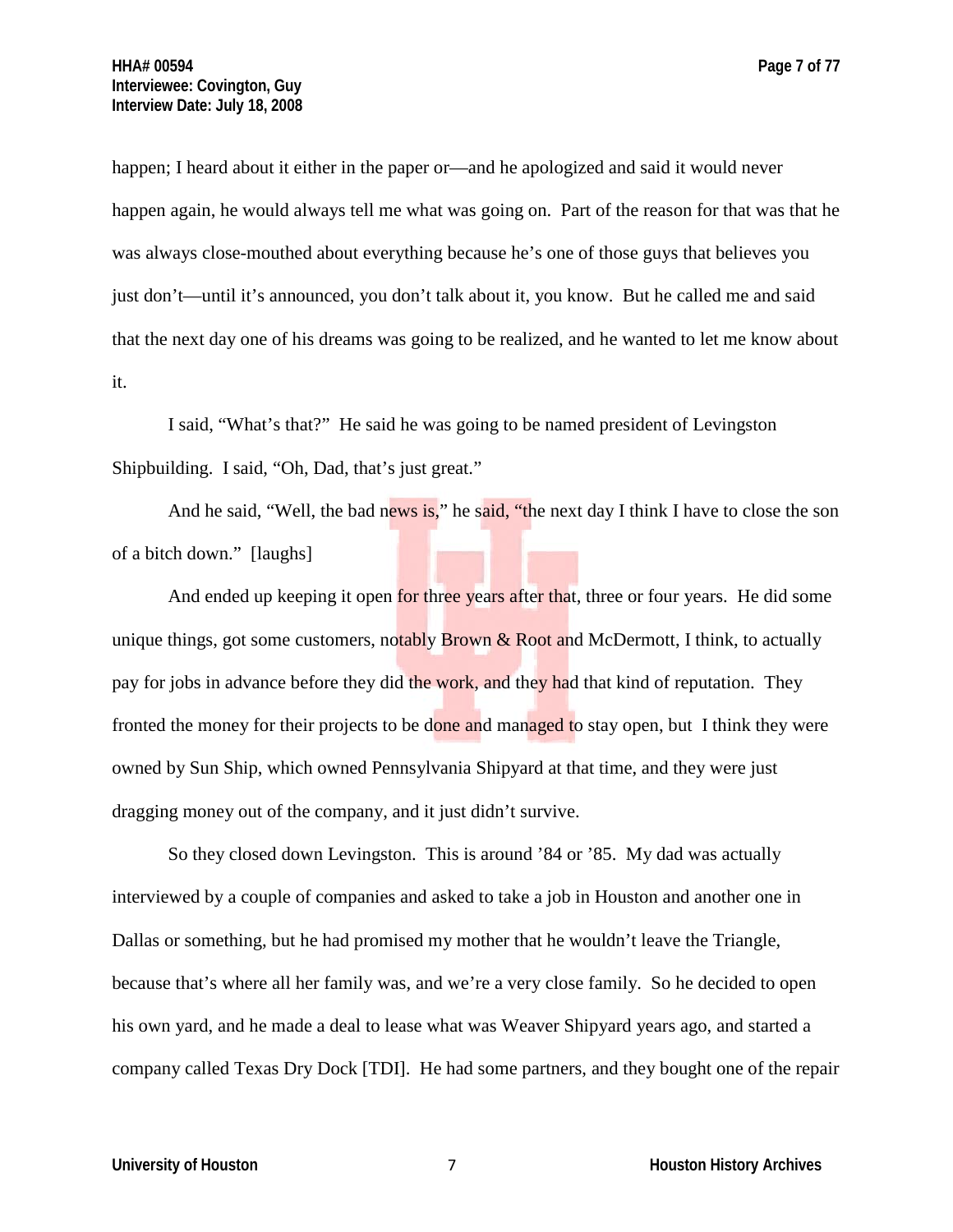docks from Levingston, from the ashes of Levingston or whatever, and really just decided to bang out a living. That's all he was trying to do. He had a dock and they were doing barge repair.

Then an opportunity came up to do some drill barges, and of course Dad had worked closely with some of the drilling contractors over the years, and he really had an affinity for the drilling side of the business. That went real well. ENSCO came in as a customer, and they wanted us to build some Lake Maracaibo drilling barges, which Levingston had actually built back in the fifties. My grandfather went to Maracaibo himself back in the fifties, back when nobody was working there, you know. And Levingston built drill barges, the Blocker barges for that.

JT: Blocker?

GC: Blocker Drilling was down there.

JT: Were they out of?

GC: They were out of Houston. I'm pretty sure Stan Blocker, I think, was the guy that owned Blocker Drilling, I think.

JT: Drilling for Shell?

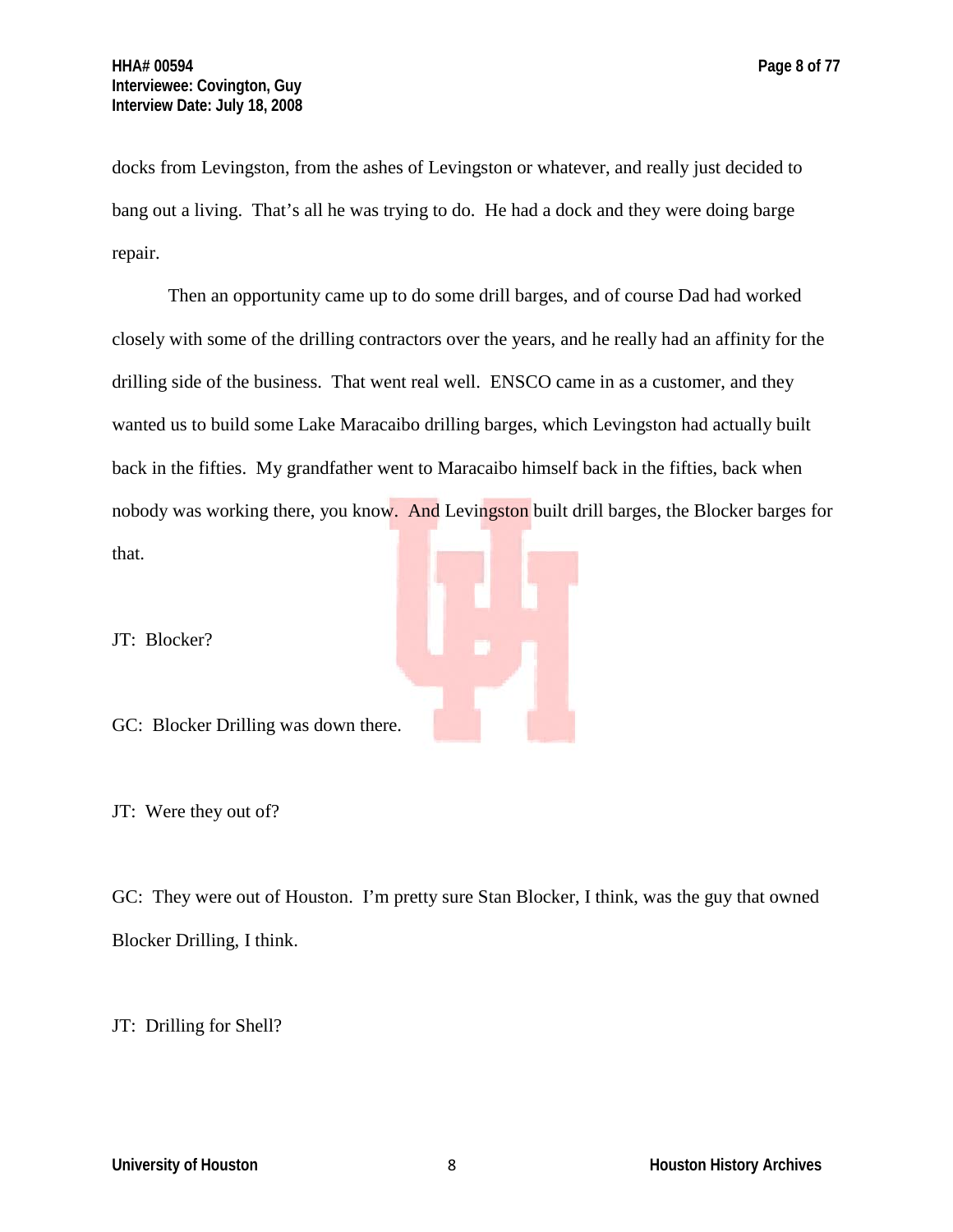GC: Yes, it probably would have been Shell. Maravan, Lagoven [subsidiaries of PDVSA]. One of those was a Shell company; one of them was an Exxon company or something. This was before Venezuela nationalized everything and took those companies into the Pedavesa.

But anyway, we started building Lake Maracaibo barges, and the drilling side of our business picked up, so we opened another yard at Port Arthur, which we called TDI Offshore, and that was to bring jack-ups in, largely for ENSCO. That was one of our biggest customers at the time.



JT: To do new work?

GC: Yes. That gave us three locations, really, because we had moved the dry dock to the old port of Orange, the navy base, on one of the piers down there, and we called that the pier yard, and called the main yard Childers Road, which is the road where Weaver Shipyard was. Then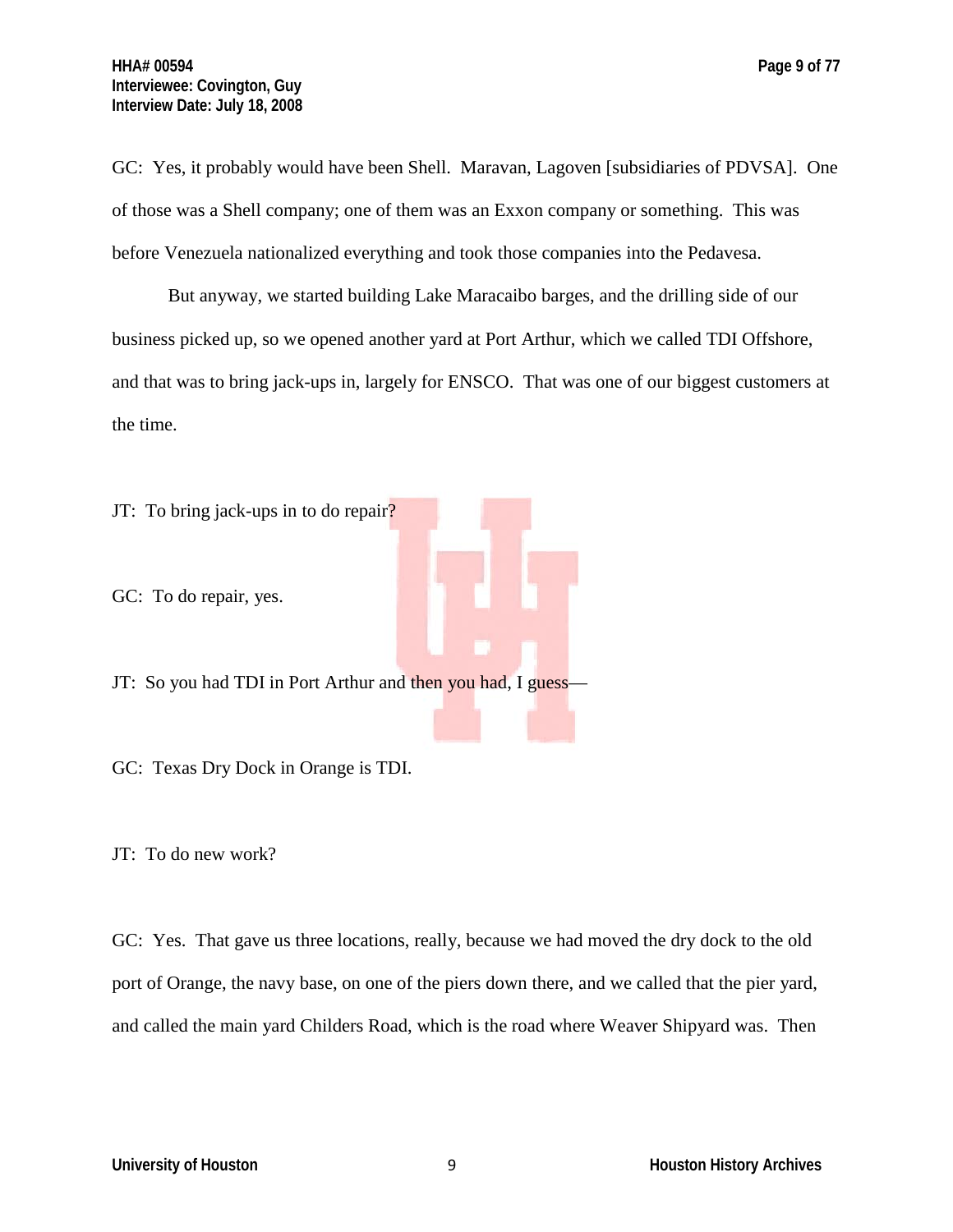the one down in Sabine at that time became TDI, or Sabine. Later it became the central yard because we made some other acquisitions. Let's see what happened. We—

JT: When did you go to work?

GC: I went to work for TDI in '92. I had been working for paint companies before that.

JT: When did your dad put TDI together?

GC: '86. So my brother was there originally. My brother was there from the get-go. He and a guy named Mike Dolan actually were paid out of my dad's personal checking account for the first couple of paychecks. I was really closely tied. I sold paint to a lot of barge owners and drilling contractors and stuff, so a lot of that went back and forth, but I wasn't working for the company. It was Dad's—it was a smart deal. He wanted the company to be big enough to support another Covington, you know, because we didn't want to run it like a family business, and I had a career and a good job and lived in Houston, and everything.

So in '92 I went to work in the sales office over here. I had a history of sales, and my uncle ran his sales office, my mother's twin brother, Bob Fogal, who's been in the business for fifty, sixty years, or fifty years, and still is. He still sells for Friede & Goldman. He was our vice president of sales, and I went to work for him and spent a couple of years doing that and estimating and everything, and then went into project management and moved back to the Triangle in about '95, I guess.

**University of Houston** 10 **Houston** 10 **Houston History Archives**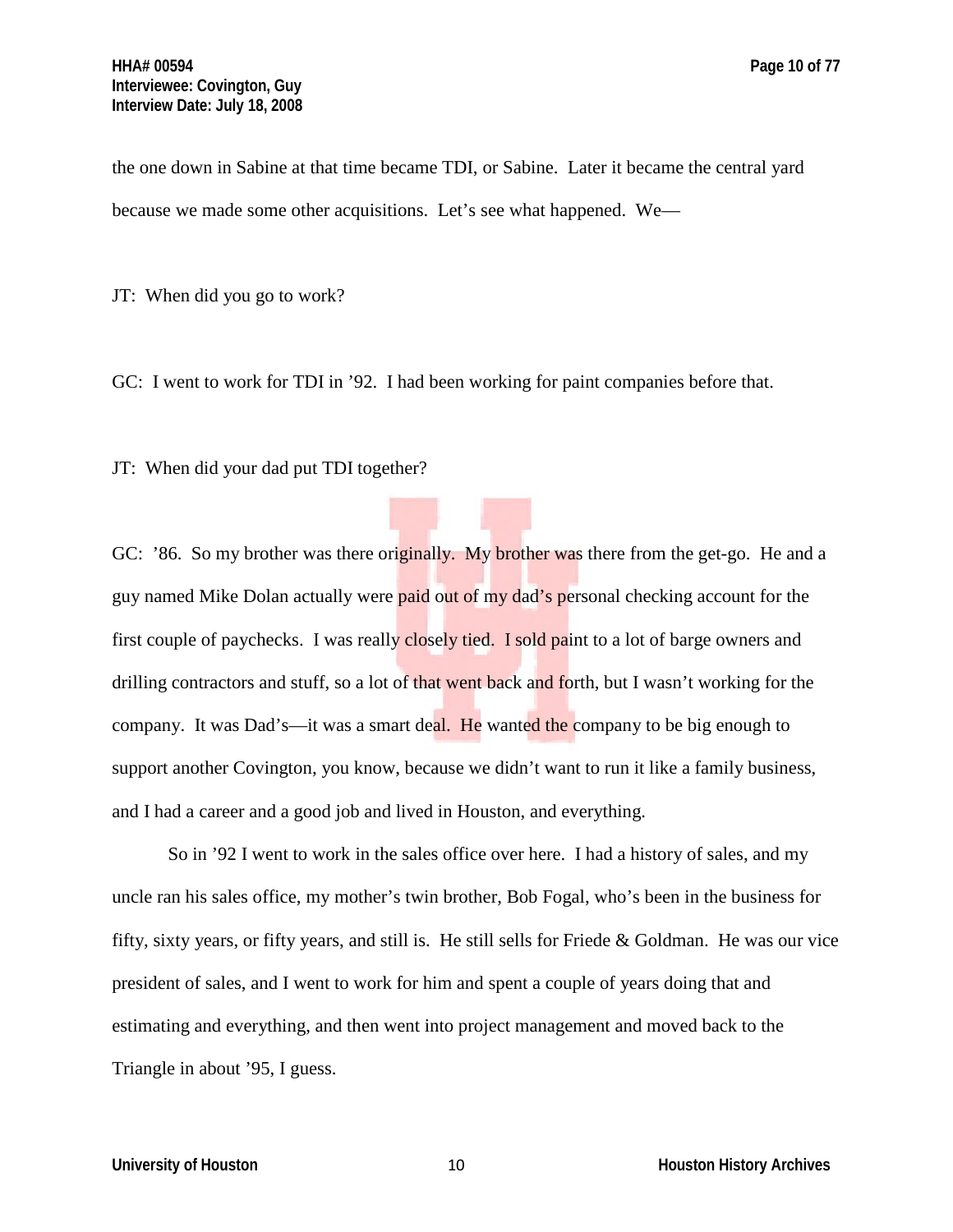We did a job for Diamond Offshore, small job, and that was my only customer, by the way, was Diamond Offshore, the only one that I really handled, and we did a small job doing some spud-can repair. We didn't have a yard for it. I was talking to Diamond and I agreed to do it so we could do the work and bring the rig in and everything, and then I found out that the draft on the rig was deeper than our yard was, so we couldn't bring it in. That was the day—and I remember it plain as day—that my dad said, "Did you ask them what the draft was?"

And I said, "No, but it's an independent leg. It can't be that much."

He said, "Well, that's a Levingston rig," which is why we were getting the job, because of our expertise with Levingston rigs. And he said, "Unfortunately, those spud-cans don't recess like the LeTourneau [jack-up rig]." And I didn't know at that time.

I was like, "Oh no. This is going to tank the only job I've ever sold," you know.

I had become good friends with the VP of Engineering at Diamond, and he was just doing this because of our expertise and we liked each other.

Anyway, so Dad said, "Well, there's another piece of property that maybe we can lease," and he made a deal with Gulf Copper to lease—it was their Dock 4, I think, which had pretty good waterfront, had thirty feet or so. We brought the rig in and did the work. It was a great job. Saved Diamond a million dollars over the way they had been doing them in the past.

Meanwhile, we were out there and we realized that this is a yard you could bring a semi [-submersible drilling rig] into, and Diamond was also talking to us about doing some semi work. So while we were there, I remember we had cell phones even at that time, which was pretty unusual, but we called Dad and said, "We need to think about buying this yard." My brother and I were sitting in the car, looking. Because he said, "We can't get a semi in there."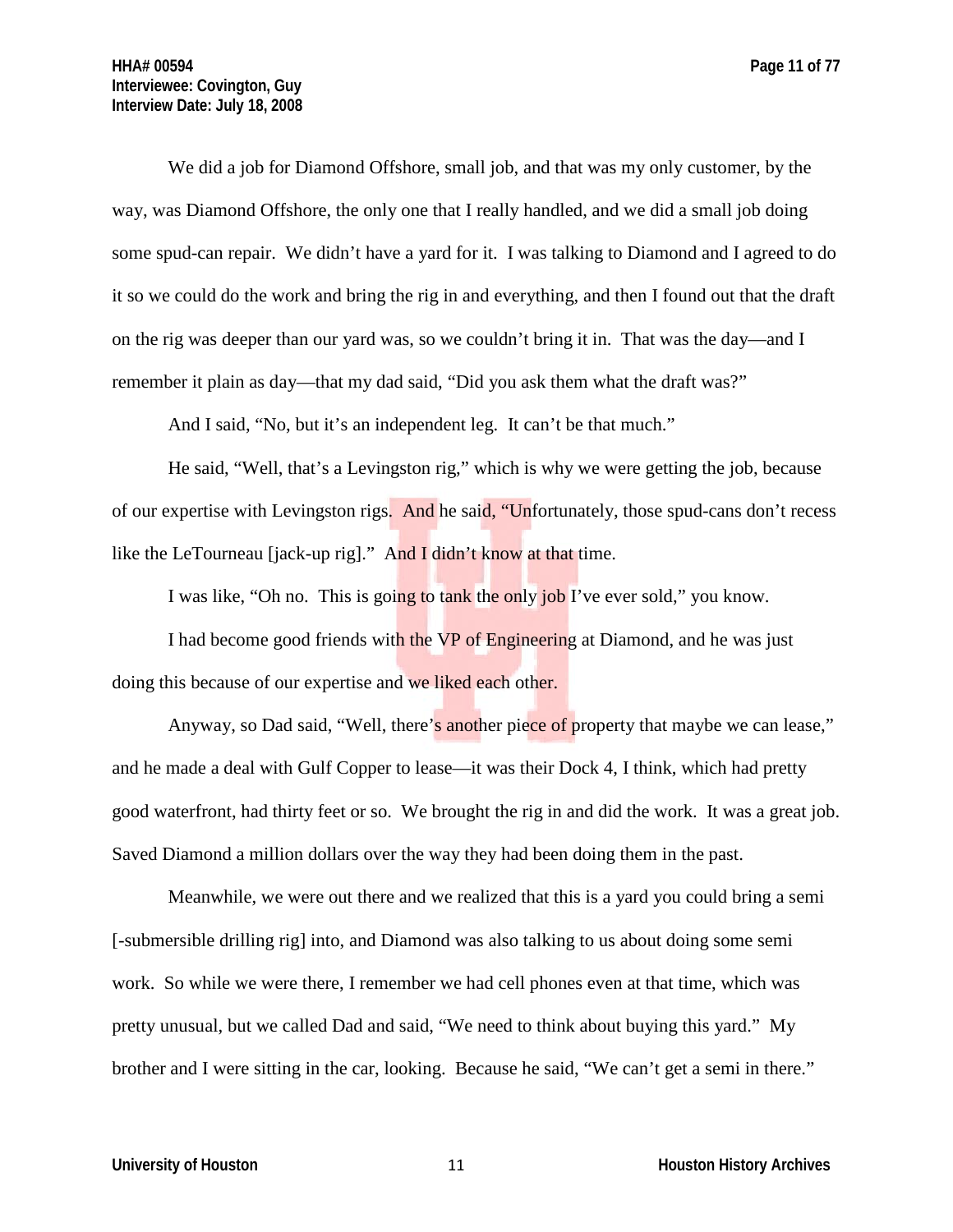And we said, "There's one sitting here."

So we started making moves to buy that yard, and we were getting deeper and deeper with Diamond, and they had some really large conversions coming up. They were converting two second-generation semis to fourth-generation, take them to deeper water. So because of that, we needed a dry dock for it, so we were making a deal with Bethlehem to use their dry dock, and we ended up buying another yard down in Sabine, which we called our south yard, and then the Gulf Cooper yard became the north yard, and of course then the original TDI yard became central.

JT: So you had four.

GC: We had four then, yes.

JT: What year was that?

GC: This was about '96.

JT: So you had already been with the company for a few years.

GC: For a few years, yes.

JT: Working mainly here.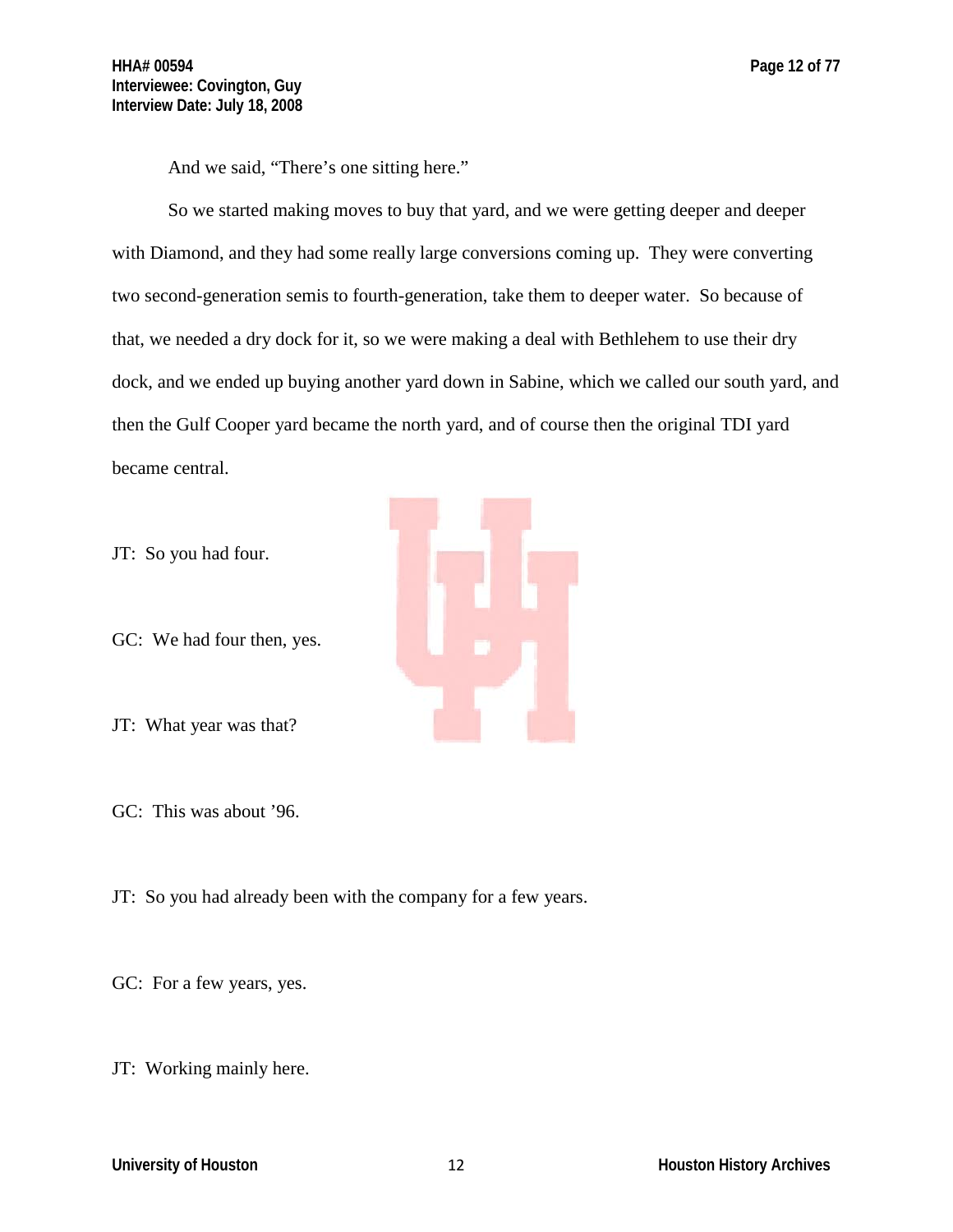GC: I was over there then, yes. No, I was still here then, still here until then we signed a contract with Diamond to do their two semi conversions. The day after we signed that contract, my dad called and said, "You need to come over here for a few months and be project manager on these jobs." And the idea was that you'll never be successful in sales until you learn how the operation works, you know. He put a senior guy with me to kind of hold my hand and everything, a guy that had come from Levingston, had been with the company for years, and together we ran these two projects and built the yard, because we had bought the old Sabine Offshore. That's what our south yard was. I can't remember the guy's name. Sabine Offshore, but I can't remember who owned it at that time. And we took over the lease from Bethlehem for the dry docks.

So we opened two years and took on these two massive projects all at the same time and they were about a half a million man hours apiece, far and above the biggest jobs the company had ever done, way bigger than the new construction we'd done.

JT: So they put a lot of faith in you.

GC: Yes. Well, he put a lot of help around me, too, you know. And actually, financially they were not as successful as we would have liked. They were real fast-track and the engineering wasn't done, but they were very physically successful jobs, and Diamond ended up giving us another one before we were finished with the last one, which we did well with that one.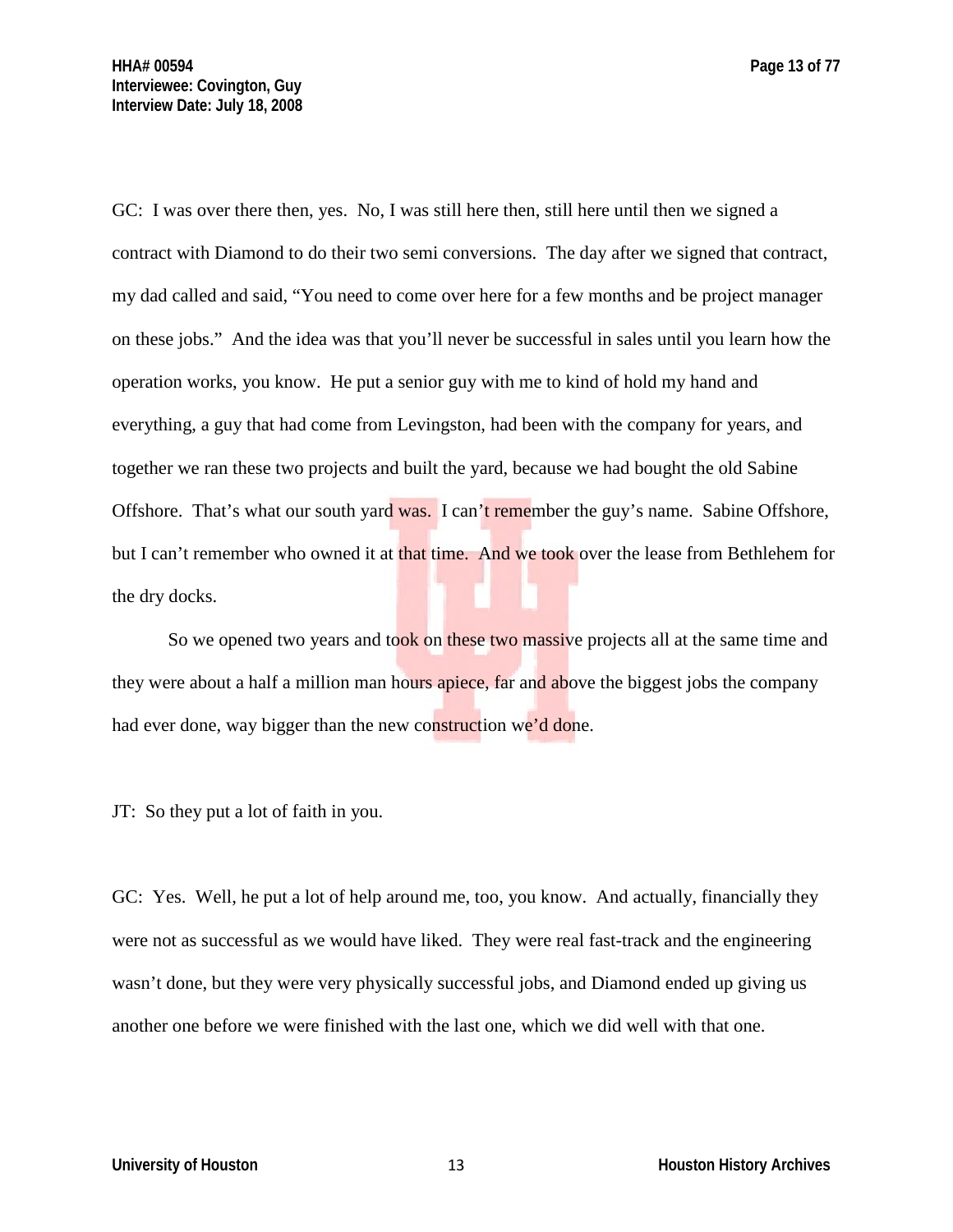But meanwhile, what really happened, I was a little bit down because the jobs had not made money, and they were huge jobs as far as that time, and my dad told me, he said, "I don't want you to ever get in the habit of losing money is acceptable on a job, but there's more than one way to make money for a company, for the shareholders." He said, "Let me tell you what's happened while we were doing these two projects." He said, "We lost a little bit of money on these jobs, but meanwhile, we opened two shipyards and acquired and outfitted them and did all this work." He said, "And our reputation in the market has just soared for what we accomplished." And he said, "Because of that, shareholder equity, the company is worth twenty times what it was worth before we took those on." So if you lose a million dollars here and the company value goes from 5 million to  $25$  million, 50 million or whatever, you know, those weren't bad jobs, you know, and they ended up selling the company to Halter and he and his partners. That would have been '97, I guess, and did real, real well.

Just a side deal, everybody that worked there, all the private employees, got a really sizable bonus for this sale, as part of the—

JT: How many employees do you think you all had total working?

GC: Oh, I don't know, at that time probably 1,400, 1,500, something like that, and I'm talking about all the management, though, got a sizable bonus for the sale, and Dad's partners didn't want to do that. That doesn't need to be published. But he insisted that this is the reason the company's worth it, you know. So it was a great time for everybody, you know, although it was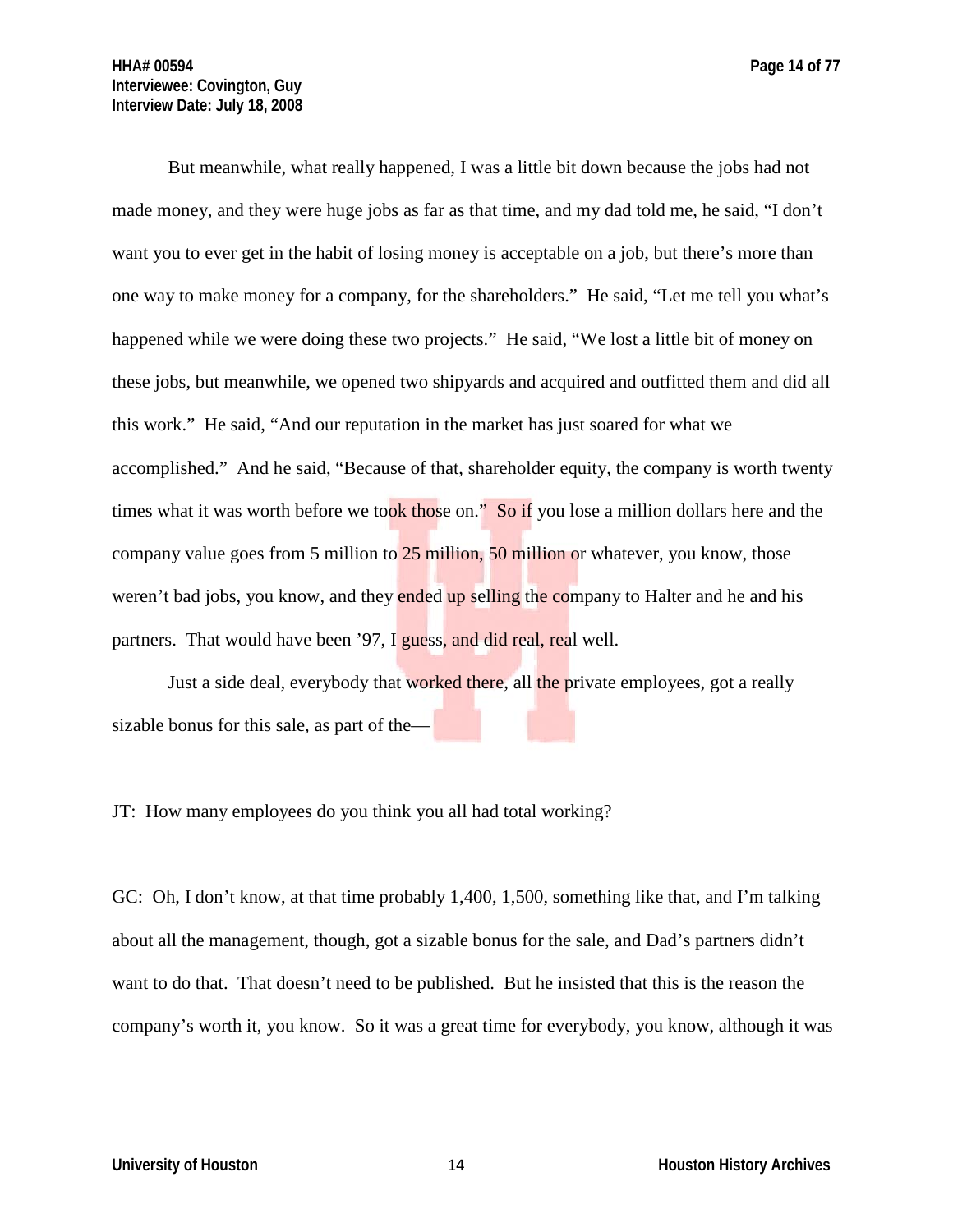also sad that we weren't the owners of the company anymore, you know. But then Halter looked at buying—at that time we only had two competitors in this repair conversion business.

JT: Which would have been who?

GC: It was Ham out of Pascagoula and AMFELS down in Brownsville, which is now Keppel FELS, of course, and Ham became Friede & Goldman. They decided to take that public and became Friede & Goldman. They bought out— Friede & Goldman was an engineering company out of New Orleans, and they thought that they needed their own rig design if they were going to go public, so they did that, and we looked at buying them, Halter did, and, frankly, I say "we," Halter was looking at it, and the only reason I was involved in it, by that time I was manager of estimating and had about twenty-two, twenty-four probably working at estimating, planning, and production control department. I was over that department, so I was asked to come in during the due diligence and look at their existing jobs. We were looking at each other's, to see the health and strength of contracts and that sort of thing. This was all hush-hush in a closed room in a Holiday Inn somewhere in Pascagoula or something.

After looking at it, the general consensus was that they were not healthy, so we weren't going to buy them. Less than six months later, they bought us, which was really strange. I think within a year, year and a half of that, the whole company folded.

JT: Friede & Goldman bought—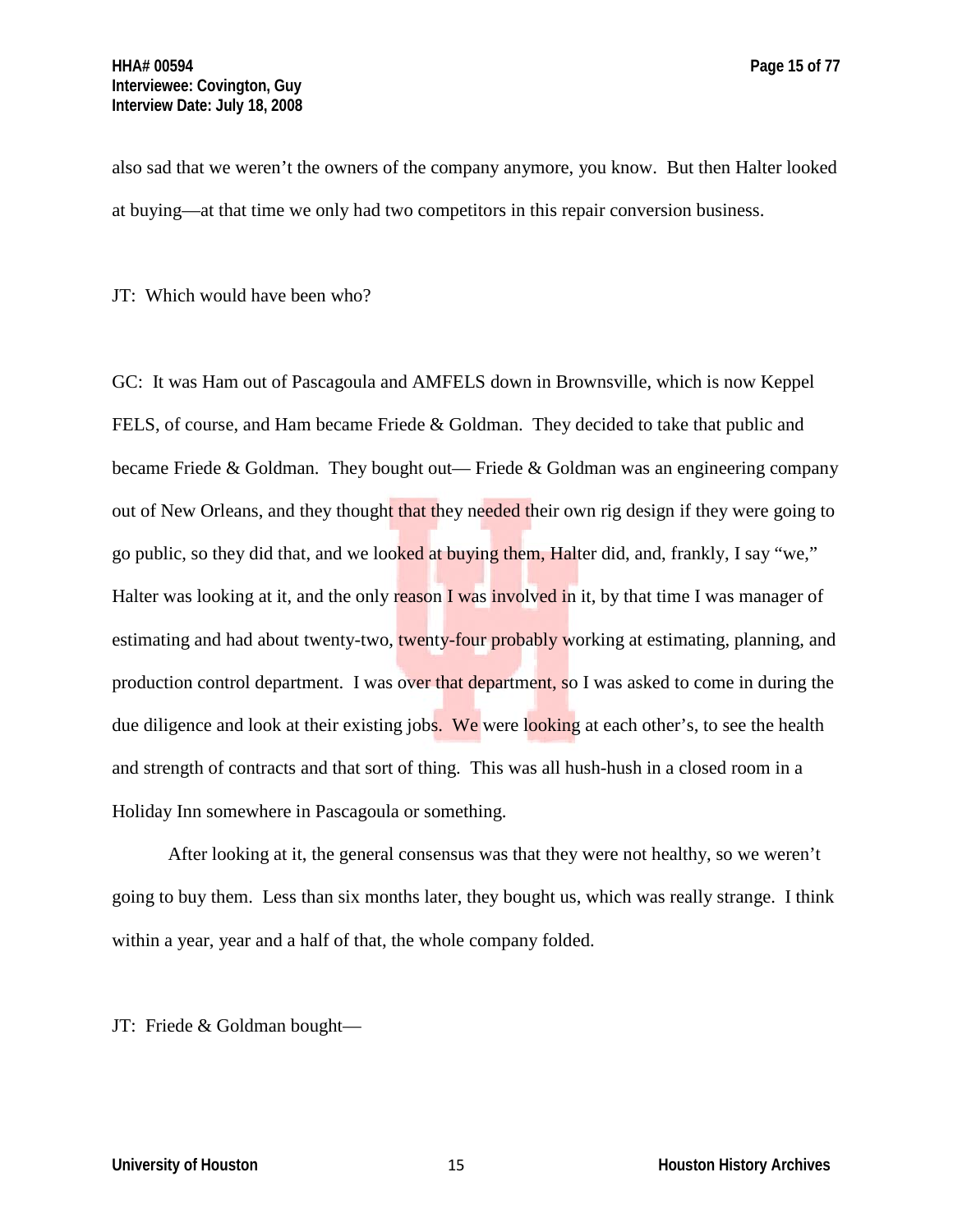GC: Friede & Goldman bought TDI-Halter, yes. By that time we were called TDI-Halter, and we were part of the Halter organization.

JT: That would been in the beginning of '97?

GC: That would have been in about '98, I guess, and then '99, Friede & Goldman bought TDI-Halter. That was the year, after that happened, my brother left and I stayed on for a little while, while my dad was there, and then my dad retired. He took his retirement in '99, and he had a three-year non-compete agreement. My brother left to start Beacon Maritime.

JT: What's your brother's name?

GC: Russell Covington. He was vice president of operations at that time, and I went back well, I was still manager of estimating, production, and control. Then after my brother left to start at Beacon, I stayed at Friede & Goldman, I guess until my dad retired, and then I left, too, and went to work with my brother. He was really, really struggling, just banging out. I think he had done one \$50,000 job or something like that.

JT: What yard did he end up opening?

GC: Originally he was down at Sabine Pass, just in an office, and had hoped to just lease some property and do some work. When Friede & Goldman went under, the lease became available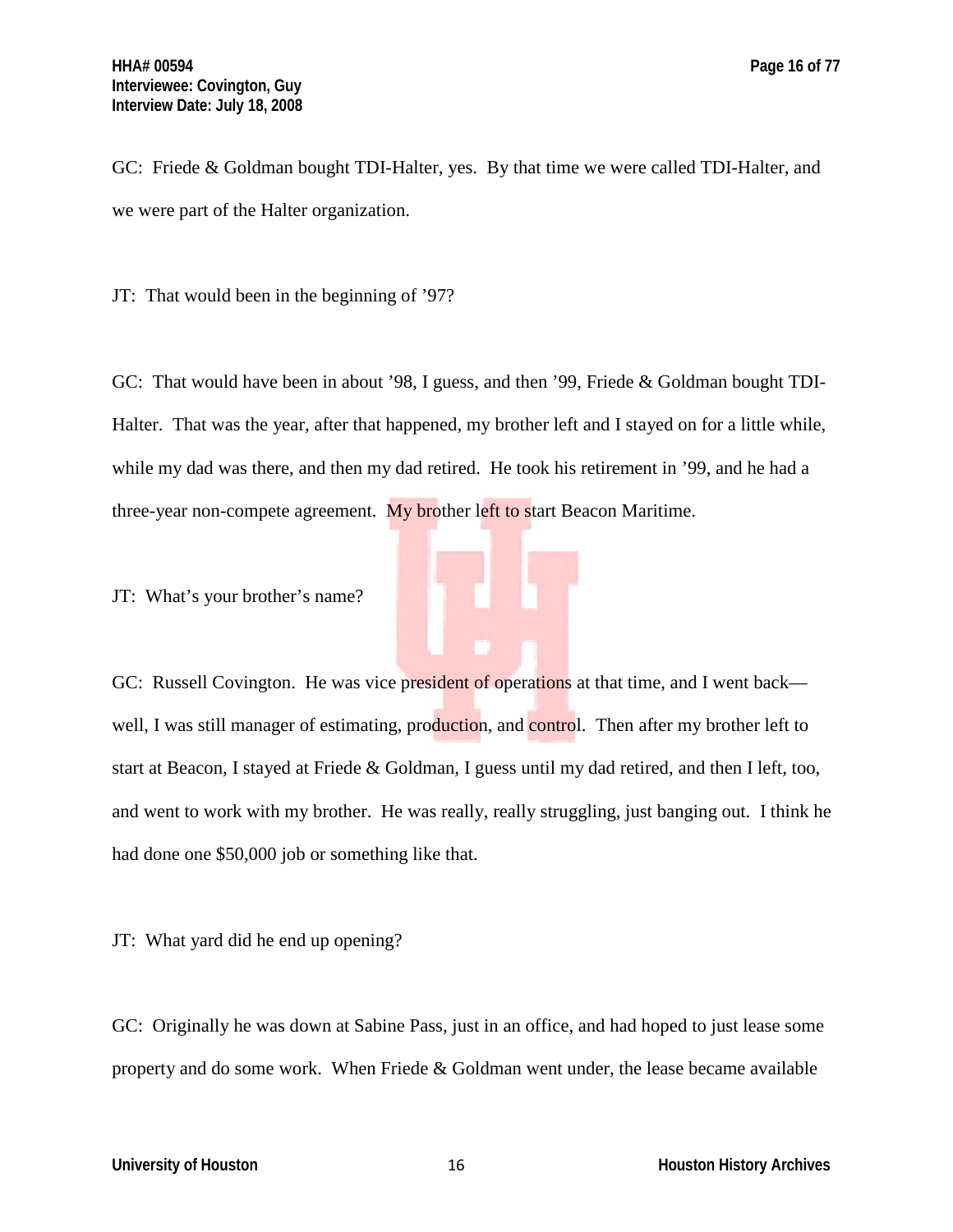for the Childers Road yard, which is where my dad had originally started, so he went and leased that property.

JT: So it had a shipyard infrastructure.

GC: Right. We've got a 200x100 shop.

JT: And Childers is—just give me a general location.

GC: That's the old Weaver yard. Childers is-

JT: South of the lake or north of the lake?

GC: Which lake?

JT: It's in Orange?

GC: It's in Orange, yes. North of Sabine Lake, yes. Just south of Levingston, as a matter of fact, on the Sabine River. You know where Orange Shipbuilding is?

JT: Yes.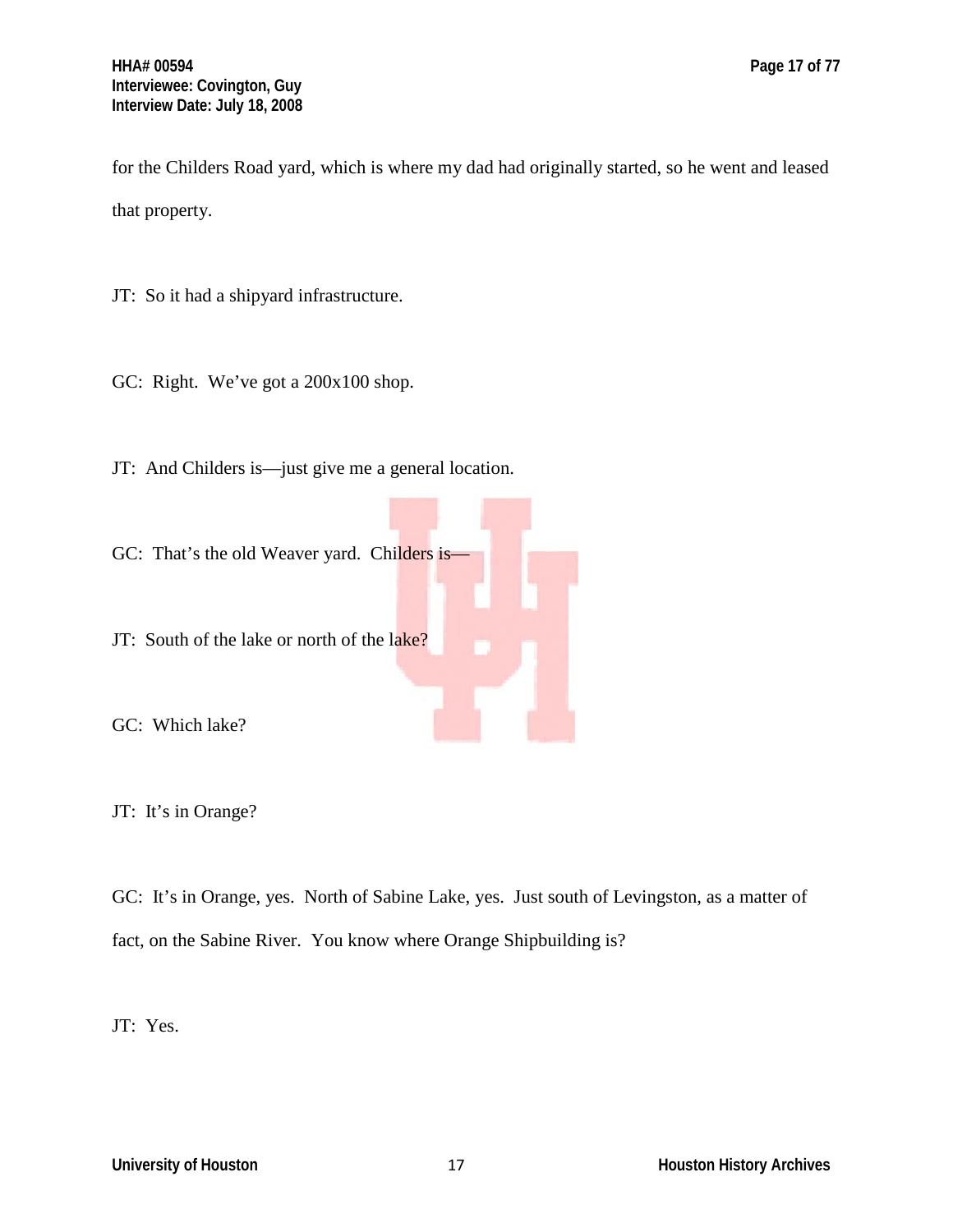GC: That same street that they're on, when you go south from there, the road curves and becomes DuPont Drive. If you keep going straight right there at the soccer field, it's a dead-end road down there, and our address is actually Foot of Childers Road. That was the legal address for a long time. Now it's 1601, but it was Foot of Childers Road.

Anyway, so he leased that property and I went to work with him then, and he had a partner. After a year or two—his partner was an older gentleman, and I ended up buying him out. Then time passed quickly, and before you knew it, my dad's non-compete had run out, so he came back and bought part of the company from us.

JT: That's cool.

GC: Yeah, it was really neat. He walked in, and Jason said—we were in his old original office building, and my brother was in his original office, you know. We had since moved the corporate headquarters to Port Arthur for TDI. But my **brother** was sitting in his old original office and everything. He walked in, the day after his birthday, because it coincided with his anniversary of leaving, whatever, and he retired on his birthday. So he walked in and said, "I'm back. Get out of my chair. Where's the coffee and when do I get paid?" [laughs] You know, it's been quite a few years; I'm not sure if we've ever paid him. But anyway, we furnish him with coffee all the time, and Russell never got out of his chair.

JT: That's something.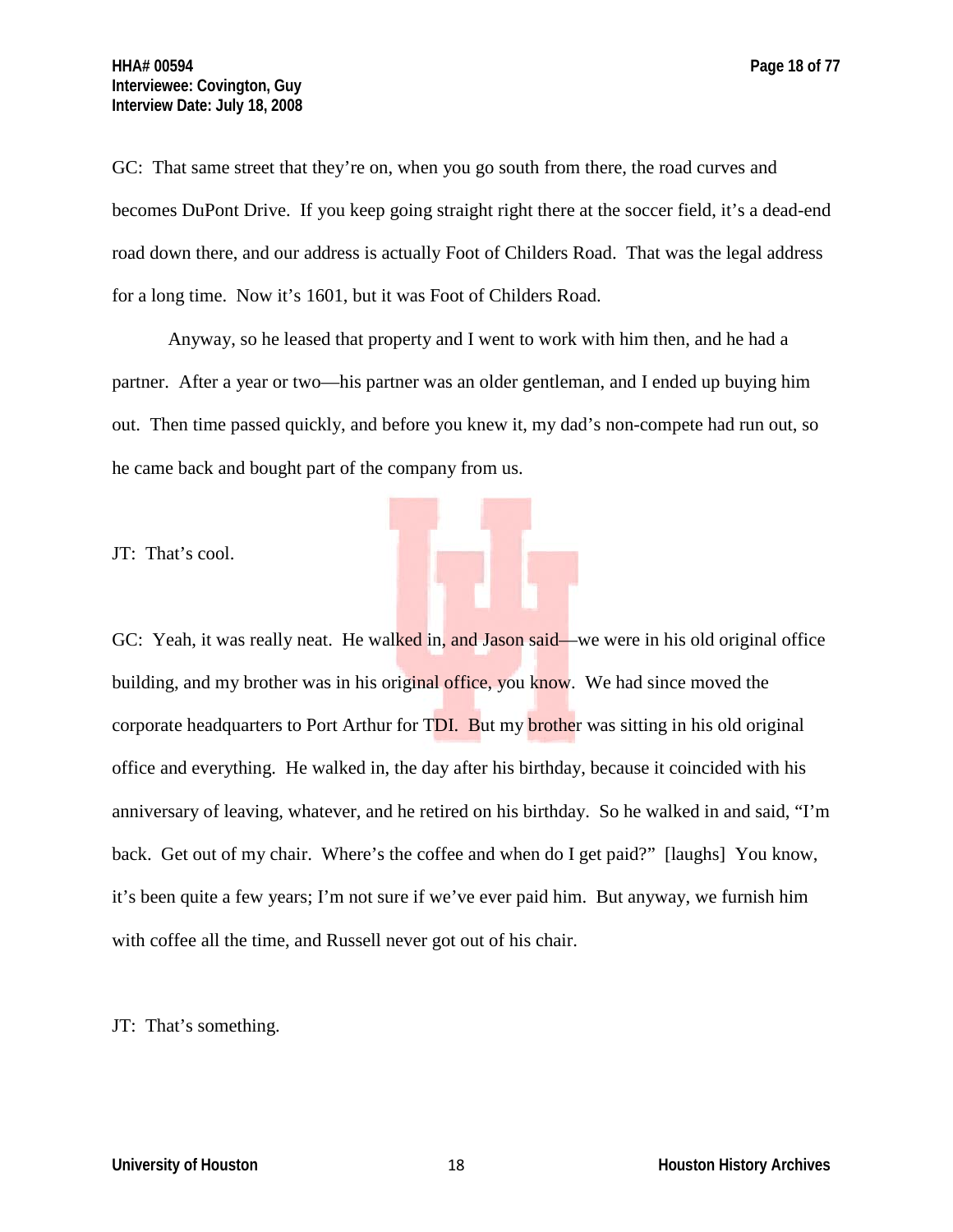GC: Yeah, he's enjoyed it. He's still mostly retired, but he spends an hour or two a day or more, if necessary. What a wealth of information and a source.

JT: So you're talking about 2002 is when he came back?

GC: Yes, 2002, I think.

JT: A lot of the shipyards are family-owned, are in very similar situations to what you guys have gone through, shipyards where I've interviewed, mainly those half a dozen or so on the Bayou Teche and in the Port of Iberia. Even **Burton shipyard to an extent.** 

GC: Yeah, sure.

JT: Do you have kids?

GC: I have a daughter, yes, just one daughter.

JT: One of the things that—

GC: She's not going to be doing it.

JT: —they're concerned about is—

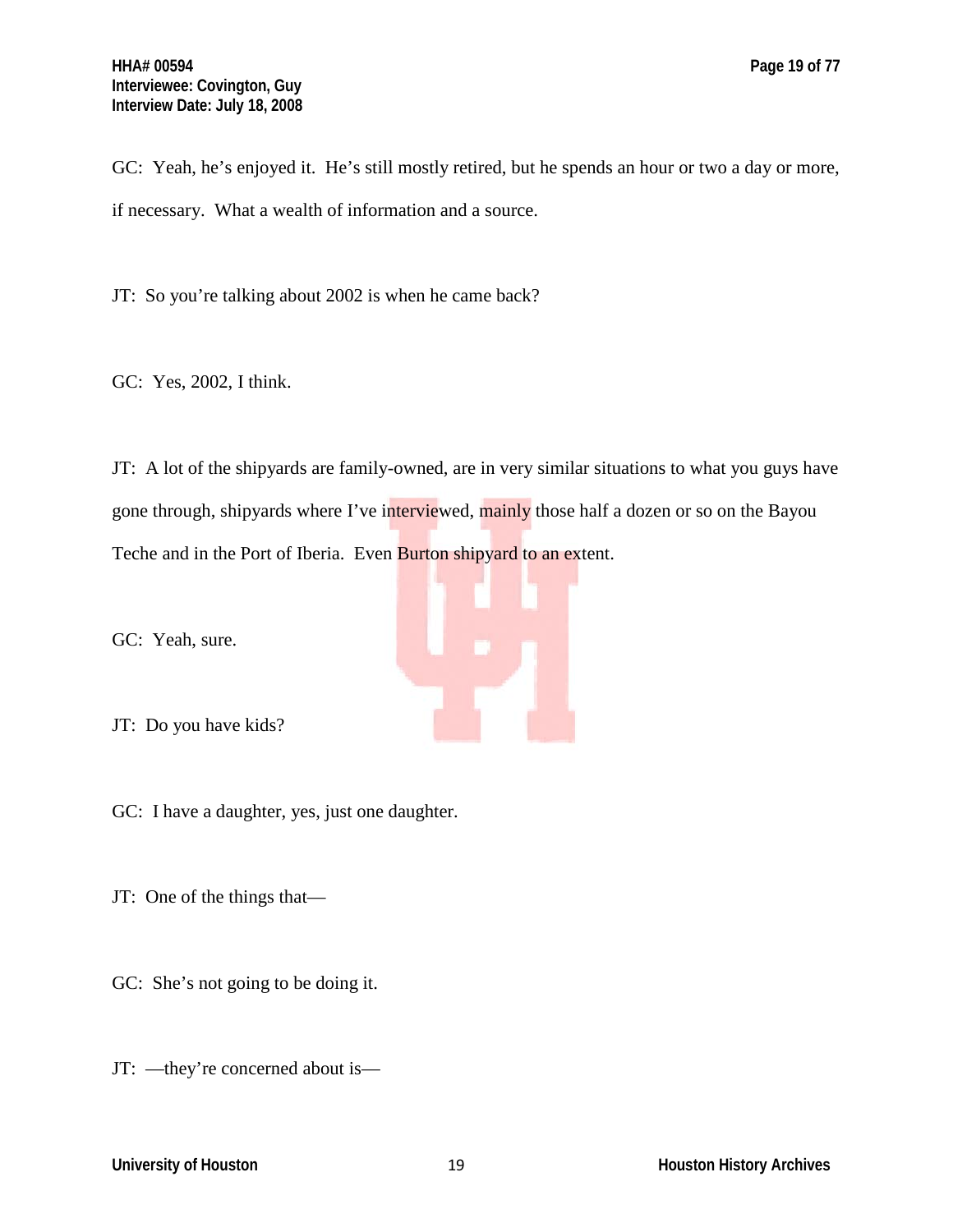GC: We don't have anybody either.

JT: There's no one to take over.

GC: No. My brother's got a son who's got no interest whatsoever. However, he's got a daughter who's in law school, and she wants to work corporate law. Our business is changing. It's not out of the realm of possibility that a lawyer could run a company like this one day, you know, and a woman. We actually, for the first time, have a woman—our financial vice president is a woman, Liz Jackson. And in our industry, you know, it's always been dominated by men, always, you know. But over the last few years, over the last decade, decade and a half, there's been more and more women creeping in, not generally in operational-type positions, but in financial positions. I'll tell you, we couldn't live without this woman. She's sharp. She works well with men. There's no problems whatsoever. She's tough.

JT: There's a similar situation, the old Roy Breaux shipyard, Breaux's Baycraft. His young son and young daughter took over.

[Telephone interruption]

GC: Our labor rates have gone up since the hurricane quite a bit, so everybody's done this. You know what, though? That needed to happen. It was just an adjustment. We had been way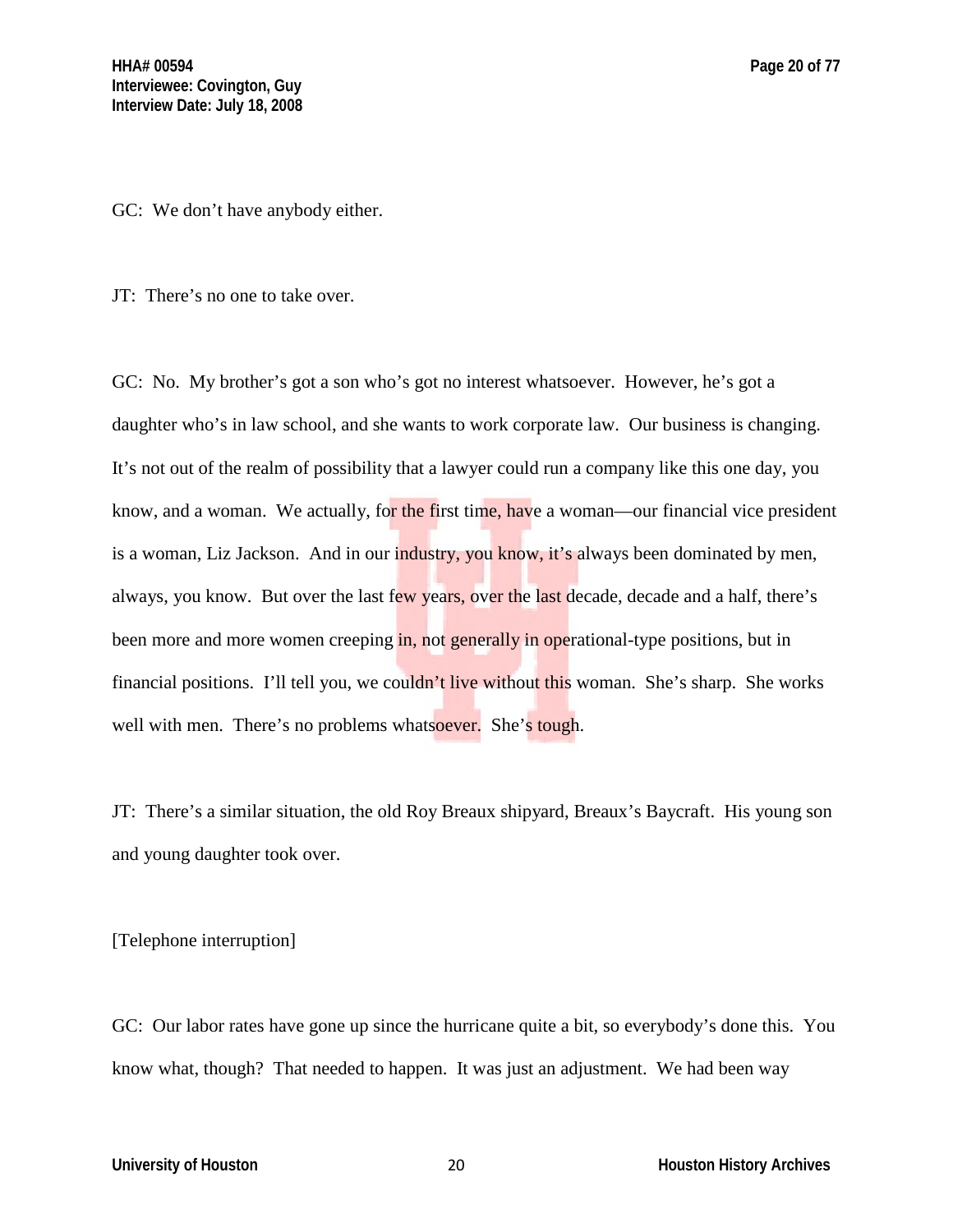behind in salary increases, because the business was so damn competitive, you couldn't afford to raise it. Meanwhile, all the neighbors, that probably working out at the refineries and everything, they're making thirty, forty dollars an hour, you know, for doing nothing, I mean compared to you know what I mean. Compared to what—they're not welding out in the sun and everything.

JT: It's all mechanized.

GC: Yeah. An operator at one of these refineries, you know, I remember the cartoon—I don't know if you've ever seen this cartoon. There's a guy sitting there at a computer, and a dog. This is an operator in a refinery or chemical plant. Says the computer runs everything and the man's there to feed the dog, and the dog's there to bite the man if he tries to touch the computer. [laughs] And that's the jobs of the three people.

JT: My father is a commercial contractor, and he has seen his business change since the hurricane, as any kind of construction has.

GC: Absolutely.

JT: So I've got a good solid base on the chronology of where you guys evolved from. I want to back up a little bit, because one thing I think is interesting about the Triangle that is probably unique in any other area is the fact that shipbuilding kind of grew along with the timber industry.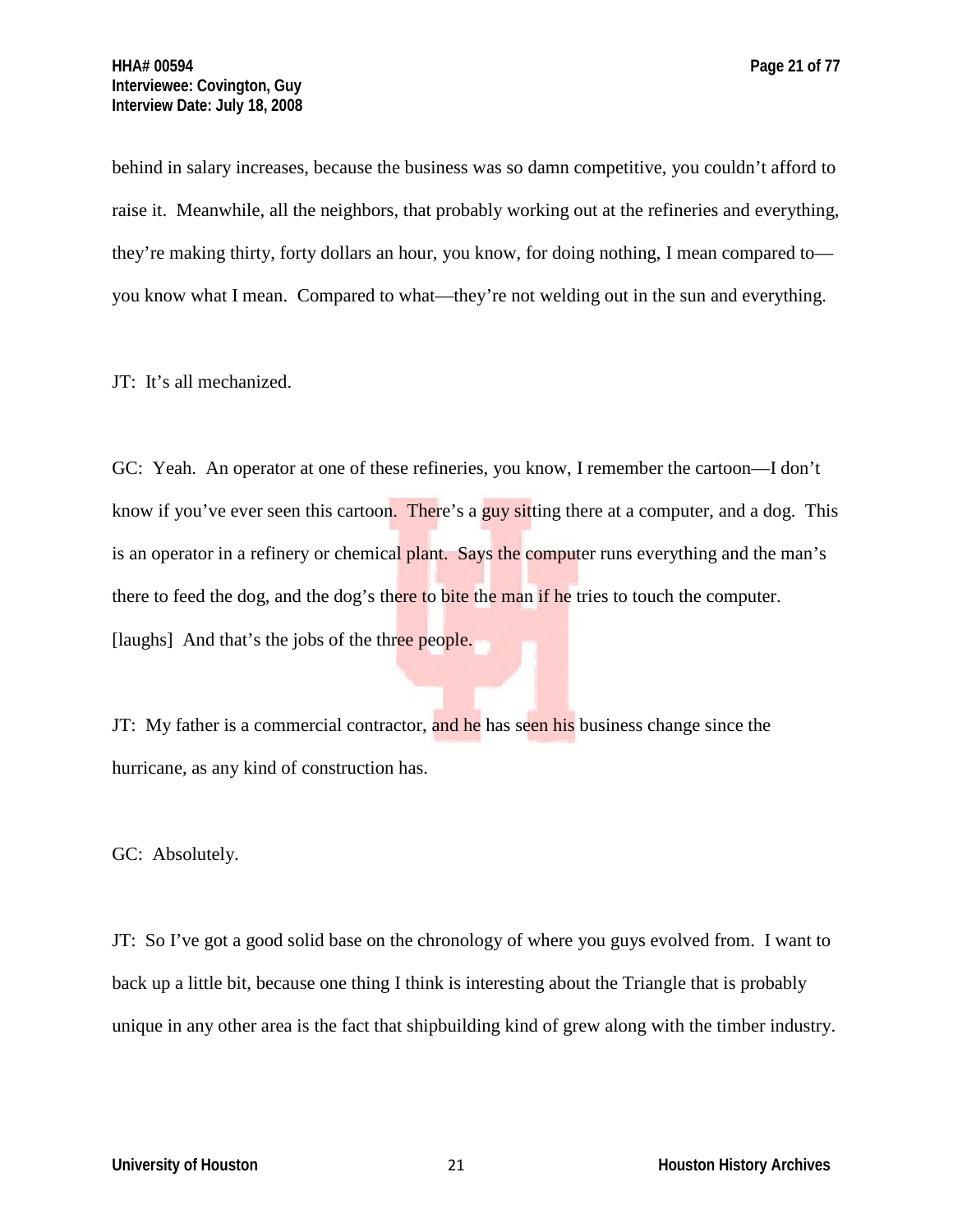GC: Yes.

JT: As your father or grandfather or great-grandfather were carpenters, I think that's a unique situation in the history of shipbuilding in that region, which may explain why it's prolific, why it has persisted for going on two centuries now, is because you had a mainstay timber industry in a region.

GC: You know, I've never thought about that, but you might—

JT: They were carpenters and they were expert at working with wood, and the original ships were built of wood.

GC: You know, by the time my grandfather and my father were working there, it was just houses that were built of wood, houses on the vessels, generally speaking. Levingston built some PT boats, which were all plywood, you know. They actually also built a couple of concrete ships.

JT: I had heard that.

GC: Yeah, and that's a really unusual deal, an experimental deal, and obviously, for whatever reason, wasn't a good idea, because otherwise we'd see concrete ships all over the place. But the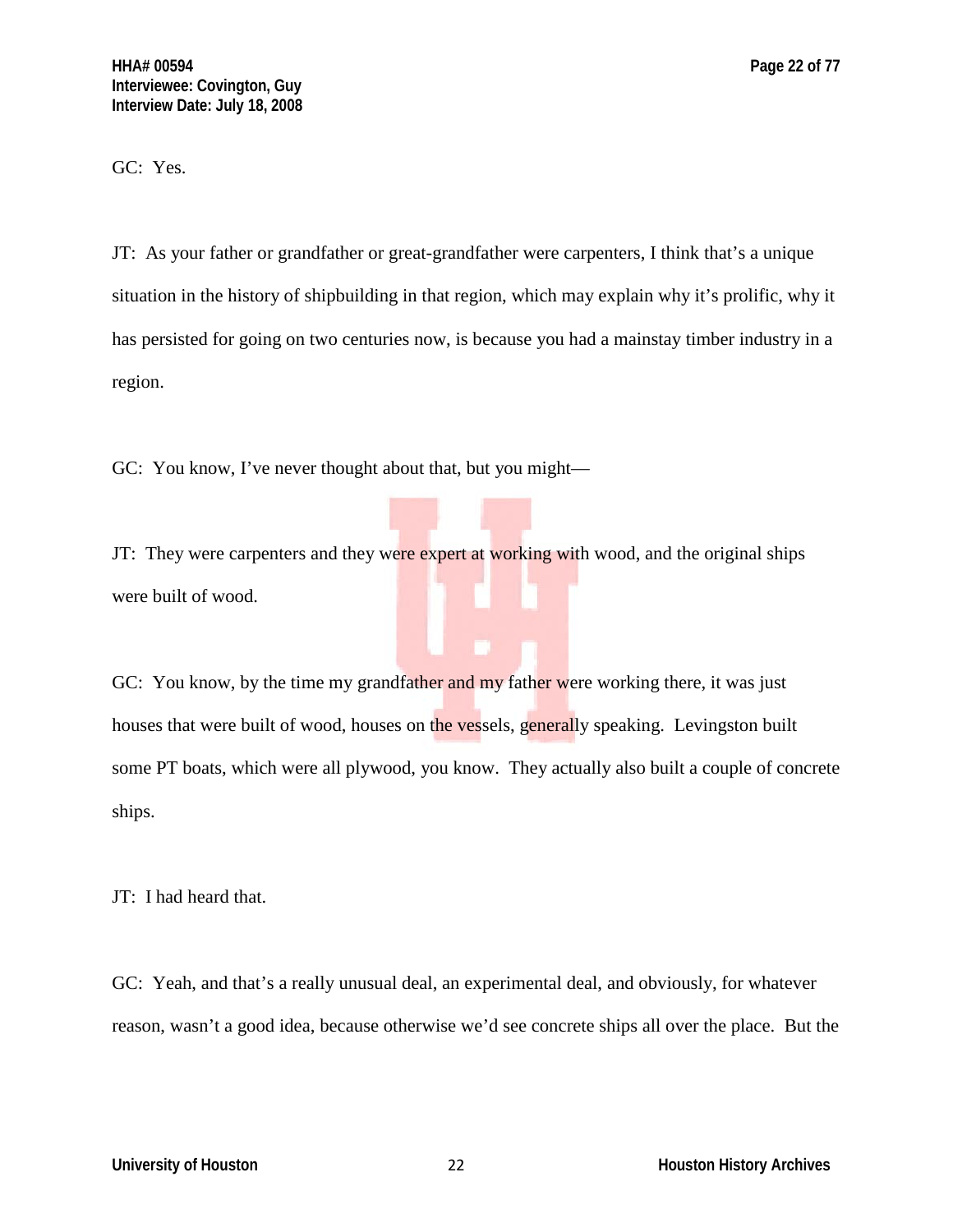carpentry department was a big department. They did all the houses and they did the joiner, what we call joiner work, which is the outfitting.

## **Tape 1, Side 2**

GC: Levingston, I know, built wooden vessels back early on, and there may be some tie-in to why that started there. Lumber was a big, big deal, as you've alluded to, in Orange. The Stark family came from—I don't know if you're heard of them or not, but that was our patriarchal family in Orange. When she died, she left an endowment fund of like 125 million dollars. That's a lot of trees.

JT: To what?

GC: To the city of Orange. To the Stark Foundation, which is managed by people from the city of Orange. That's who started the—have you seen the new park that's started up in Orange?

JT: No.

GC: Shangri-La, it's called. It's a beautiful park and there's a beautiful museum in Orange.

JT: I've heard of that.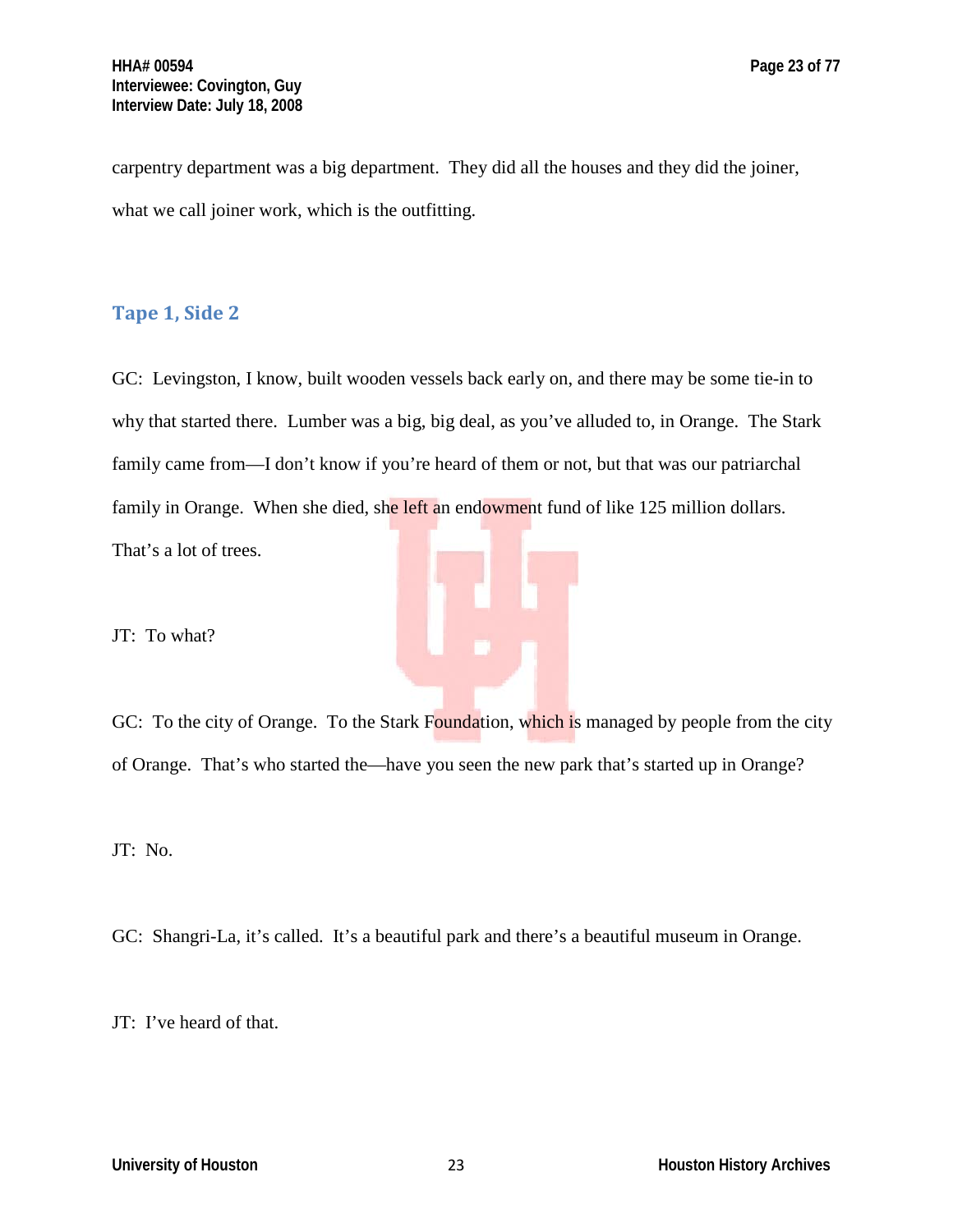GC: Yes, and a Civic Center there with a theater and everything were all from the Stark Foundation. Their money came from originally timber, lumber, and then they had oil properties as well up through East Texas and everything, which was a no-brainer, because when you had the land, you ended up with oil. Back then, you owned the mineral rights to whatever land you owned. Of course, today nobody owns mineral rights.

JT: The government. Uncle Sam.

GC: Yes.

JT: I have just a couple of generic questions here. In the forties, Levingston opened up a yard on Harbor Island. Where is Harbor Island?

GC: Harbor Island is where we are now. We've just taken over that yard.

JT: This is kind of a Google map, the end of Childers.

GC: That's us down here. Okay. This actually doesn't show it, and that's funny. How old is this?

JT: This is a new Google. This is an old map.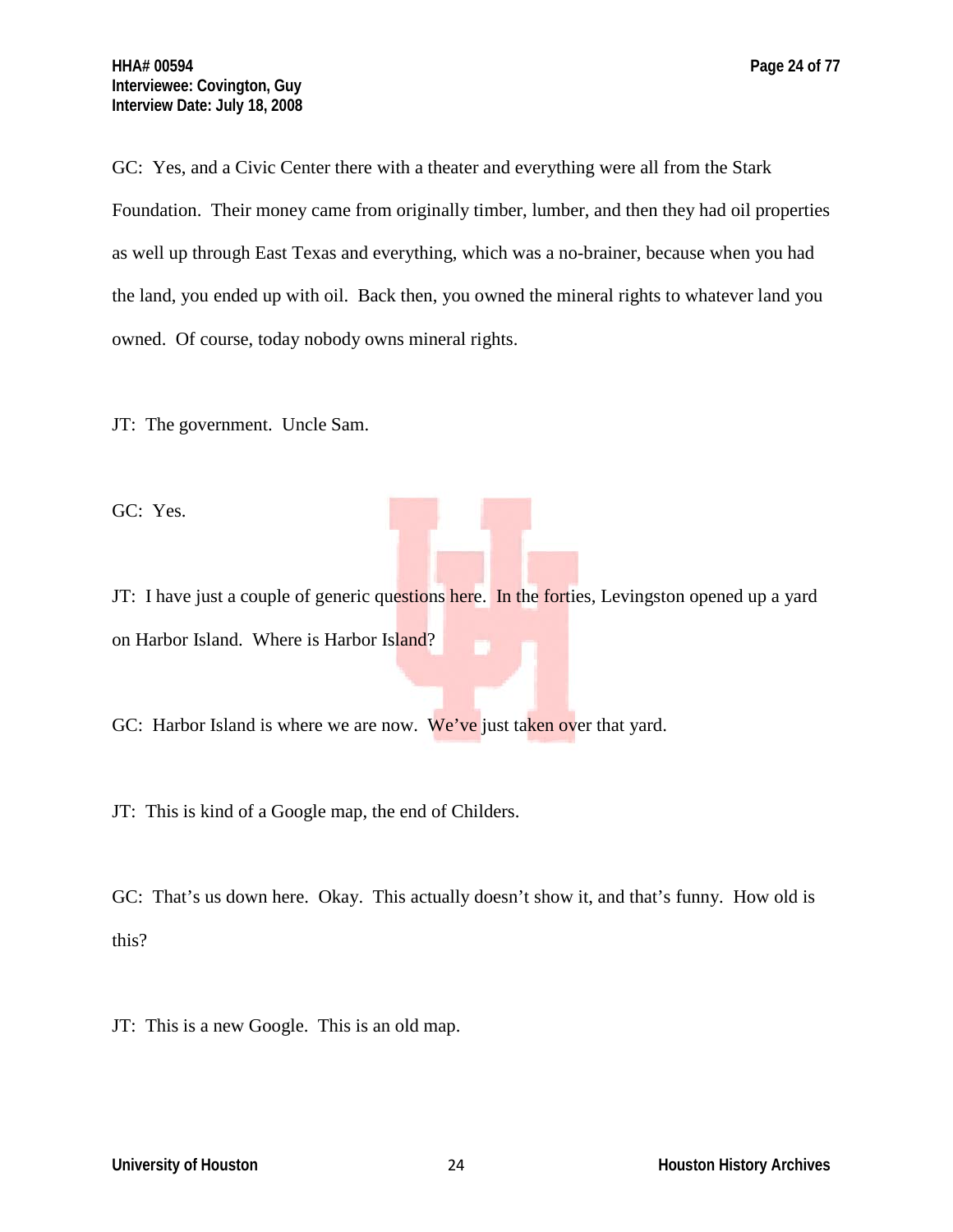JT: So this would be Harbor Island? Houston Ship Repair 103. Is that here? 101 is Crumpler, is right here. This is an old Sabine transportation—

GC: No, Harbor Island is actually right here. What's 107 there?

JT: Custom Vessel Company.

GC: Hmm. What's 108?

JT: Century Marine.

GC: What's 106?

JT: OPI International.

GC: Okay, that's where they were. You see this? See how that goes like this? This is it. What happened was—I don't know why this is still showing like this. This is the boundary of the river. I mean, the river is the state boundary like this, but the Corps of Engineers back many years ago, and I believe it was in the thirties, but it may have been in the forties, actually cut this out like this. So the state boundary still goes this way, okay? Around like this. But the channel

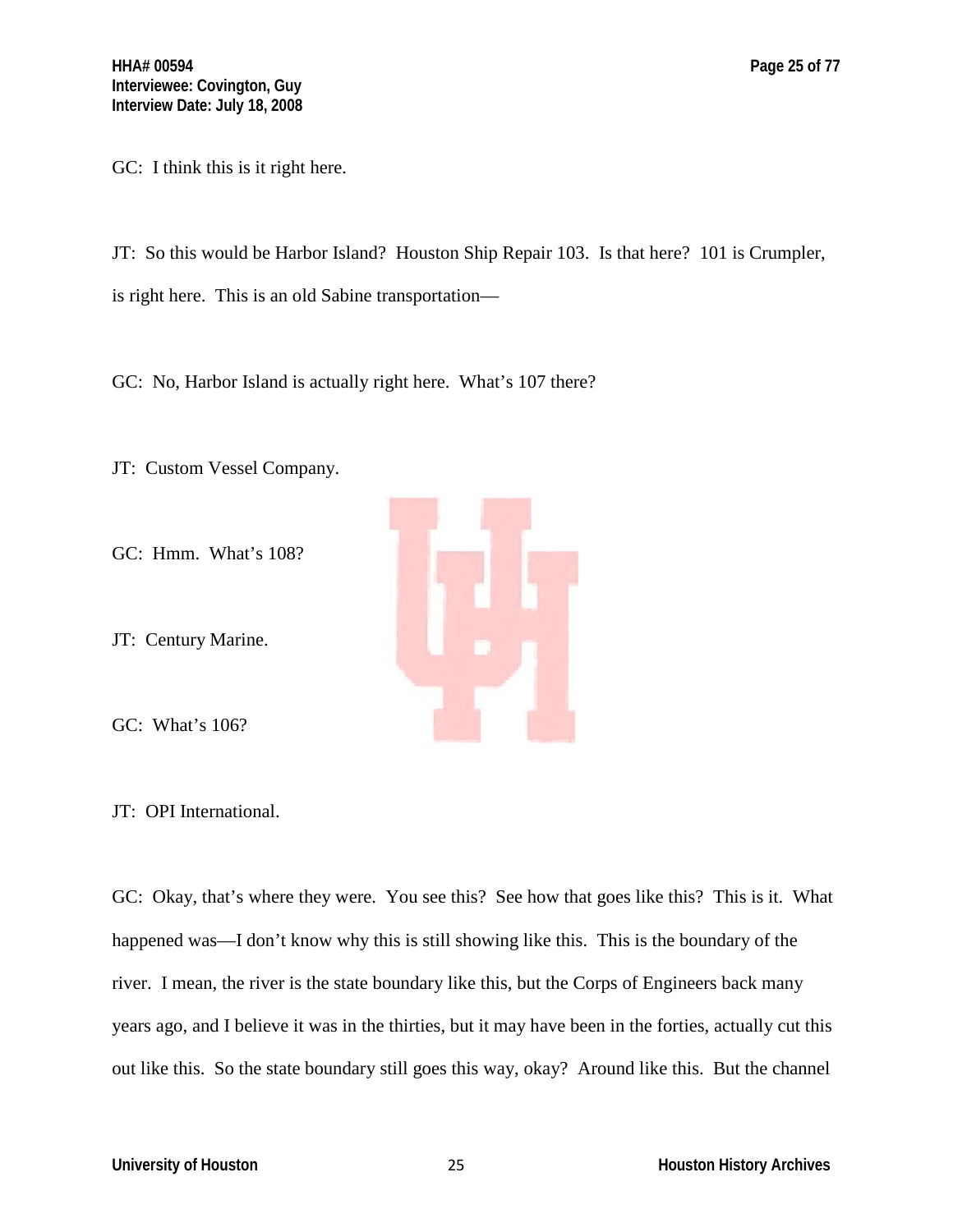comes through here like this, creating a much shorter distance for barges, barge traffic, ship traffic, and everything to get up into the—Pier Road right here, this is where the navy had a mothball fleet for many, many years. So they knocked that out. The Corps of Engineers

knocked that out to be able to get navy vessels in and out there, okay? So this became an island, and this island, because of the original border, is in Louisiana. But the access to it is from the Texas side over here, and that's now our property. That's where Levingston was.

JT: So this is not—you said the end of Childers Street.

GC: This is our property here, but this is the new yard we're moving into.

JT: Which on this map would be—

GC: Would be this one right here.

JT: This is Harbor Island.

GC: Right. Which is being renamed, by the way. We're calling it Beacon Island now.

JT: So there's just one shipyard there?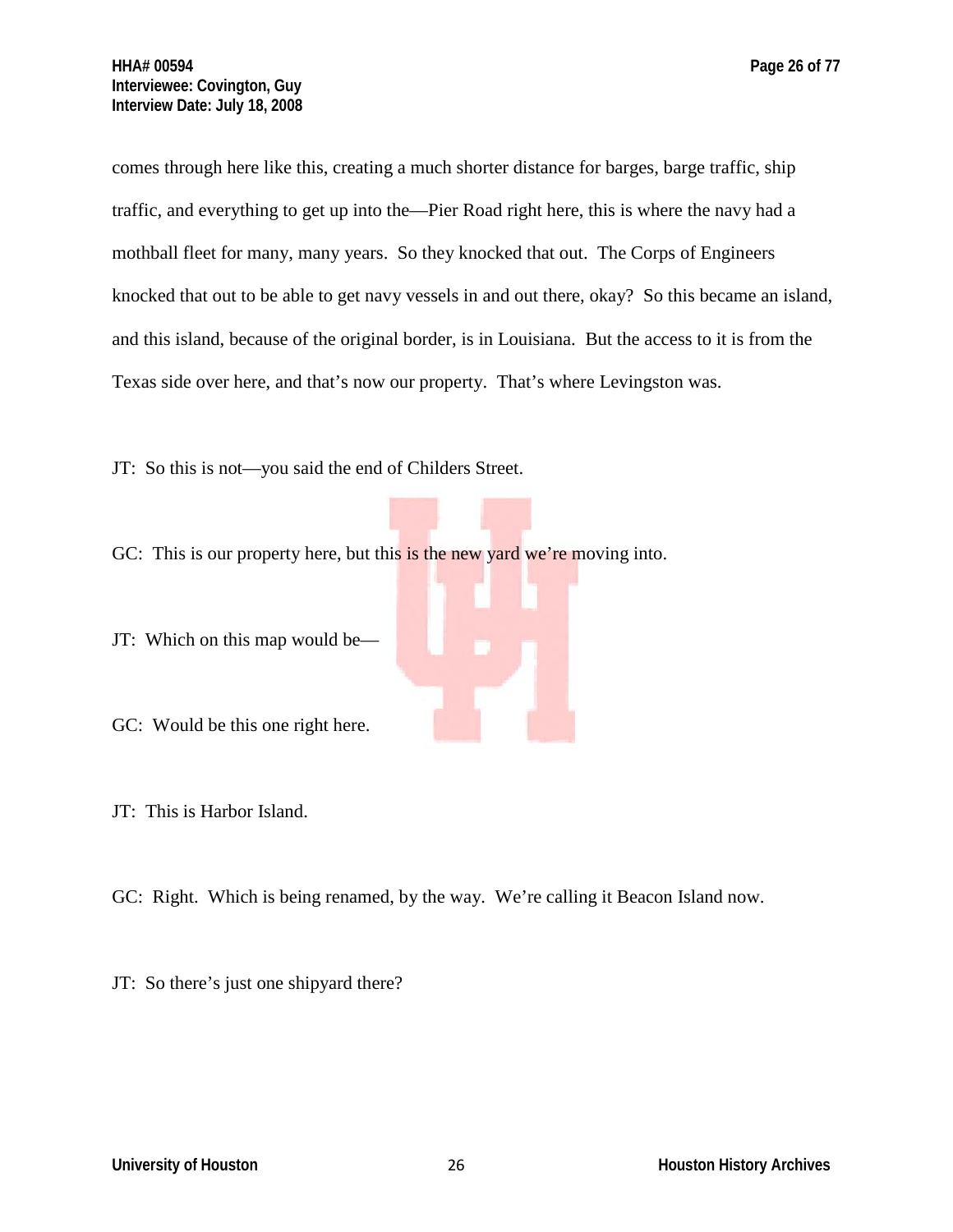GC: Yes, and it's us. It was Levingston before and then OPI took that over, or they were the last probably to get in there, I guess.

JT: They were shipbuilders?

GC: No, OPI was an offshore construction company. They built jackets and they set jackets offshore. They had taken over a lot of the old Brown & Root equipment. It was actually guys from Brown & Root, I believe, that started OPI, and they had some government equipment too. Then they were bought by McDermott.

JT: So that's the McDermott Harbor Island.

GC: That's right. McDermott Harbor Island, right there.

JT: Because they also had a Harbor Island in Corpus Christie.

GC: Oh really? Well, they ended up pulling out of there, pulling out of Orange, because they had the huge yard down in Morgan City and they moved all their operations over to Morgan City. When they did that, they tore down every building on the island, even took out the ferry. There was a ferry years before. They took out the bridge. We just about a year ago made a well, our partners bought the island.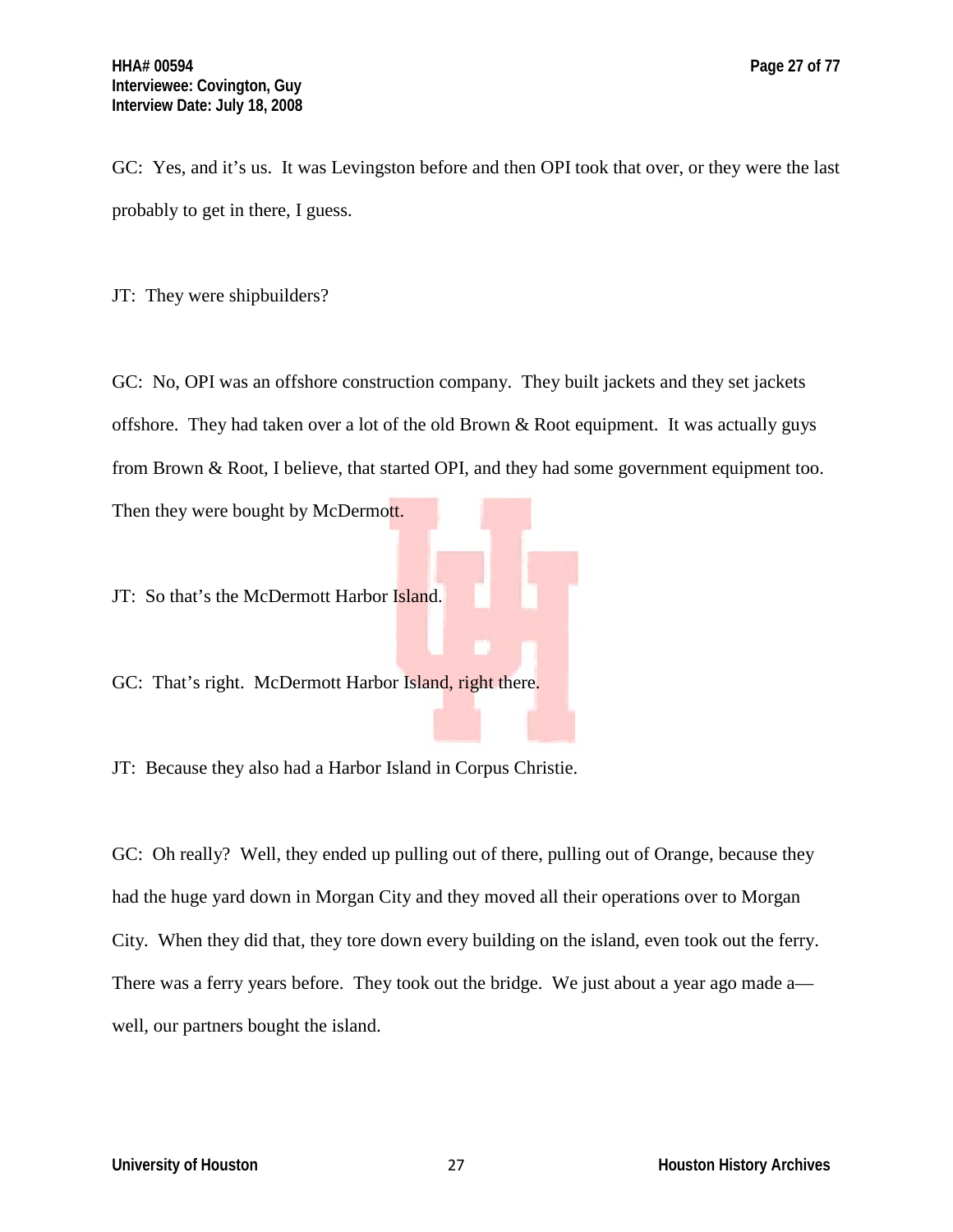JT: Is there a bridge from the mainland to get there?

GC: We built the bridge, and it's not like this; it's just three barges. They're 156-foot barges that we built, new construction, every bit of it brand new, and they're all linked together and they've got ramps going to the land, and you can drive anything over that that you can drive on the highway.

JT: So is there anybody above y'all that that might cause some limitations?

GC: No, because it's an island. We have a permit to have this here. We had to go to the Coast Guard and State of Louisiana, State of Texas, everybody, to do this, but it's not really—it is navigable, but it's not part of the navigable waterway. That's this part that goes here, that the Corps went through. So because of that, we couldn't put a permanent structure. That's why we have barges there that in theory can be moved, and they can be. We could move them if we had to. But generally speaking, there's no need for it. We had to have proper lighting and meet permit and Coast Guard regs and everything else. It was a pretty long process, but we knew we could do it because it was grandfathered; it had been done before. Levingston had it before.

JT: What are some of the particulars why Levingston sold out to Ashland Oil in '75?

GC: My dad could probably answer that for you better, but it was a family-owned operation.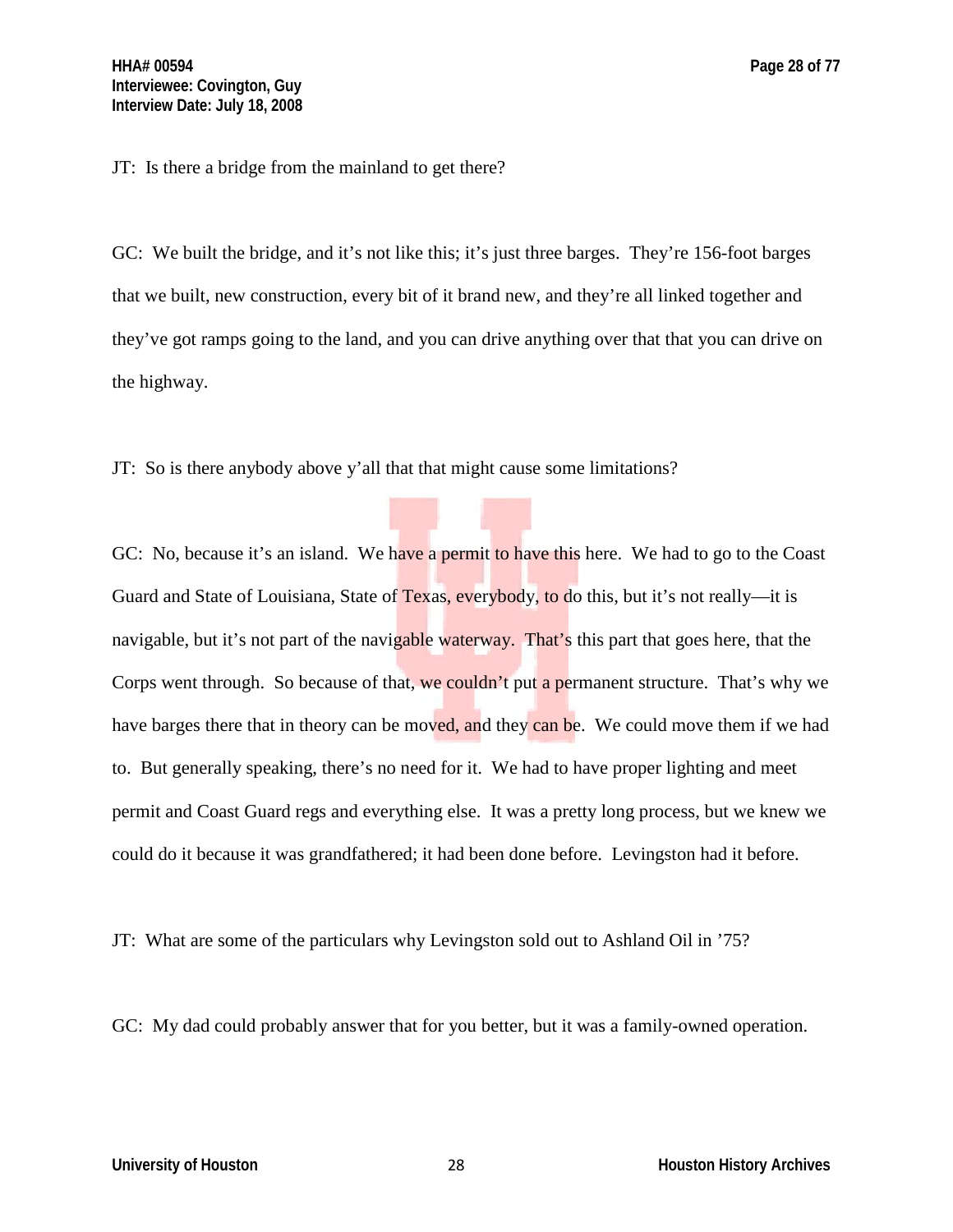JT: Levingston was or Ashland was?

GC: Levingston was. And those guys were old, without a whole lot of—I don't think they had any heirs that wanted to really—I think there was a son-in-law that was in the business.

JT: So it wasn't for any kind of mismanagement or any kind of internal?

GC: No, no, no, no, no. They were a successful company at that time. I'm not sure why Ashland Oil wanted to get in that business. That's kind of weird. But I know that it was a big deal for everybody. My dad, for instance, had Ashland Oil stock options and bonuses, because they were direct employees of Ashland Oil, so it was a big deal. That was a long, long time ago. I was young, but I remember stock options. It's the first I ever heard of stock options.

JT: What was it like as a kid, or even a teenager, with a father—not only a father who ran a shipyard, but a whole family history?

GC: It was the center of the known universe, as far as we were concerned, Levingston Shipbuilding. My mother just—I mean, she didn't remember eating a meal that didn't come from Levingston. And her whole family worked there. And my whole family worked there, you know. We thought that everybody that worked anywhere else was just killing time, you know, that this was the only real business in the world, you know. It was a unique feeling. There was a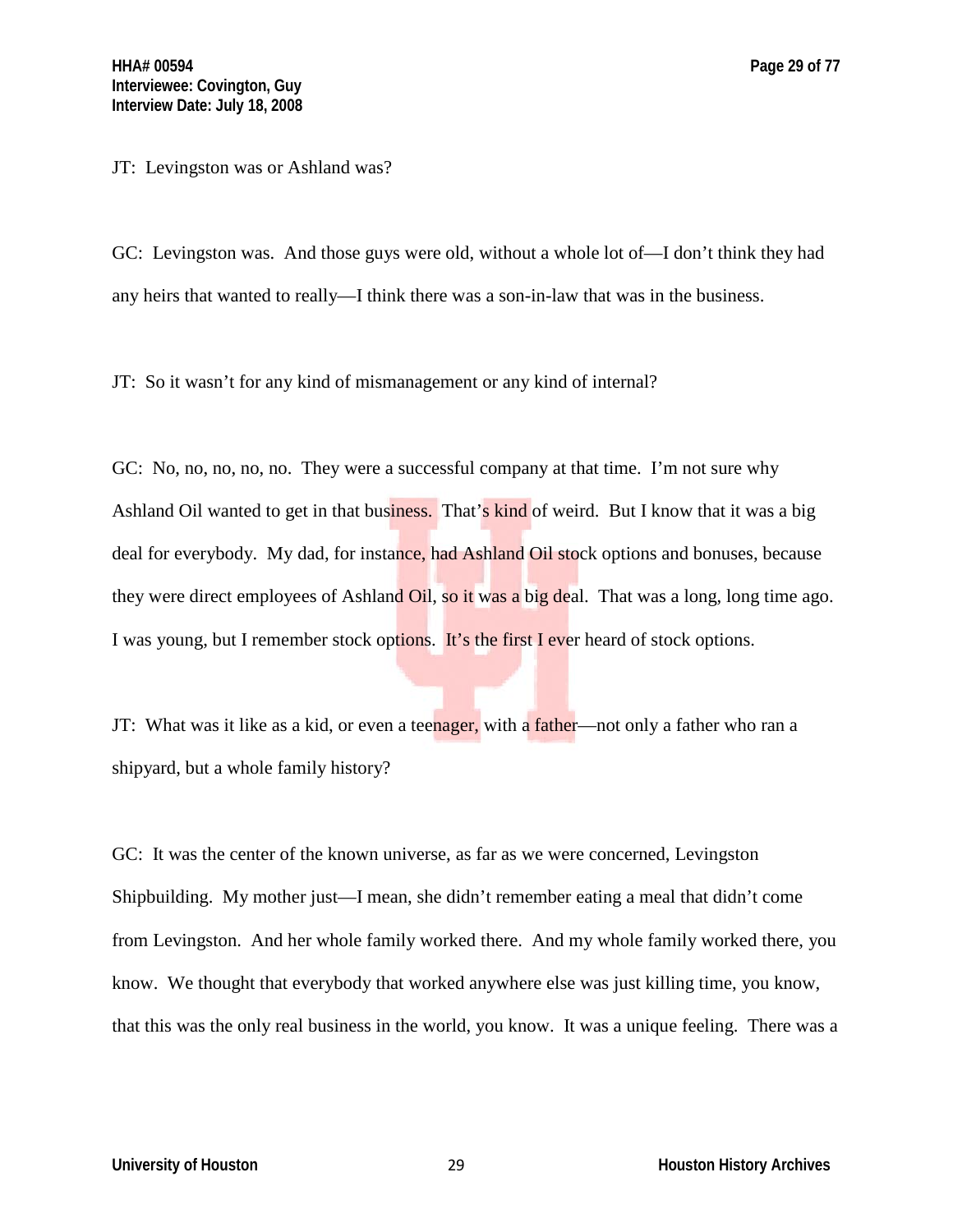lot of pride. You were instantly friends with anybody else you met whose father worked at Levingston, you know.

I remember I played Little League football, there was four of us on my Little League team who had either a father or mother working at Levingston, and we were in the *Levingston News Log*, which was published once a month or whatever, had our pictures in there because we were all going to Florida for the National Little League Championship, and had our pictures in the *Levingston News Log*. It was a big deal.

And with my grandfather being a general manager of the yard and everything, the first plane flight I ever took in my life, I was, I don't know, nine or ten or maybe eleven, and it was to New Orleans in the company plane, the Levingston company plane, a little Beechcraft, I think.

When I was—I don't know how old I was, but I remember that—my grandfather made this stuff up, but he asked me how much I weighed, and when we weighed me and he said I was like forty-five pounds, and he said when  $\Gamma$  got to be fifty pounds, I could go for a ride on a tugboat. And my first tugboat ride was whatever age you're fifty pounds, you know. I was a small kid; I may have been fifteen. No, I wasn't that small. But as a young person, it was a big deal, you know, to get to ride on a tugboat.

My grandfather would take me down—my dad was working, you know, and they always worked five and a half days, always. I mean, I really thought a work week was five days and half a day on Saturday. I literally thought that's just what a work week was, and I was fascinated with probably who worked five days. That just didn't even make any sense to me. They didn't have real jobs, you know. But my grandfather would sometimes take me—I was the oldest grandson, and often it was me and/or one of my cousins or my brother or something, and he'd

**University of Houston 1988 1999 1999 1999 1999 1999 1999 1999 1999 1999 1999 1999 1999 1999 1999 1999 1999 1999 1999 1999 1999 1999 1999 1999 1999 1999 1999 1999 1**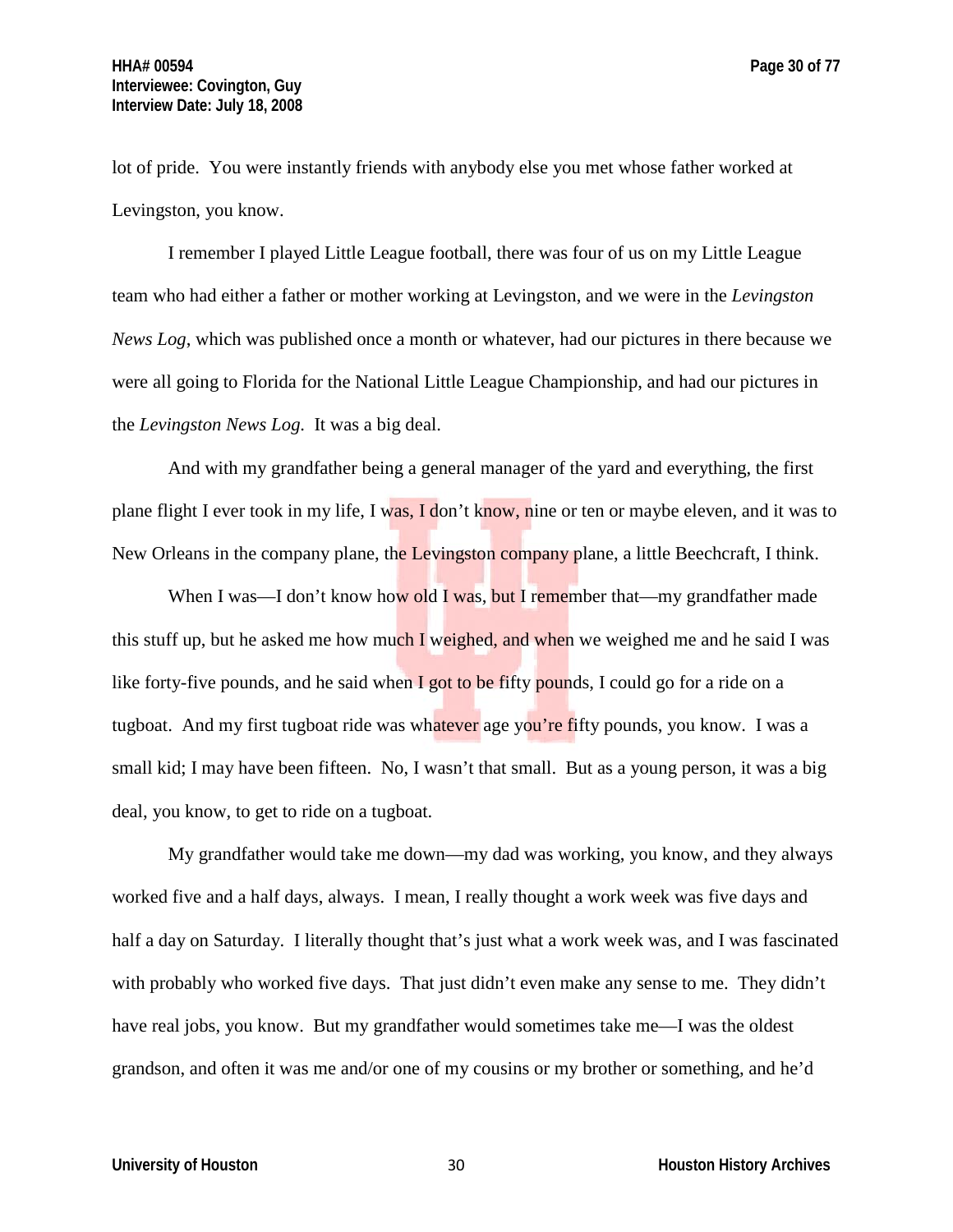take us down to the shipyard and we'd go visit the different departments on a Saturday and stuff like that. It was really neat.

JT: What was your grandfather's name?

GC: Robert W. Fogal, F-o-g-a-l.

JT: And what years was he general manager of Levingston?

GC: Golly.

JT: Late sixties?



JT: Because Levingston had bought Gulfport.

GC: Right. Yes, from George Brown. Funny, just a little aside there, my grandfather's secretary was a woman named Kay Thames, T-h-a-m-e-s, and when my father took over that yard, his secretary was Kay Thames, and then whenever he left and went to—when he started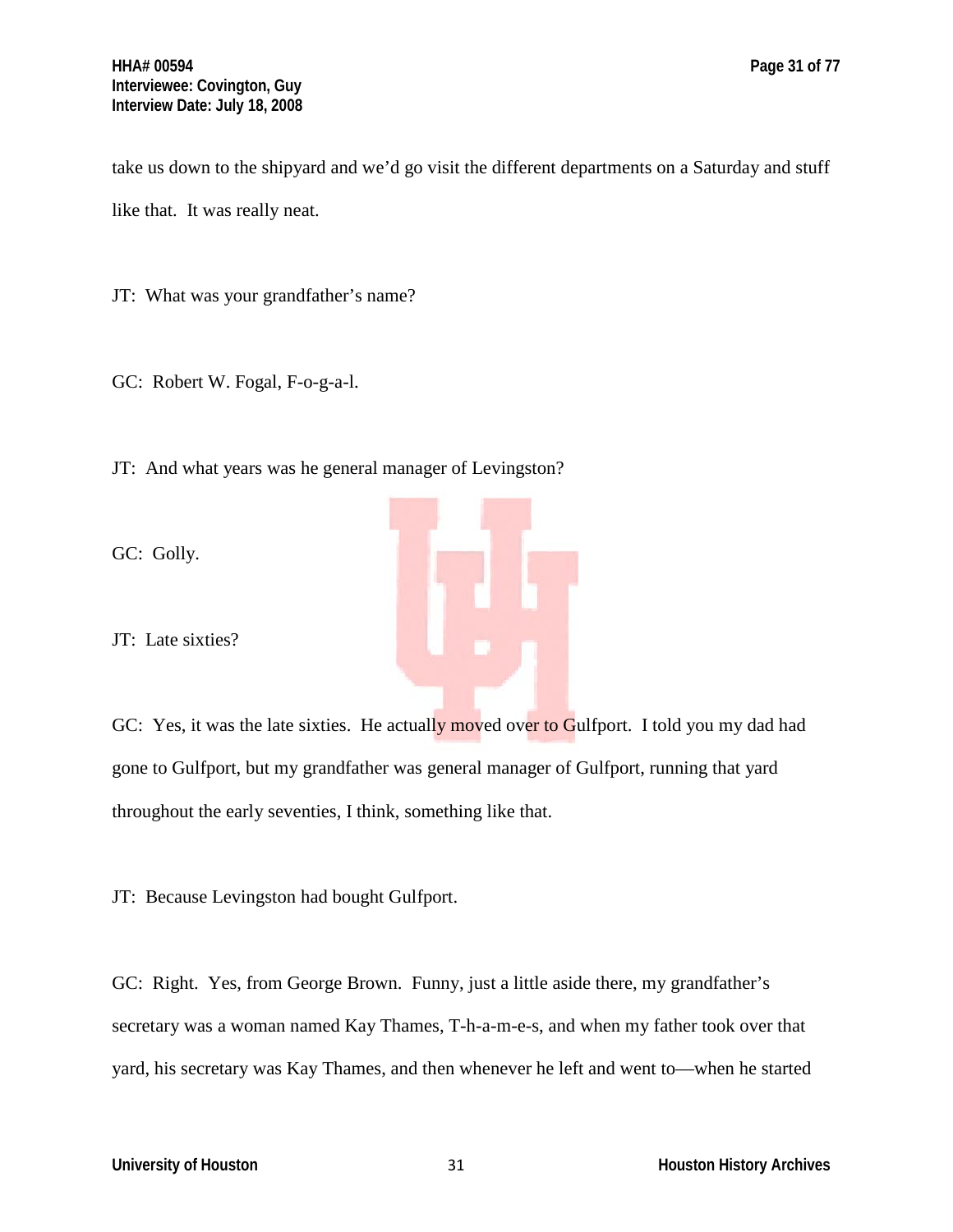TDI, she was still his secretary, and she didn't leave till he left. So she was with the family forever, you know, a secretary. Of course, she was a pretty powerful secretary. She kept tabs on my brother and I quite a bit. [laughs] We got in trouble for stuff all the time. We didn't just work for my dad; we worked for everybody, you know. And he had so many people that he brought with him. The purchasing manager would tattle on us, you know. I mean, he would literally tattle. We were young at the time. We'd get so mad at him sometimes, you know. But they were all watching out for my dad's interest, you know.

JT: So by the time Levingston closed down, they had a yard on Harbor Island, the main yard in Orange.

GC: Well, the yard on Harbor Island was the main yard. That's a 100-acre facility, okay? Seventy-five acres of that is Harbor Island.

JT: The yard that they built most of the ships during the war—

GC: All on Harbor Island.

JT: It was on Harbor Island.

GC: Yes. And there was actually a ferry at that time that would take the workforce from the mainland in Orange over to Harbor Island in Louisiana.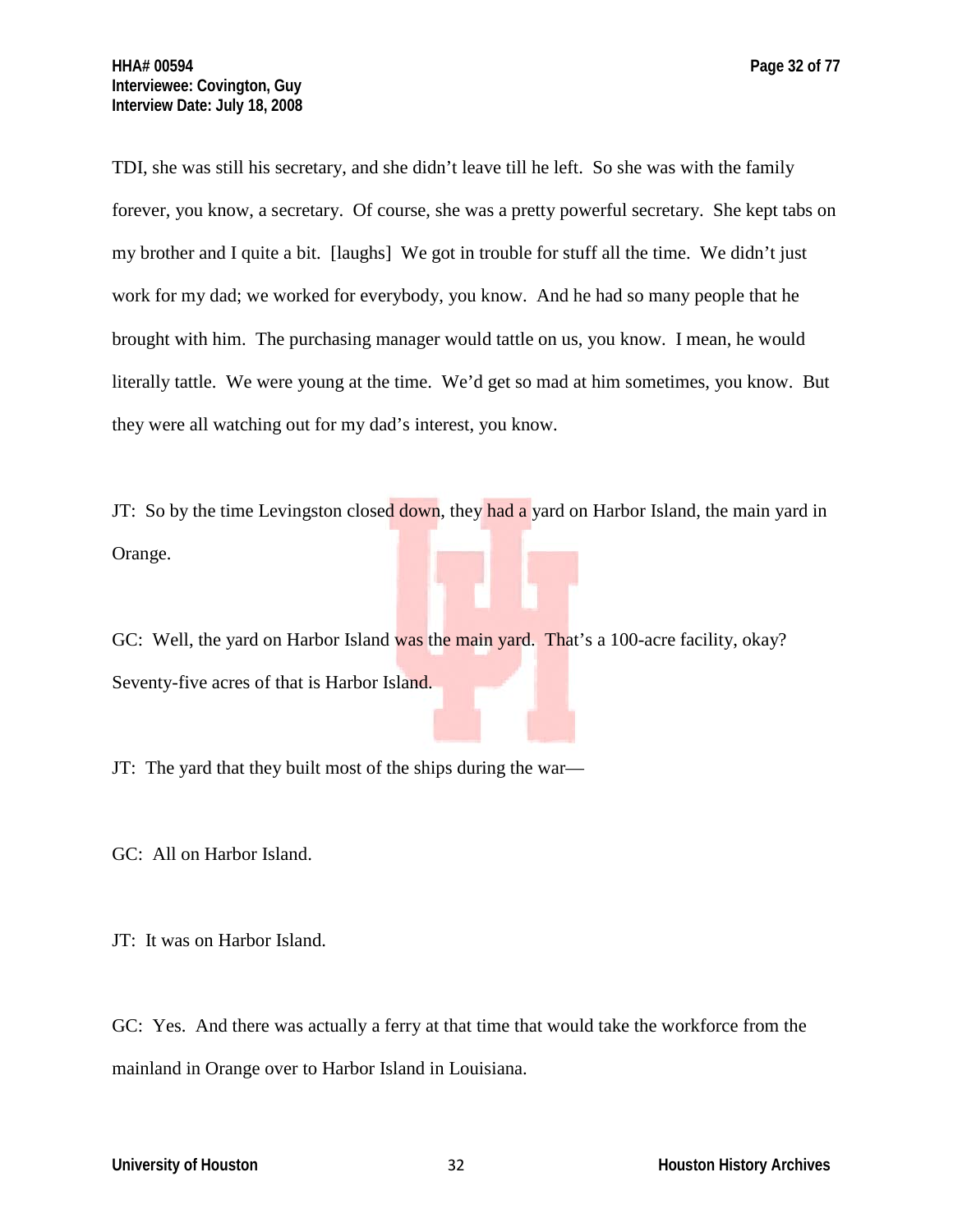JT: So before Harbor Island, there must have been another—

GC: I don't think there was anything before Harbor Island. I think it was all part of the same yard forever and ever. My dad could correct that. But I don't think Levingston ever existed without Harbor Island.

JT: Then they also had Gulfport, an interest in Gulfport.



JT: And that's down in Port Arthur.

GC: That's in Port Arthur, yes.

JT: Did they have any other yards?

GC: No. Well, they had a fabrication facility I mentioned in Tyler, and then they had another fabrication facility in Woodville, Texas, which was just a small fab shop type deal. You heard of FELS, I guess. They helped start FELS.

JT: In Brownsville?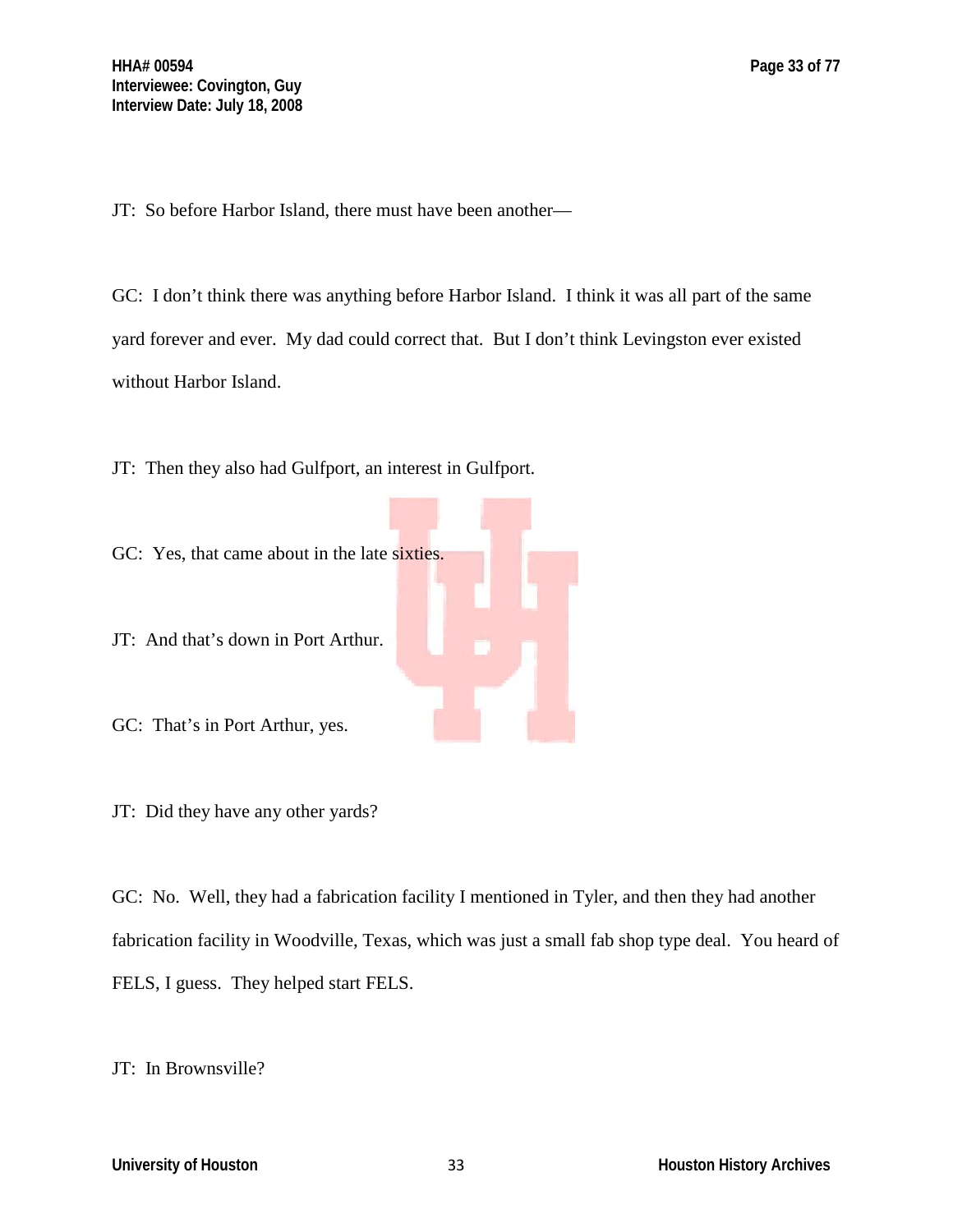GC: No, in Singapore.

JT: Oh, really?

GC: Yes. Levingston actually sent people over there, working with them. You know what FELS stands for?

JT: No.

GC: Far East Levingston Shipbuilding.

JT: I'll be.

GC: And they had a real strong tie-in, and they had an opportunity to own that, lock, stock, and barrel, and passed on it. You know, this is back in the seventies or something. But I had an uncle that went over there for two years or something. My dad went over for months. Larry Baker Sr., who ended up starting Baker Shipbuilding out of Corpus, Ingleside, he was over there for a couple of years. That's where our biggest—that's where Keppel FELS comes from today. It was started by some guys from Singapore and some guys from Levingston, Far East Levingston Shipbuilding.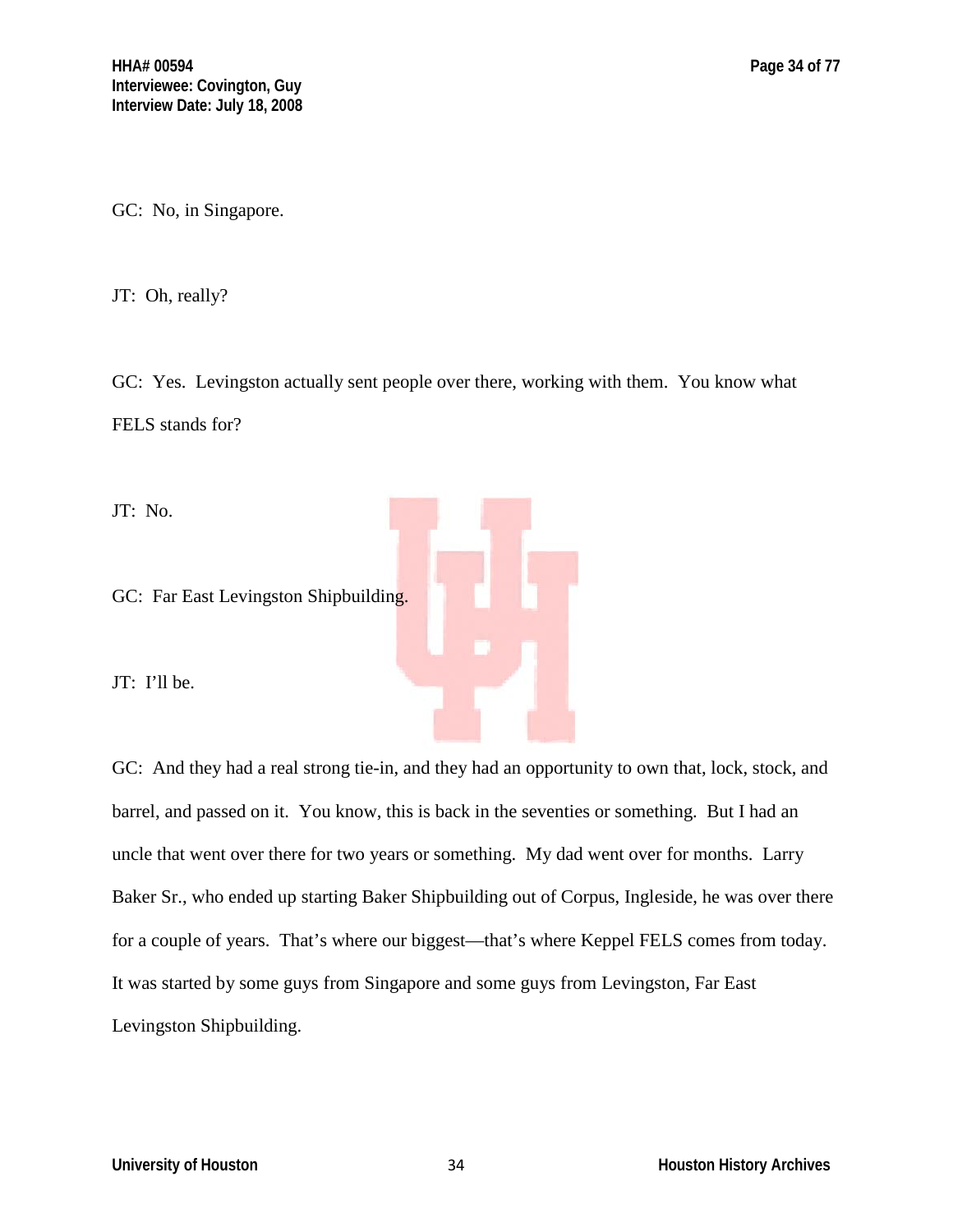JT: I interviewed John Estes, who was the head of Bethlehem, but he was also the president of Bethlehem Singapore '72 to '75. Was Bethlehem—they were building different kinds of equipment, but who would you say was the big competitor in the post-war era with Levingston?

GC: Levingston? Boy, it'd be hard for me to say. My dad could tell you. Avondale was a big competitor. Levingston building ships was one thing. They were a small player in that. Bethlehem had a yard in—well, American Bridge had a yard in Orange as well, right next door to Levingston. I don't know if you've even come across them yet.

JT: I have. I wasn't too sure where they were.

GC: It was where Signal is now in Orange. They were the big guys. Before it was American Bridge, it was Consolidated Shipbuilding. Then they were bought by U.S. Steel American Bridge Division, and during World War II there were 20,000 probably working there. Phenomenal.

JT: Then after the war, when you said the big guys, they were building what, semi subs?

GC: Yeah, and drill ships and stuff. Avondale in New Orleans was certainly a competitor. LeTourneau, of course, which was Marathon LeTourneau at the time.

JT: But Levingston got involved in building some of the big stuff, too, right?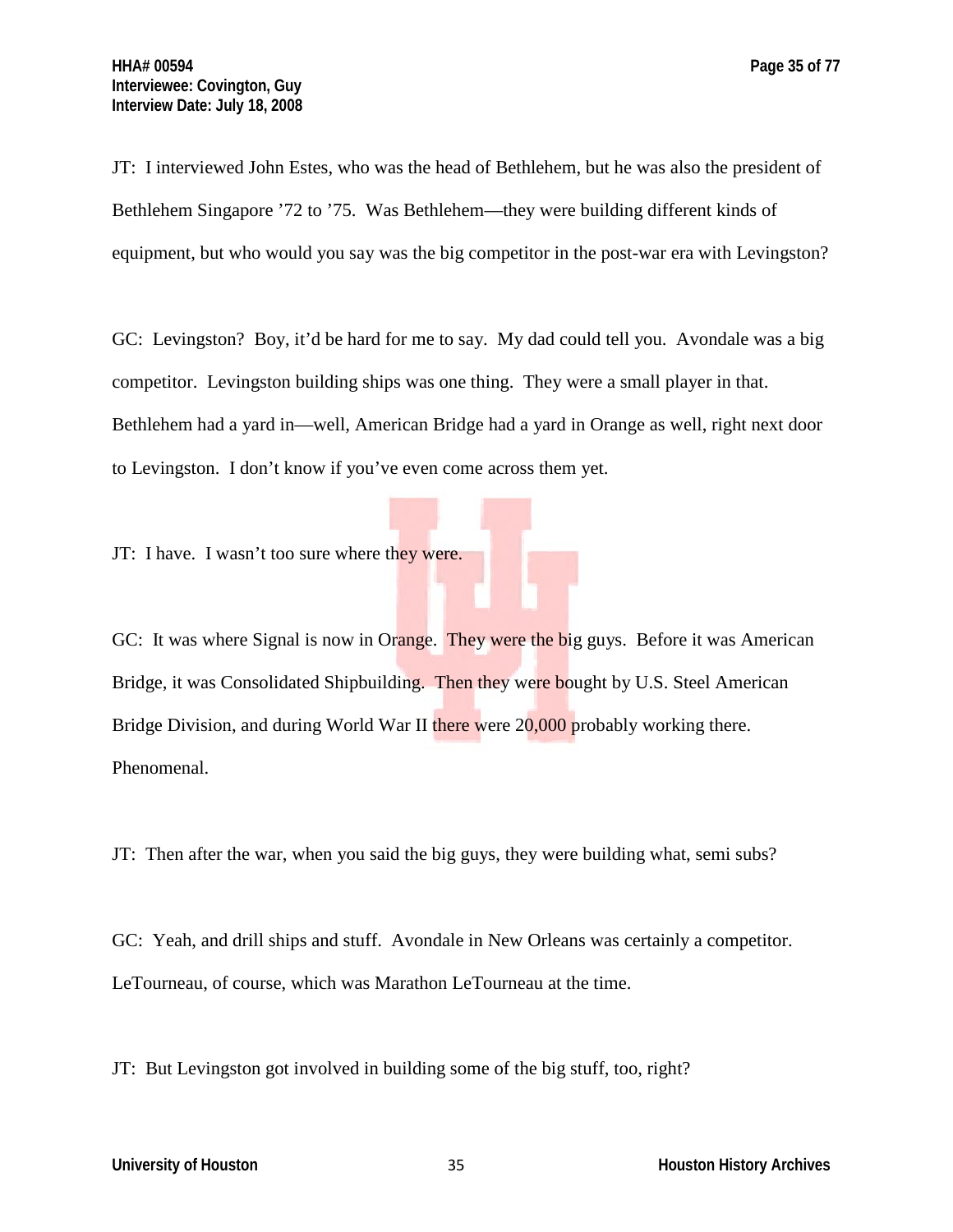GC: Oh yeah. They build the SEDCO 700 Series, the SEDCO K, which was a triangularshaped—one of the first, maybe *the* first triangular-shaped semi, some drill ships. They built all of the Global Marine drill ships.

JT: Global *Challenger*.

GC: *Challenger*, which was a Howard Hughes project and everything, and *Explorer*, the *Pacifica*, *Atlantic, Java Sea*, *Coral Sea.* There was a bunch of them. They were all about 550 feet, I think, something like that. Then they built quite a few jack-ups there. In fact, Gulfport built a couple of jack-ups as well.

JT: I'm going to ask you kind of an open-ended question. You might think about it for a minute. What would be the legacy of Levingston in the Golden Triangle of shipbuilding industry?

GC: What do you mean exactly?

JT: Well, what has been the long-term significance of a company like Levingston, the people they hired, the people they trained, maybe the second and third generation like yourselves? In other words, without a Levingston, would the community be any different?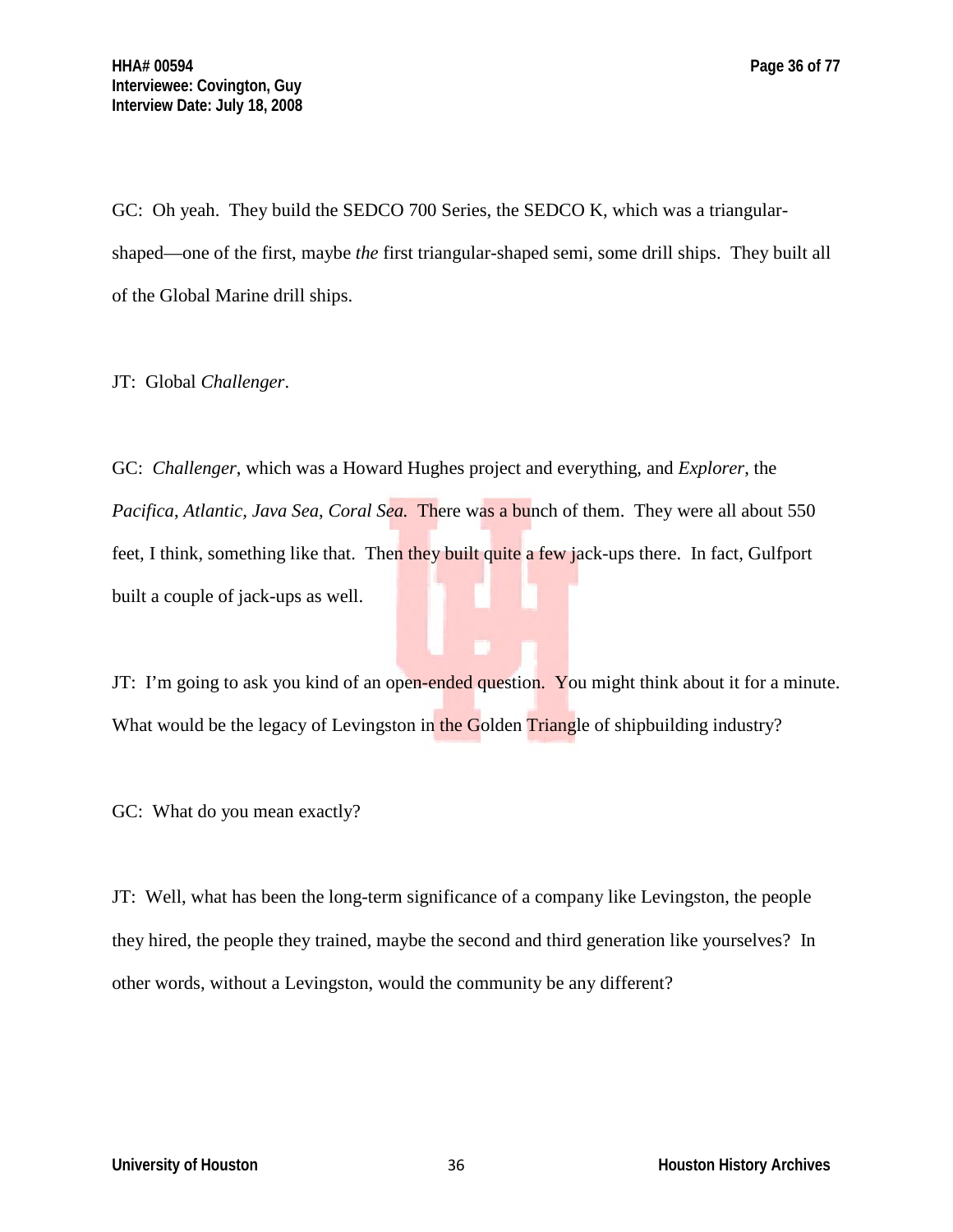GC: It would definitely be different. Orange has always been—even the people that don't work in shipbuilding there and have never worked in it, of course, there's lots of refineries, but I think that a lot of the reason other industries are there was because there was a ready workforce and a hardworking workforce and probably who knew how to build things. I believe that a lot of things sprang up out of that, and there was always small businesses, Orange Shipbuilding and Burton Shipyard and stuff like that, you know, and those things spring up out of probably that work at Levingston or Consolidated, going off on their own and doing things, you know. There was a barbeque place in Orange that thrived for many, many years, owned by an old guy that—it was like in a back yard, and Levingston would bring in people from other parts of the world, really global. It was a global business, so you had people from Singapore and the Far East coming in, you know, and they would go eat at this guy's barbeque because that's where the Levingston guys ate, and they introduced them to it.

I always joked about the guys in Orange that worked for us at TDI, the same people that came from Levingston, that once I got to Houston, I joked about them saying that they thought that was the center of the known universe. The pride and everything was almost to a fault. They always believed that a lot of other probably did what we did, but nobody did it as well as we did, you know, and that if it wasn't happening in Orange, Texas, it didn't really matter. It's hilarious. It really is funny. And of course, you get to Houston and you start dealing with your real competitors around the globe and everything, and you realize that we're just one little area, you know, banging out a living just like anybody else.

And the industry's changed. It's largely Mexican-American now. Fantastic. I mean, they're great. The thing that I like about our Mexican-American labor force today is, I think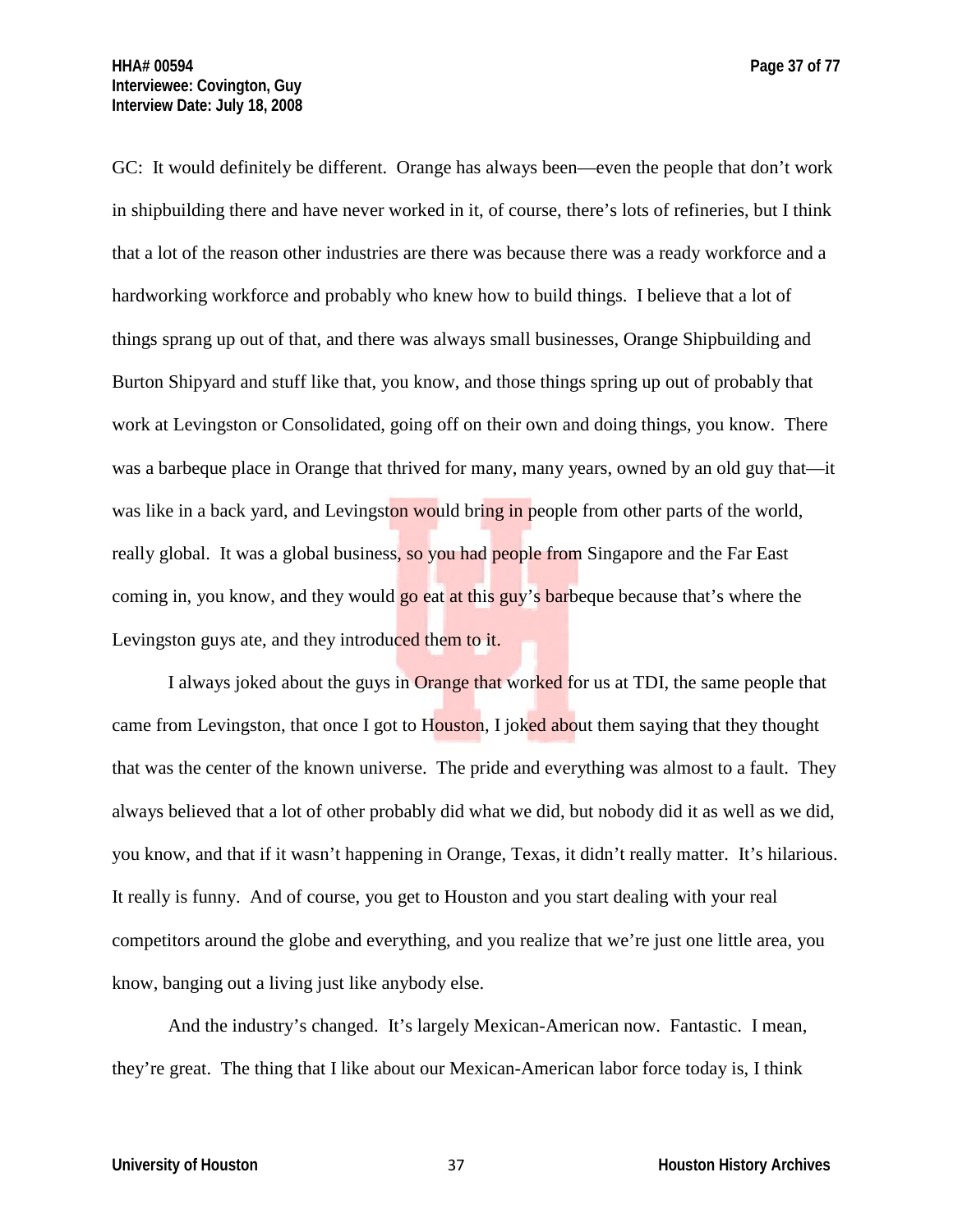they've got the work ethic that my father's generation had, and my grandfather, you know. They're okay with sweating for a living.

We had a bank in town, that whenever OPI was leaving, it was the bank that we did business with, and OPI had their account at the same place. This was TDI. My dad asked the bank manager there one time, "What's it going to mean with OPI pulling out?" McDermott by that time, I think it was, pulling out of Orange.

And he said—and I'm not making this up. He said, "It's going to mean a lot less smelly people in here cashing their paychecks every week."

And my dad just stared at him and he walked out, he went back to his office, and he called the vice president of the bank, the guy we dealt with. It was the president of the bank that said that. And my dad called the vice **president and said, "We're closing all of our accounts** there." By that time we had a couple thousand employees, and we were a big deal in Orange. We pulled out of that little privately held bank and we went to another bank, went to First Bank & Trust at Groves.

And the guy was like, "Don, you can' do this. You can't do this."

He said, "The hell I can't." He said, "I've never heard anything like that before." He said, "Those smelly people that are in there cashing their checks every week have fed me all my life and a lot of the people in Orange." He said, "And I'm not dealing with somebody that doesn't get that, that doesn't understand it." I've always liked that story. I think it says a lot about my dad, but it says a lot about the community too.

JT: Any idea what year it might have been?

**University of Houston** 38 **Houston History Archives**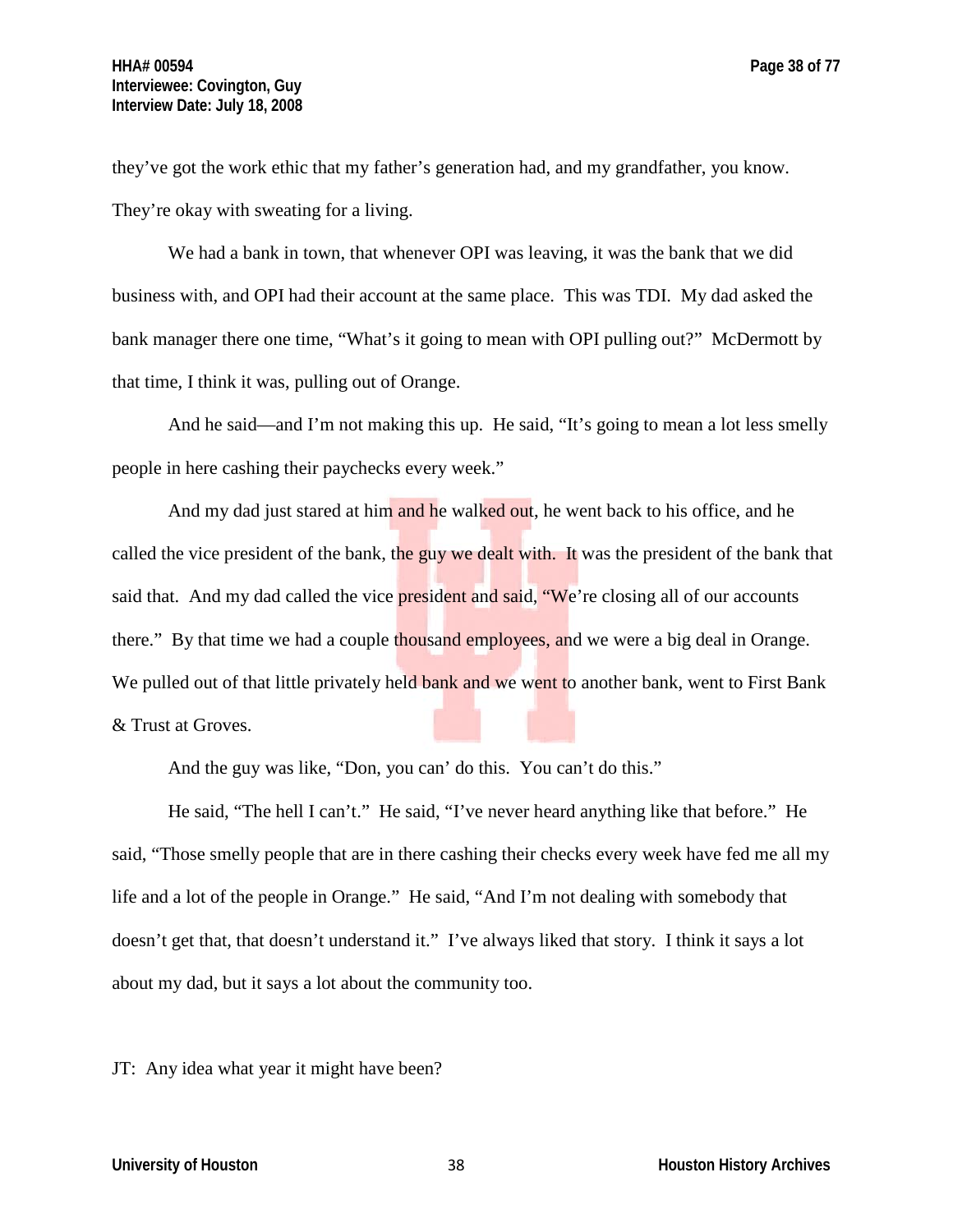GC: If I had to guess—

JT: You said McDermott might have pulled out in the early nineties?

GC: Yeah, '94, '95, somewhere around in there.

JT: So by that time there was still a big Mexican-American labor force?

GC: By that time it was starting, yeah. But he wasn't talking about them being Mexican; he was just talking about the workers in general, you know. We weren't like the refineries.

JT: Didn't wear a suit.

GC: Exactly.

JT: I guess one of the reasons why I asked that question about the legacy is that one of the things that I've been trying to piece together is how did some of these places survive after the eighties' bust. There's some many places that are no longer in existence, so many communities. A perfect example is Morgan City, which, without McDermott, would be basically a ghost town. And you see that throughout history. You see that throughout the Gulf Coast in the eighties. The downturn in the eighties had a tremendous impact, a long-term impact. It's probably one of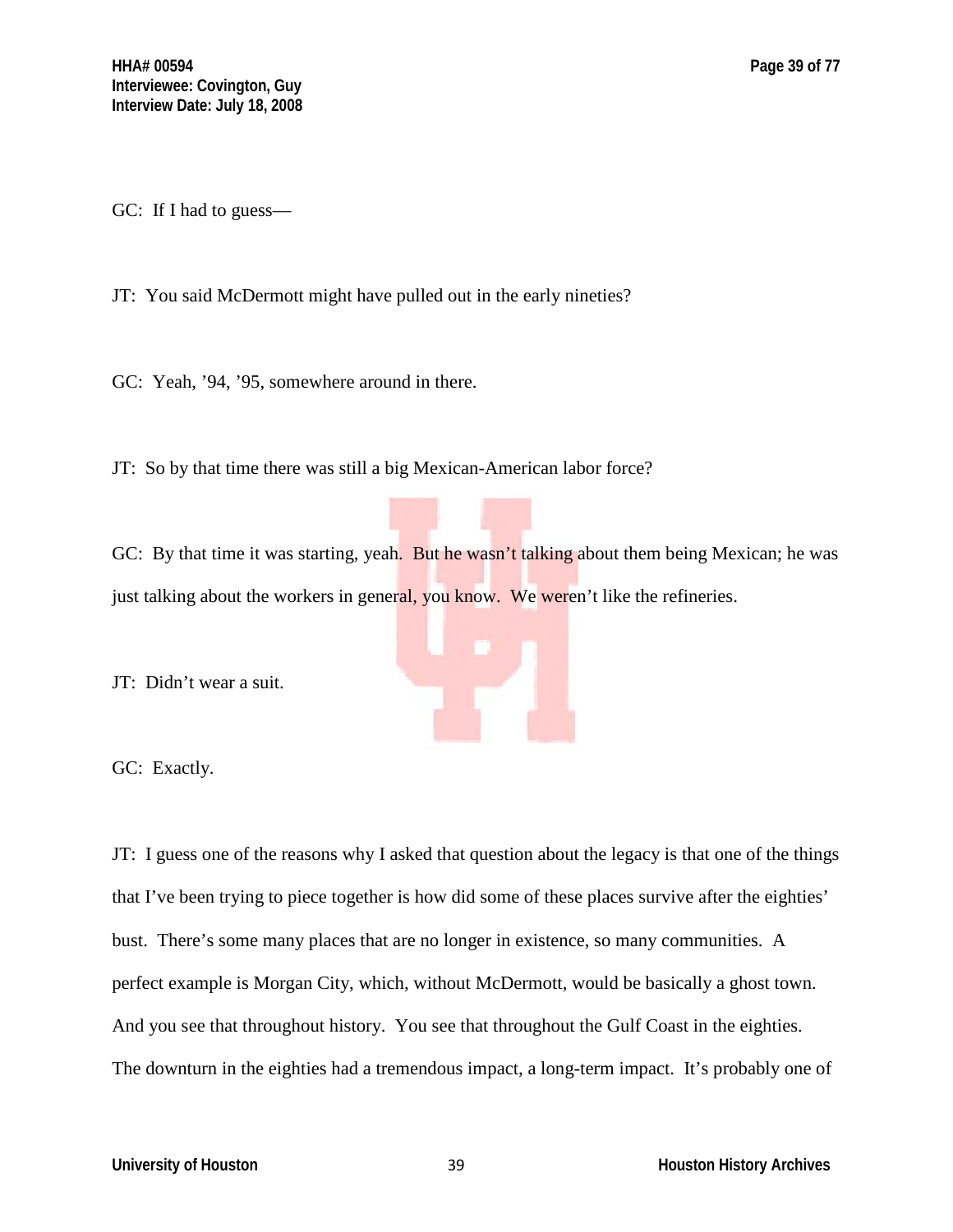the reasons why I'm not in the oilfield, because my family went through that and we had some hard times.

GC: You know, my dad started TDI in '86, and probably thought he was nuts. You think about it. 1986, you know, that was the worst time in history to start a shipyard, it seems like. However, there's always an opportunity for probably to do things well, that don't want to make—they're not trying to set the world on fire, they're just trying to take care of their own little corner of it, you know. He had some hardworking people that didn't want to leave, had a dry dock to do barge repair, and a good reputation. And the reputation stays with you. Your company may shut down, but hopefully you take your experience and reputation with you. And the area had the good reputation, whole area, you know, for doing good-quality work, and they just literally banged out a living, and then took advantage of every little opportunity that came up.

I've always teased my dad, I don't know whether he was brilliant or lucky—he'll say it was a combination of both, you know, but when they had an opportunity to move into a little bit of the drilling business by working on drill barges, and these were going to Nigeria and they were going to be converted. They had to widen the barges. Some friends asked him, "Can you do these?" And he said yes, you know, and took advantage of those little things and the little bitty upturns, and just grab another toehold, you know, and expand a little bit, but not go crazy with expansion, just take advantage of everything that happened.

Rig repair was really an emerging business by that time. A lot of things came into creating rig repair. Nobody had ever considered being a rig repair company. The rigs were all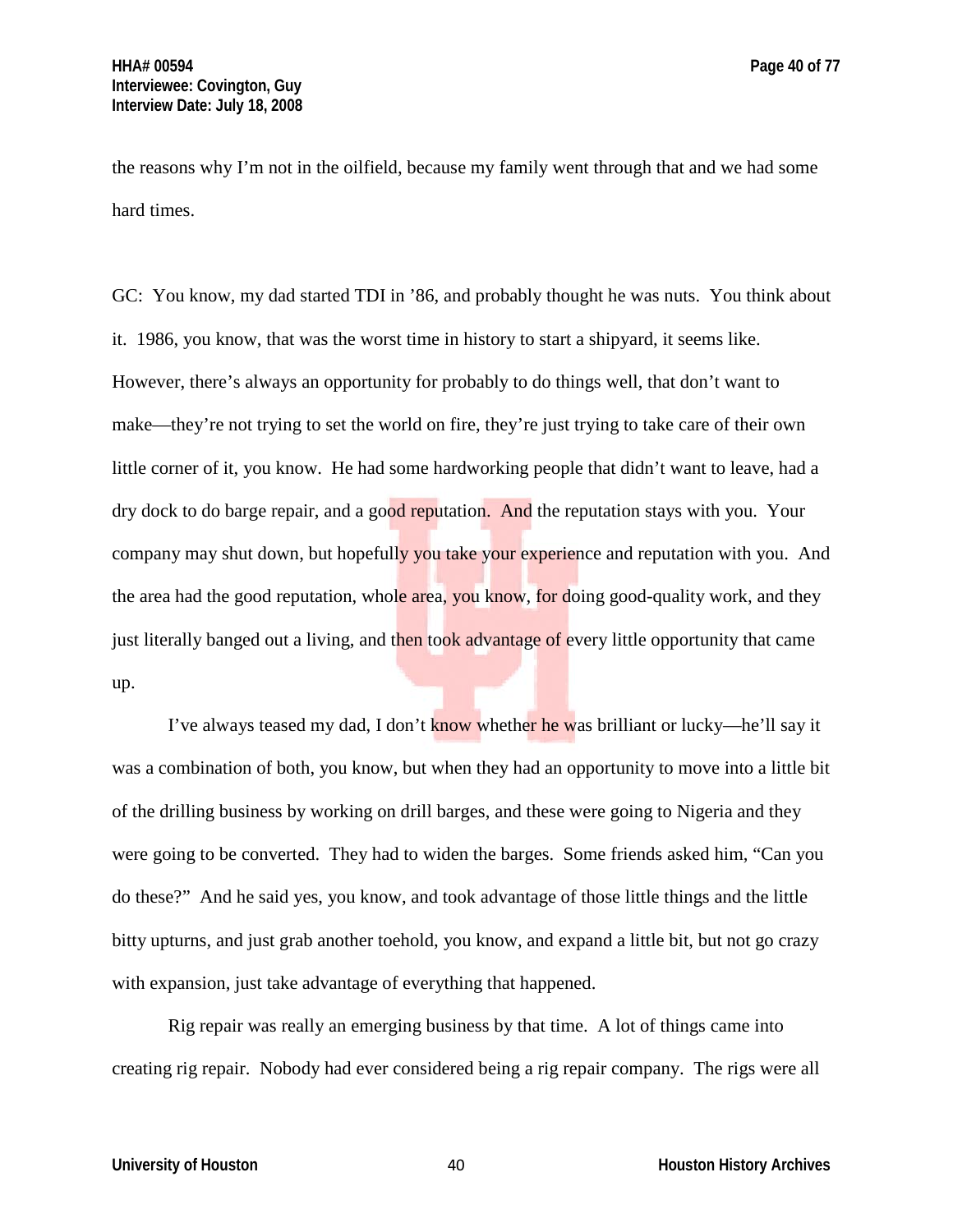supposed to be gone. They were supposed to be building new ones. They had a twenty-, thirtyyear shelf life, whatever, and then they were going to build new ones and replace them. Well, the downturn in industry created an industry that we call rig repair.

JT: That's very interesting.

GC: You know what happened was, they started looking for ways to patch these things together and get ABS life extensions and stuff like that.

JT: Cost cutting.

GC: Exactly. Because it was cheaper to rebuild it than to build a new one, to repair it and everything. They created TDI and Ham and AMFELS, which was Allison-McDermid at the time, then they became AMFELS when FELS bought them. There was another guy similar to my dad, named John Allison, who had worked for LeTourneau, and he started Allison McDermott.

JT: In Brownsville, right?

GC: Yeah, in Brownsville, and I think Steve [Tony] McDermid was his son-in-law. A real similar background to that company, you know. I'm not sure about the history of Ham. But those companies were really created out of the necessity, that when they started extending the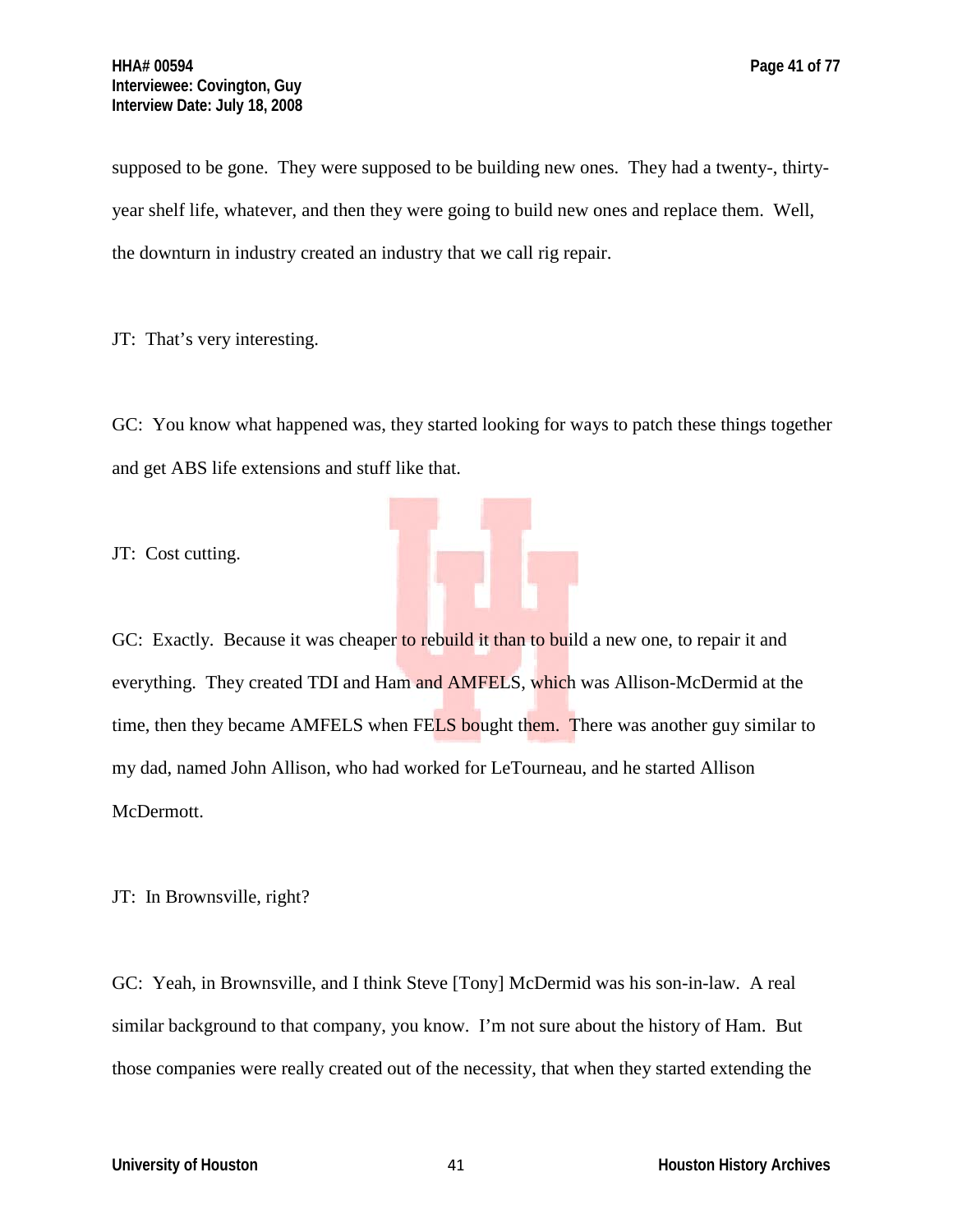lives of these—in many cases, our customers were doing the work themselves at first. Chiles

[Offshore, Inc.] was sending guys offshore to rebuild some things here, or they would bring the rig in to just a spot on the bank. They created a niche for us, and for many years it was pretty expensive to get into that business, so for many years it was only the three of us doing it on the Gulf Coast, and anybody else just got squelched. They didn't have any history. And that's where this damn business came from, I mean the repair business. It was a necessity that created the companies. There was a void.

JT: Now there's a few dozen, wouldn't you say?

GC: Yeah, you know, we people screwed up. We got too big. I mean, the companies were all bought by other companies, and they became part of big entities and everything, and when you do that, you always create a little hole. There's always a little place for a little guy to somebody to leave one of the companies or something, and somebody say, "I don't want to be that big guy, but I can be a little guy," and they can get somebody's attention and go do small jobs here and there, and before you know it, they're a competitor. I think if TDI had stayed TDI and Ham had stayed Ham and Allison-McDermid had stayed Allison-McDermid, we'd still all own this industry, you know, because we weathered out the bad times, you know. We certainly did at Beacon. In 2003 we did less than three million dollars worth of work. We were starving to death. Everybody working for us took a cut in pay, a 25 percent cut in pay. We looked around and we said, "Look. We're either going to have to cut people or we're going to have to cut salaries." And every single person said, "Cut our salaries." And we decided to go under or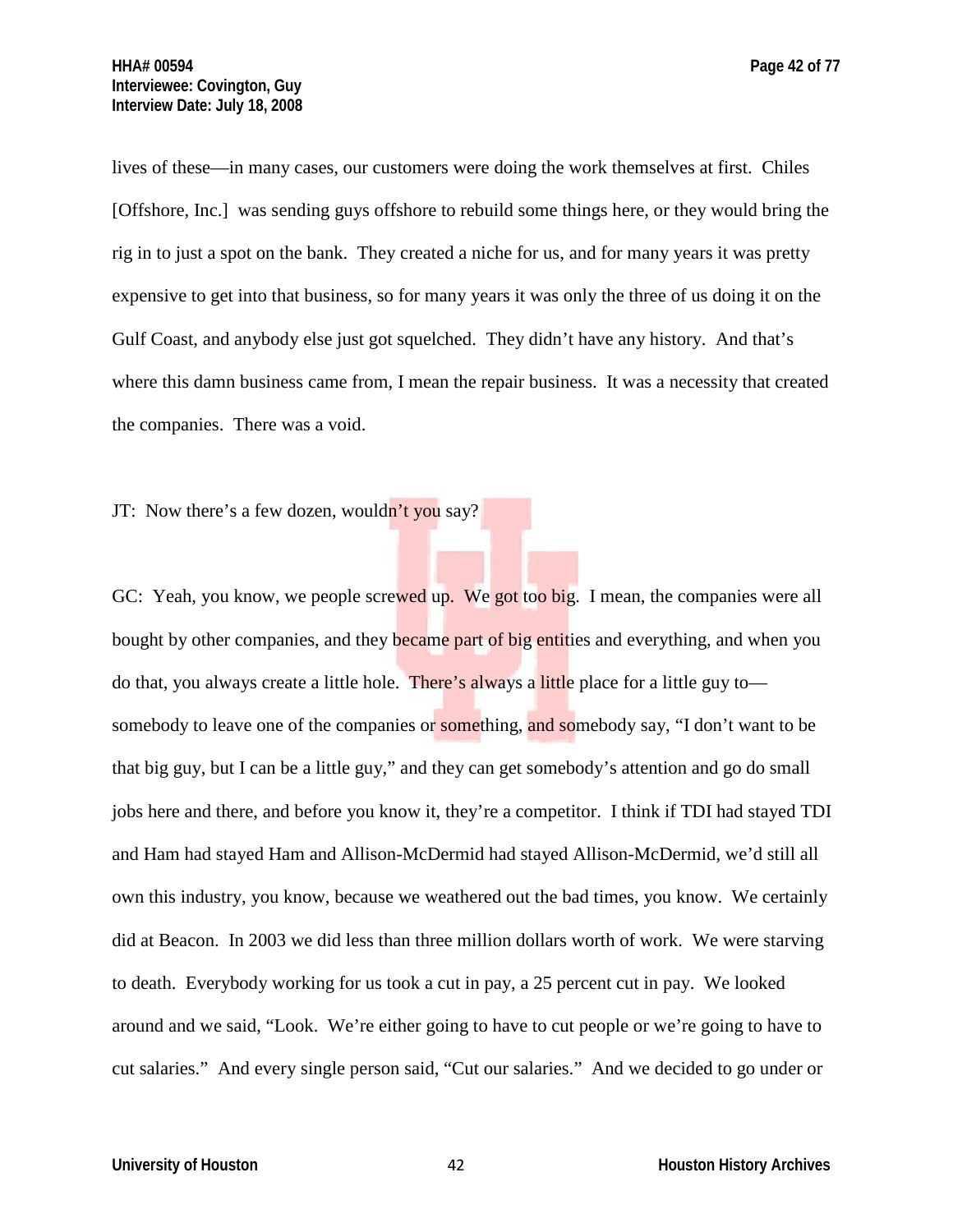stay together as a group, one or the other, you know. That was 2003, we did, like I said, less than \$3 million. In 2004, we did \$147 million.

JT: What explains that turnaround?

GC: All kinds of—the market turned. I mean, it was already turning. It was already coming back in early 2000, and 9/11 and a few other things just pulled the rug right out from under us. Some of it was—this is all theory, it's my own theory, but I spent my life analyzing this crap, so I think 9/11 had a lot to do with it, I think Enron had a lot to do with it, just pulled back everybody's reins. The oil companies weren't spending money. If they're not spending, the drilling companies aren't spending, and if they're not, nobody is, you know.

JT: And then '05, of course, you had the hurricane. I imagine that was a big boost to you guys.

GC: Yes, it was. For our company personally, it cost us a lot of money. We survived it and everything, of course, and we had lots of work going on.

JT: You mean you survived the actual thrust of the—

GC: The thrust of the hurricane, and we survived the hurricane [Rita], but we had contracts that were based on pre-hurricane dollars, and labor rates went through the roof. You know, it's hard to keep a guy working whenever FEMA comes in and says, "I'll pay you 20 an hour to cut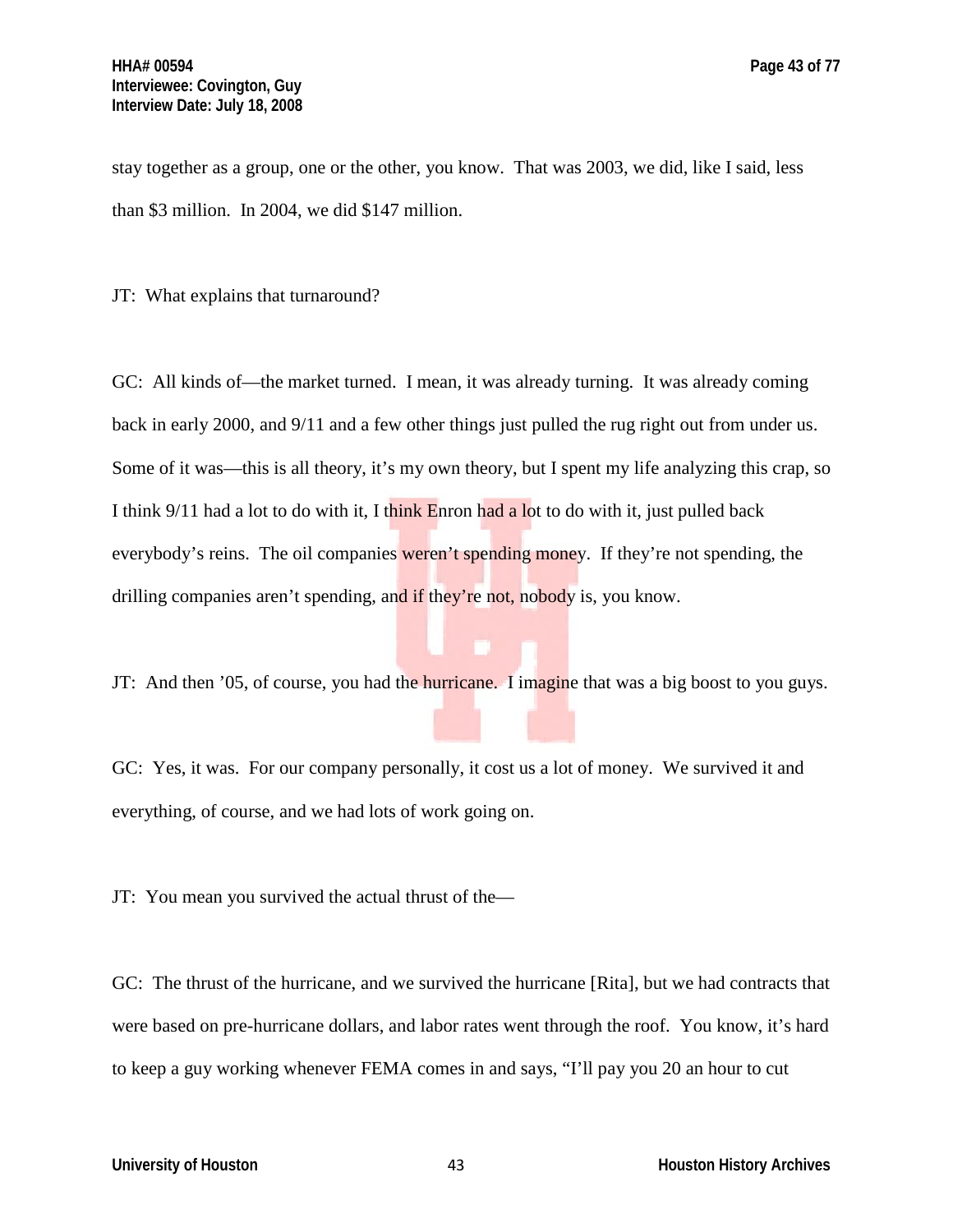trees." You've got him welding out on a hot spud can or something, you know. It created a and people were hard to come by. New Orleans was hiring everybody. I heard rumors of bonuses for Popeye's Chicken and stuff like that. I mean, pre-2005 hurricane season, the Mexican-American population in New Orleans was 3 percent, and today it's like 18 percent or something, you know. We lost a large portion of our workforce; they all migrated east, something they've never done before.

My brother and I went to Alabama years ago, and they had a real nice shipyard there, Atlantic Marine, had all automatic welding. A guy named Bill Skinner running the yard then. We looked around and it was all these automatic panel welding deals and everything. After spending the day there, my brother said, "Well, Bill, I figured out why you went to all this automated equipment."

He said, "Why is that?"

He said, "There's no Mexican-Americans in Alabama." And there weren't. Now there are, you know. But they didn't have anybody to do the work. That's why everything here was labor-intensive. Of course, now we're putting in panel lines because we're losing our workforce.

## Tape 2, Side 1

JT: Tape two with Guy Covington, for the MMS Shipfab Project.

We were talking about the eighties' bust. What do you remember about the very early stages of that? Where were you in your career, and what do you remember about the coming of that?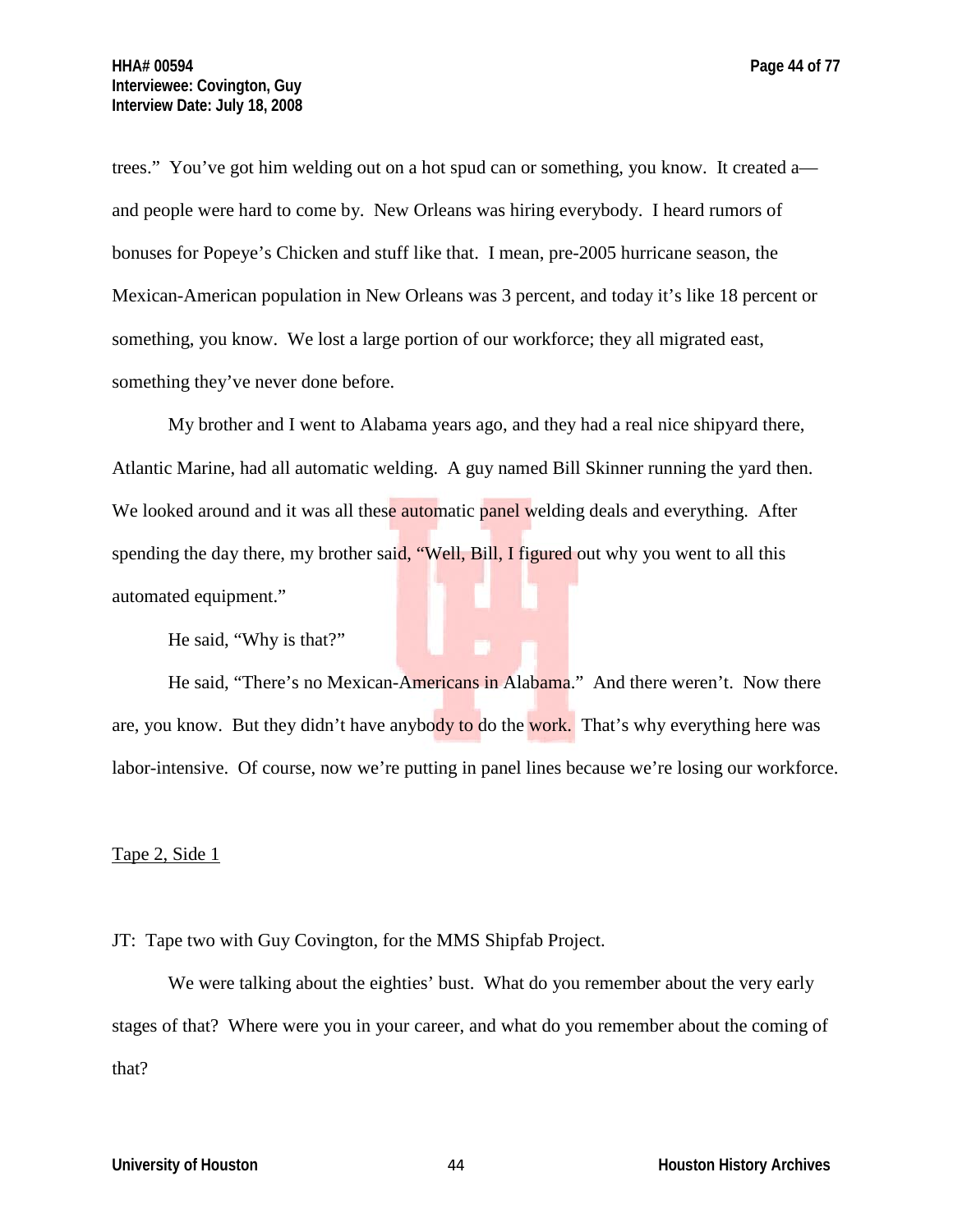GC: You know, it was funny, throughout the mid and late seventies when the country was going through a recession, I remember my dad was talking about wanting to get a t-shirt that said "What recession?" Because we were in shipbuilding and rig repair, rig building, and, jeez, nothing had ever been any better.

## JT: [unclear]

GC: Exactly. So thirty-dollar-a-barrel oil was the norm, and it was never going to fall out, and it was always going to be big, and life was just going to go on forever and ever, amen, you know. I was actually in Houston. I was working for International Paint Company, in a related field. I was a sales guy dedicated to offshore companies, drilling companies. We had eighteen probably working in Houston at International Paint, in sales and service, and that was about '82, and the bottom fell out. I mean, just—it was '82 or '83, the end of one of those years, we had a big boom right before the end of the year. Come to find out, people were buying stuff they didn't even need, just to try to keep their budgets up, because they had budgets and they knew they weren't going to have budgets the next year. We went from those eighteen to, when I left in '85, there were three of us.

I was young and cheap. One of our customers, Keydrill, which doesn't exist anymore they didn't survive it, but they wanted a service rep offshore, and I was single, so I volunteered for it. While I was out there for about seven months, I worked twenty-one on and seven off offshore, which was a great experience for doing this work later, but while I was out there, they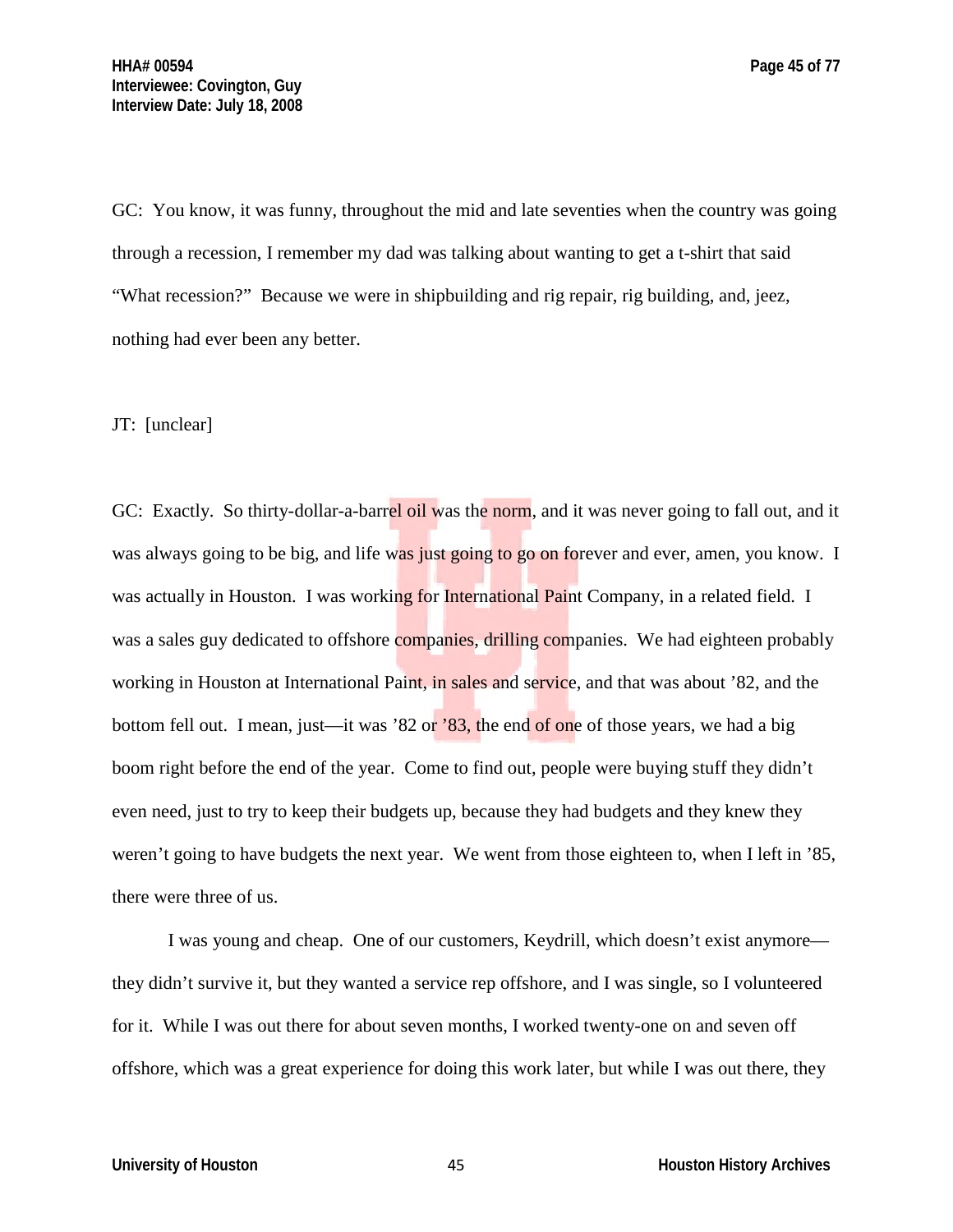laid off like eleven or twelve probably in that six- or seven-month period. The only reason I survived was because I volunteered to go offshore. If they laid me off, they had to send somebody else offshore. And I was already there, so I was hidden. I'm sure my name probably came up and they said, "Well, he's offshore." So I kept my job.

Then I started my own business in '85, a blasting and painting company, and had that for a few years before I went to work for my dad in '92.

JT: Did it take an arm-twisting on your part?

GC: To go to work for him?

JT: Did your dad have to twist your arm?

GC: Oh, god, no. No, I wanted to. Yes, I wanted to. And I did want to stay in Houston, too. I had been married and divorced by then and had my daughter, but Houston was home. I was over here for a long time.

JT: I want to talk about a couple of things which I don't know a whole lot about, particularly the training programs for your workforce in the Triangle. My understanding, in the early eighties, Lamar Institute started some technical school.

GC: Sure.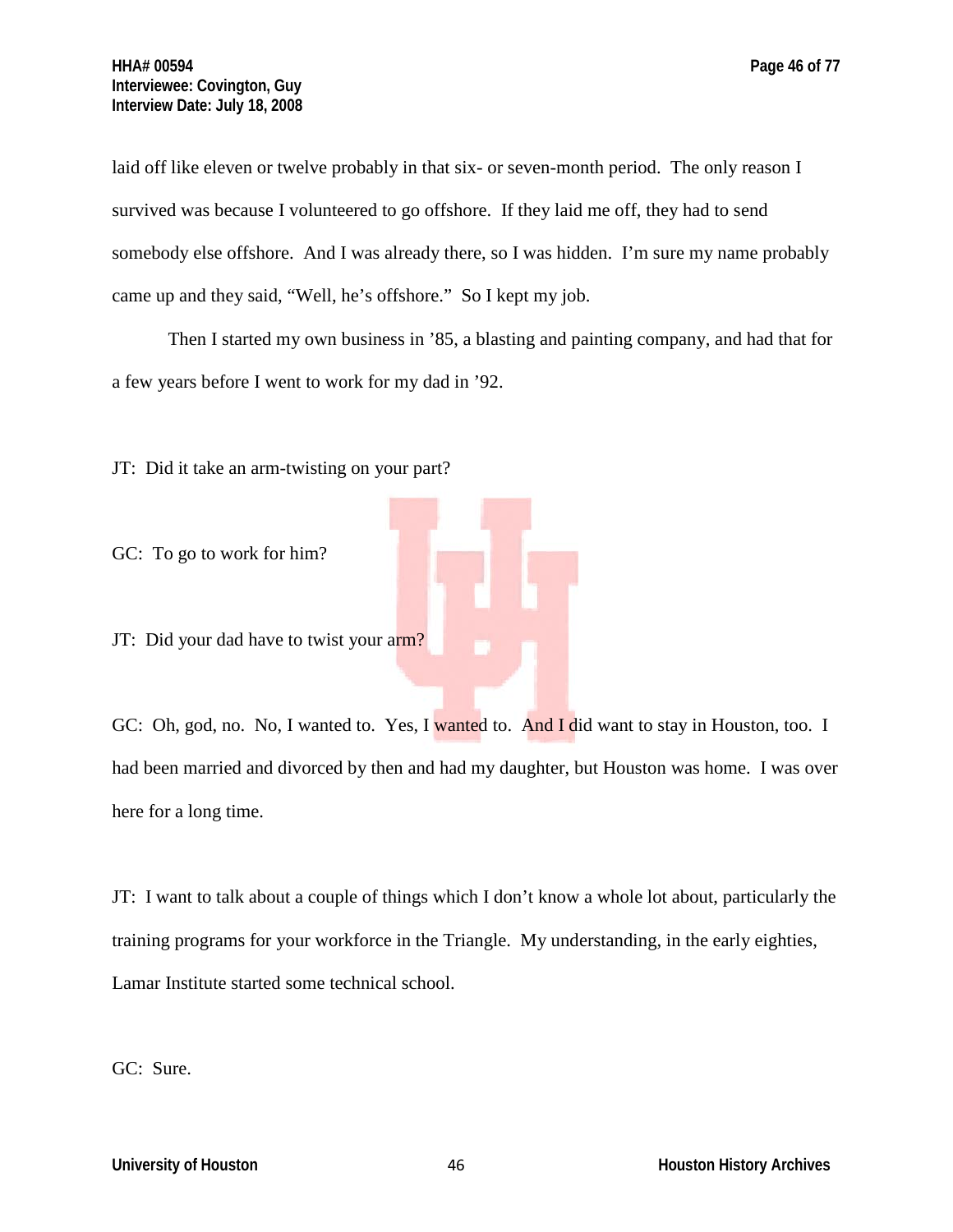JT: What can you tell me about that and what impact that had on supplying traditional eighteen-, nineteen-year-old local guys and plugging them into the welding?

GC: You know, it did have an effect, and one of the reasons was that Levingston before had been—you had Levingston and American Bridge there before. They had apprenticeship programs, because they'd been around forever. And they had large workforces, four to five thousand people, and they did their own training. You came up through the ranks, you know, and you had time to do that, because when you got a job with one of those companies, it wasn't one of these working for three weeks and then gone for three weeks things, you know. You hired on as a long-term permanent employee, you know. Once that was gone and new construction has kind of sucked out of the area, there was no more new construction being done and we were doing repair, repair is a lot more volatile. I mean, the workforce goes up and down and up and down, and the workers are more transient. They go to whoever's paying the most, or go back home or whatever. A lot of people left the industry after the eighties. They lost their jobs and there weren't anything and they left and they didn't come back. It wasn't just in Orange, our company; it was throughout the other companies.

There is a big hole of probably in drilling companies and contractors and shipyards, of people between, say, forty-five and fifty-five to sixty years old. There's a whole generation missing because of the eighties. I'm fifty-one and my brother's forty-six. There's nobody our age. We've got young engineers, younger than we are, working for us, or we've got old guys.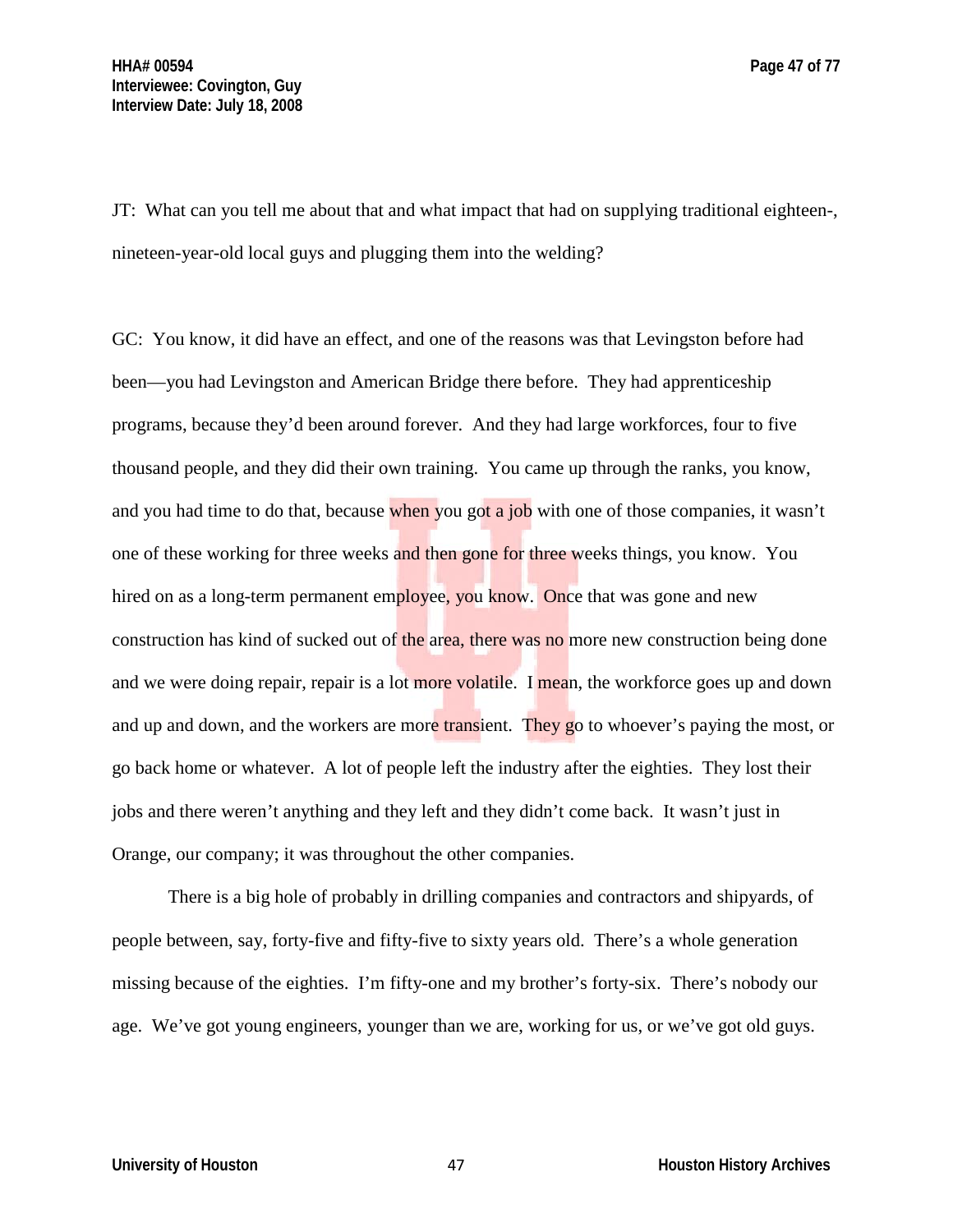JT: So they went to another line.

GC: They went somewhere else. They had to go do something else. They had to survive, so they went elsewhere. Our workforce was always different every week, literally. It just was on the available amount of people—I mean available amount of work. You might be working threehundred one week and then two weeks later have to lay everybody off; the job ends. We've actually hired a hundred people in two days before. That's phenomenal. So we did go through quite a while when Lamar was a big deal for us. We would go there for—

[Telephone interruption]

JT: Talking about Lamar. I guess I'm just trying to ask you to rate the program. Has it been beneficial?

GC: I have no clue. I think it has, things I've heard, but I don't hire. I'm not directly in that line of fire. I could give you somebody you could ask. I'll send you a name, somebody to ask. I've got a guy that worked in human resources for us for quite a while.

JT: I'm just curious on how that program functioned. Over the years, you've got a big Cajun population down there—

GC: Yes.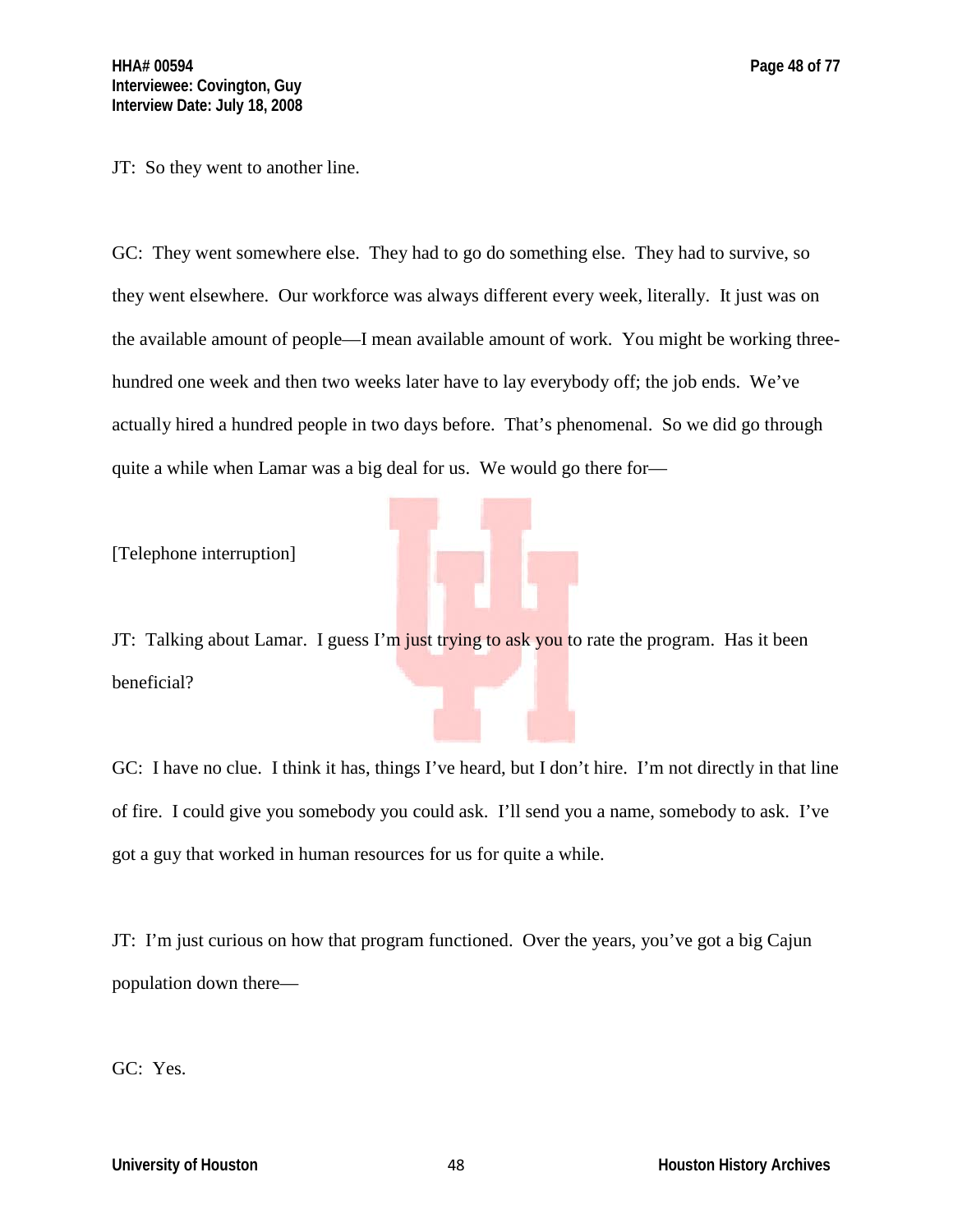JT: —in the Triangle. What can you tell me about the shipping yard workers who originally came from South Louisiana? Did you have a lot of them working for y'all?

GC: Yeah, we had quite a few, yeah. The guy I told you that my dad put me with when I was project manager, the older guy, you know, his name was Don Laborde.

JT: Old man Don Laborde?

GC: You know him, from Port Arthur?

JT: Yeah.

GC: He's not as old as my dad.

JT: No, I'm thinking of Doc Laborde.

GC: No, this is Don Laborde. He's been in Port Arthur forever. His mother, she didn't speak much English. She was French Cajun, you know. I mean, that's all she spoke, was a heavily accented English—it was French. That's all she spoke. But anyway, there was quite a few guys like that, you know, that we had. They were just part of the community. You know, I guess at one time it was probably like the Mexicans moving into the community and everything, you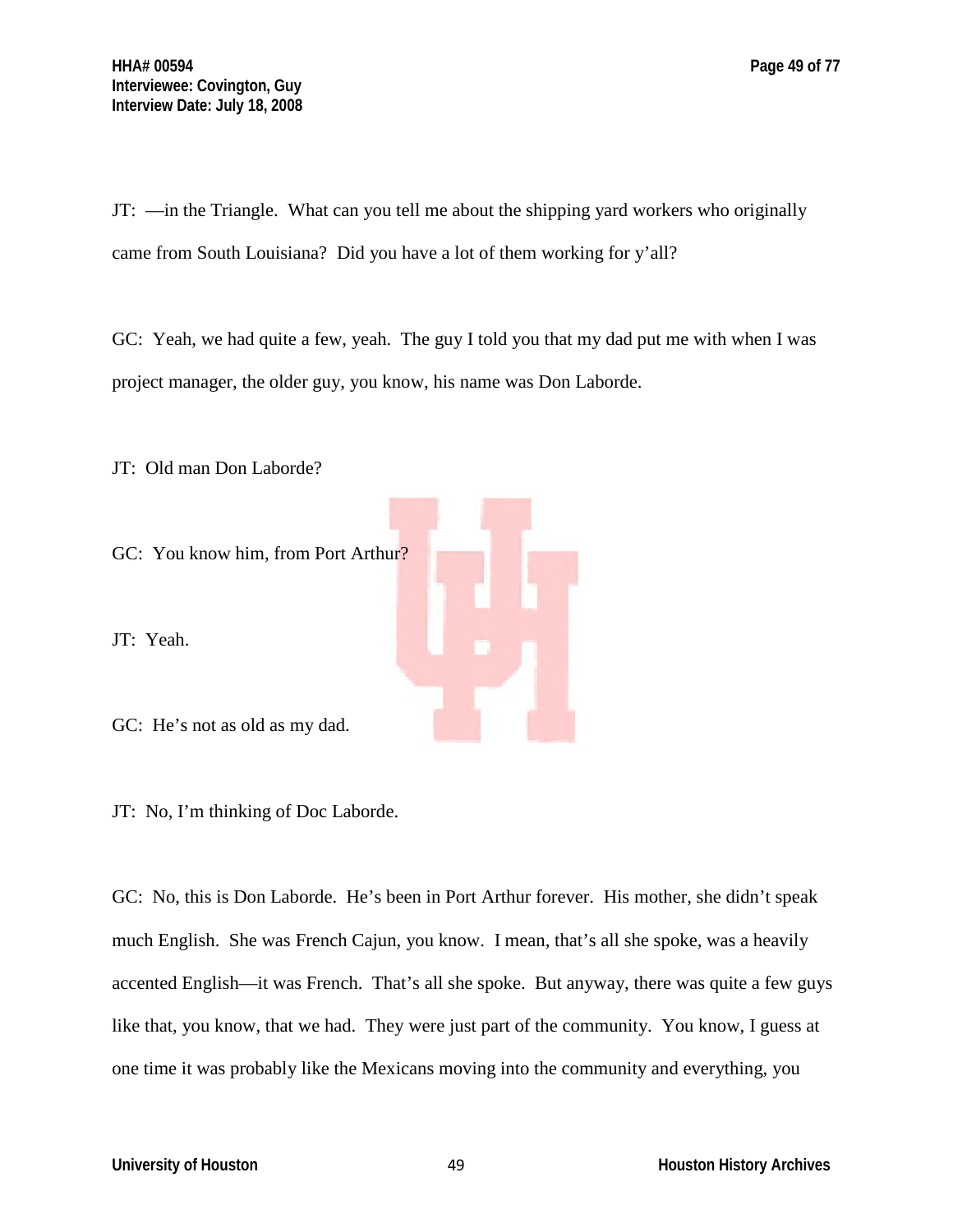know. That was before my time. They had been there forever, as far as I was concerned. The shipyard was the first exposure I ever had to anybody with a Cajun name, EH, Heberts and Pevateauxs and Thibodeauxs. They were all over the place and in every department by that time. Tibby Daveon worked for my dad for many, many years.

Just a little aside, one of the other downfalls of the hurricane was, I had finally made my way a couple of years before that into a poker game in Orange that had been going on for like fifty years, forty-seven years, I think, and my dad had been playing in it for thirty years. You had to wait for somebody to die, you know, to get a spot. Played once a week. We never played after the storm again, and that poker game had been going on for forty-seven years. The oldest guy in there was eighty-five. He was the only guy not affiliated with a shipyard. He was an old jeweler from Orange, a Jewish guy, the only Jewish guy. The rest of his family's not Jewish. It's hilarious, you know. But he was a Jewish ex-jeweler. And we lost that poker game because of the damn storms.

JT: When you send me an e-mail about that Lamar contact, I might ask you if you know of any other Cajuns who migrated from Louisiana to work in the shipyards way back when.

GC: Sure. I'll think about it and I'll ask around some of the older guys.

JT: Particularly during the war, to come and work in the shipyards in the war.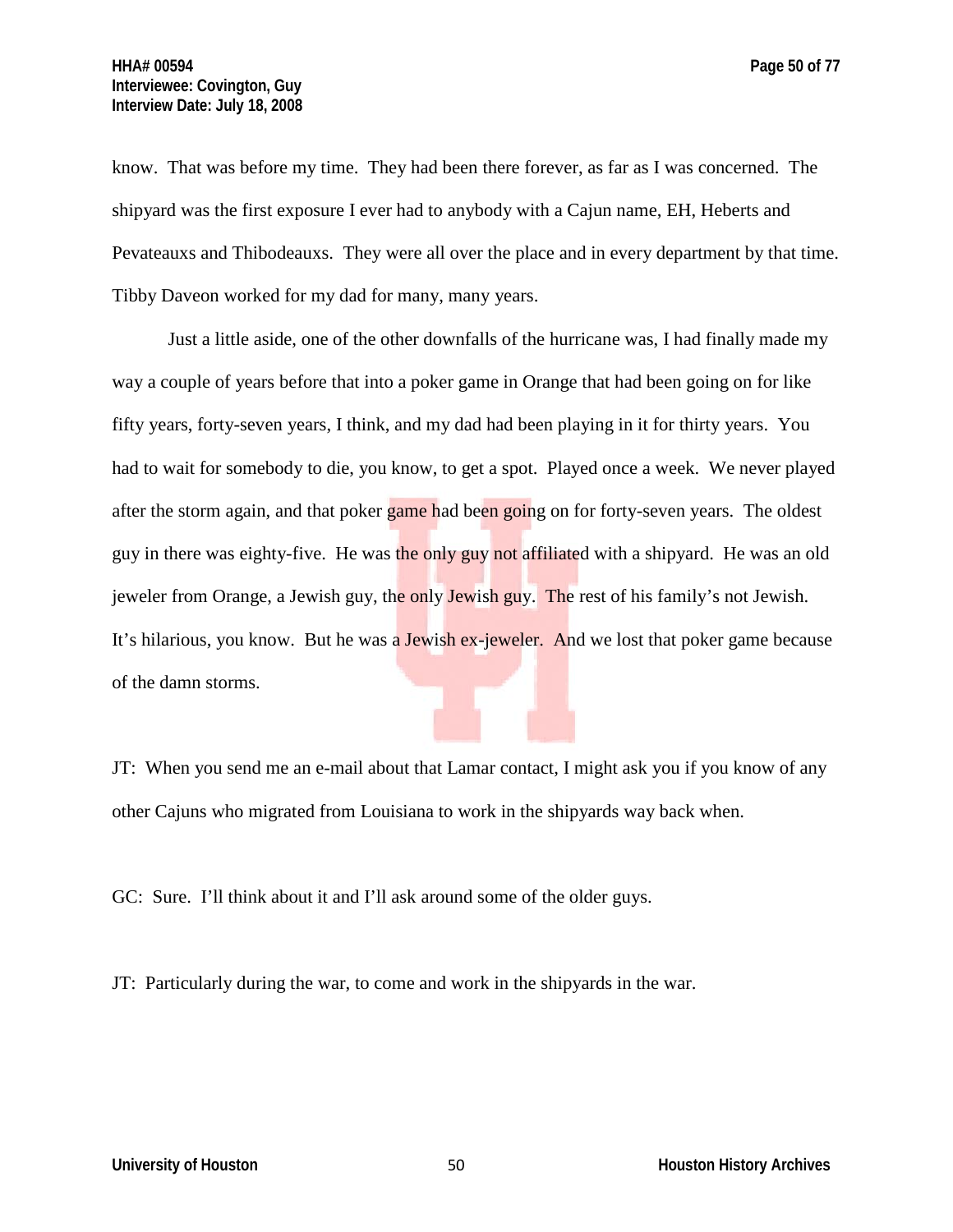GC: Okay. My dad would be the only guy that could probably answer that. He's the only one old enough to—Dad'll be seventy-five next year.

JT: I wanted to ask you this question on the way out. Do you think he would mind me calling him up and talking with him?

GC: I'm sure he wouldn't mind at all. He's very proud of his heritage and everything. He doesn't work much. If you're passing through the Orange area, he's got his own office just off the highway, on  $16<sup>th</sup>$  Street, off of I-10, a couple miles south on  $16<sup>th</sup>$  Street. He's got some interesting pictures and ship models and stuff like that, and a pretty good wealth of information. He might even correct me on a few things. I don't think there's a whole lot that I got wrong, though.

JT: I'm real curious about what you were talking about earlier, about deep water conversions, or converting the old semis from shallow water to deep water. Coincidentally, the next project that we're starting next year is on the history of the offshore industry in the deep water area.

GC: Oh, really? What happened with me, I was in the very beginning of that and only because I was calling on Diamond Offshore, and they were one of the pioneers in this, you know. At that time the engineering manager, the VP of engineering was a guy named Dennis Graham, and I literally heard about this before anybody at our yard ever heard anything, that this was going off the shelf to what they would call a fourth-generation semi. Dennis and I were up in Mason,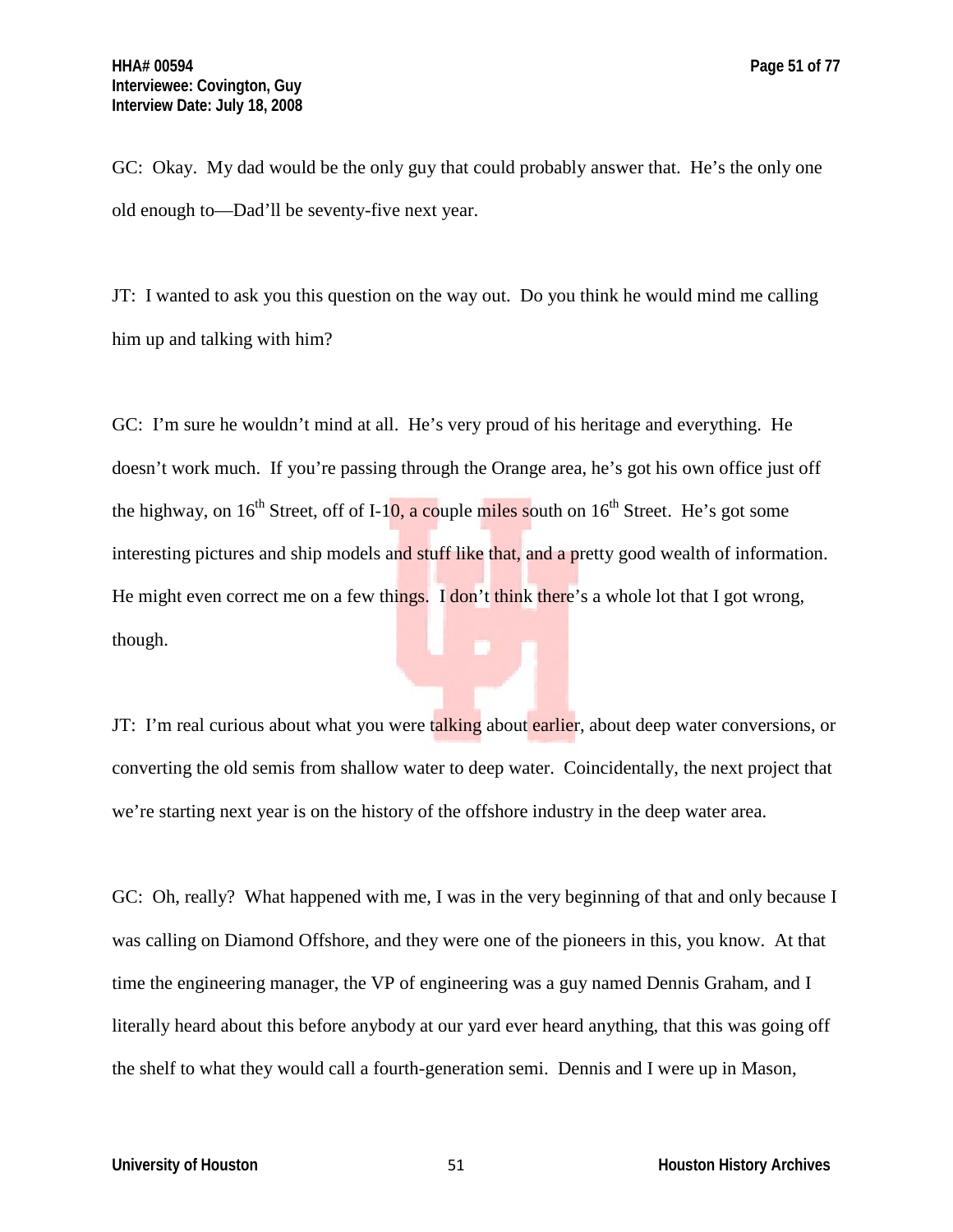Texas, at a deer lease, and we were talking. We still hadn't done the first job with them, but he was an old friend of mine, and it was the first job I had ever sold at International Paint Company, first big job I ever sold, the first job I ever sold at Sigma Paint Company when I went to work at a different paint company, and my first job at TDI and my first job at Beacon Maritime was all this same guy. We had become friends over the years.

We were sitting out there and we were having a couple of drinks, and he starts explaining these—he called them Ocean Victory conversions, and he had an idea for that and another one called Ocean Legend. I didn't have any idea what a sponson was. I didn't know semis. They were actually going to put sponsons and blisters, sponsons being a—you have a hull like this. Do you know what a sponson is?

JT: No.

GC: It's literally shaped like this, and you have the hull like this, and this attaches like this. What that does is increases your buoyancy. To take the rig to deeper water, the rig will still float in the same water, it doesn't matter, but it's got to have more anchor chain, more mud, more everything. Everything grows. So the variable load really drops once you start adding water to it, so it sinks. It's not floating near as high as it was. Well, to maintain that stability and get the rig ready for deeper water, they have to put sponsons on and what are called blisters, which is the same thing, but it's on a vertical plane. And then they wanted to increase the deck size because these rigs were cruciform-shaped, you know, like the inside of a tic-tac-toe, and they wanted to increase some of the deck spaces, and they had to put bigger mooring systems on them, which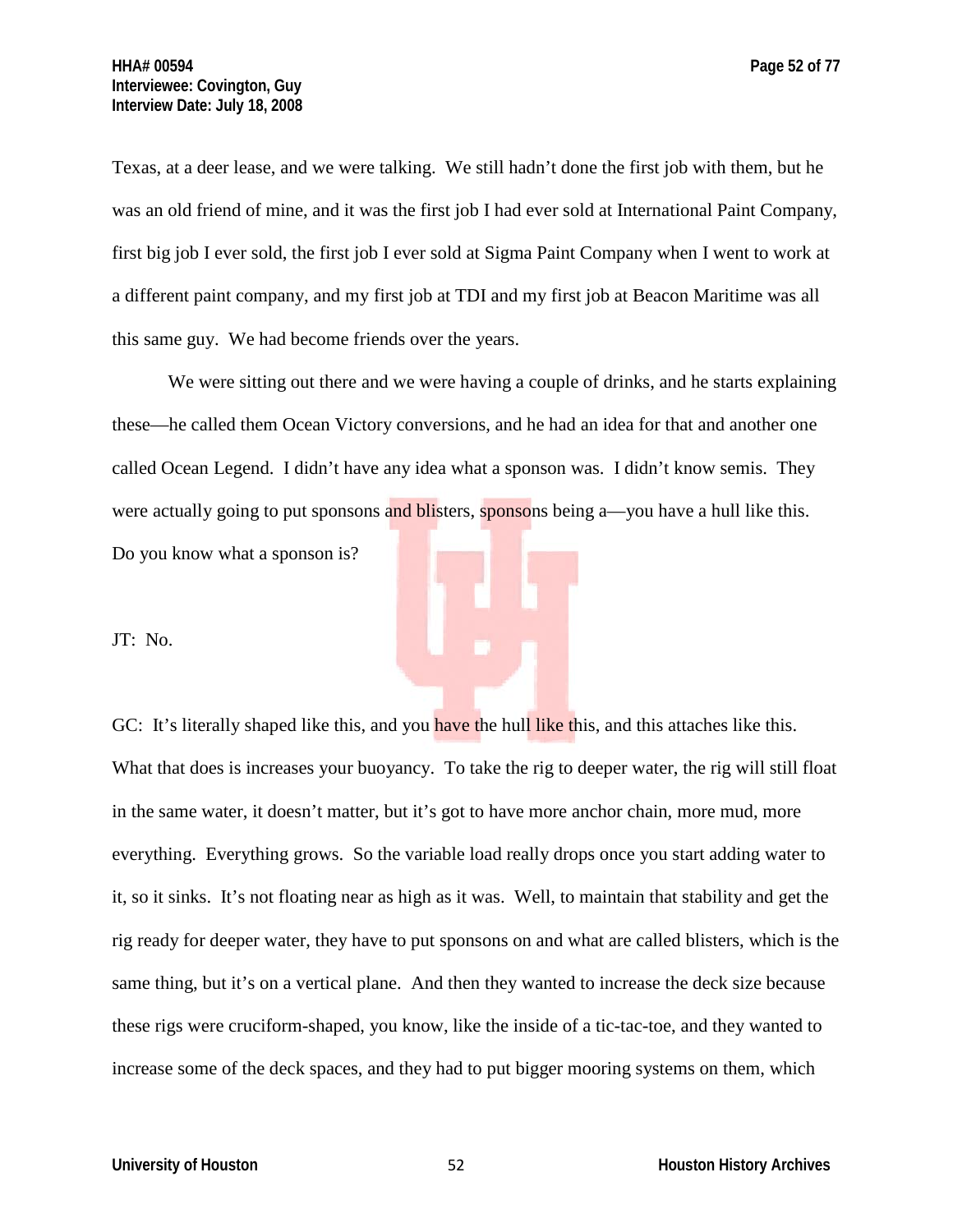were these huge winches capable of holding 2,500 feet of cable or something, because they're going from 800 feet to—the first one was going to 3,500 feet, and the second went to 4,500, and the third one we did was 5,000-foot water depth.

JT: Do you know what years this was?

GC: Yes, this was in '95 that we started doing those. These were the very first ones being done. We were looking at these, and Reading & Bates was doing one, and seems like somebody else might have been doing one. But we started looking at the Diamond rigs, and Ham was looking at them over in Pascagoula as well. AMFELS was looking at them too, but they were really close to Reading  $\&$  Bates, and we felt like we didn't have a shot at that, so we went after these Diamond ones. AMFELS did the same thing. They knew they could get the Reading  $&$  Bates, but they weren't too keen on the Diamond, so we played our cards right and ended up getting both those jobs from Diamond. And let me tell you, Ham thought they had them, and we just stole them from them.

But that was the first exposure we ever got, was standing outside over a fire in a barrel, he was telling me about these conversions. I came home and told my dad and my uncle, vice president of sales, about these jobs, and they said, "We don't have a dry dock." But we started thinking in that direction at that time.

JT: So this concept of converting an existing rig that was built to work in the shelf or up to maybe 1,000 feet, to actually, instead of building a new one to work in 3 or 4,000, was just to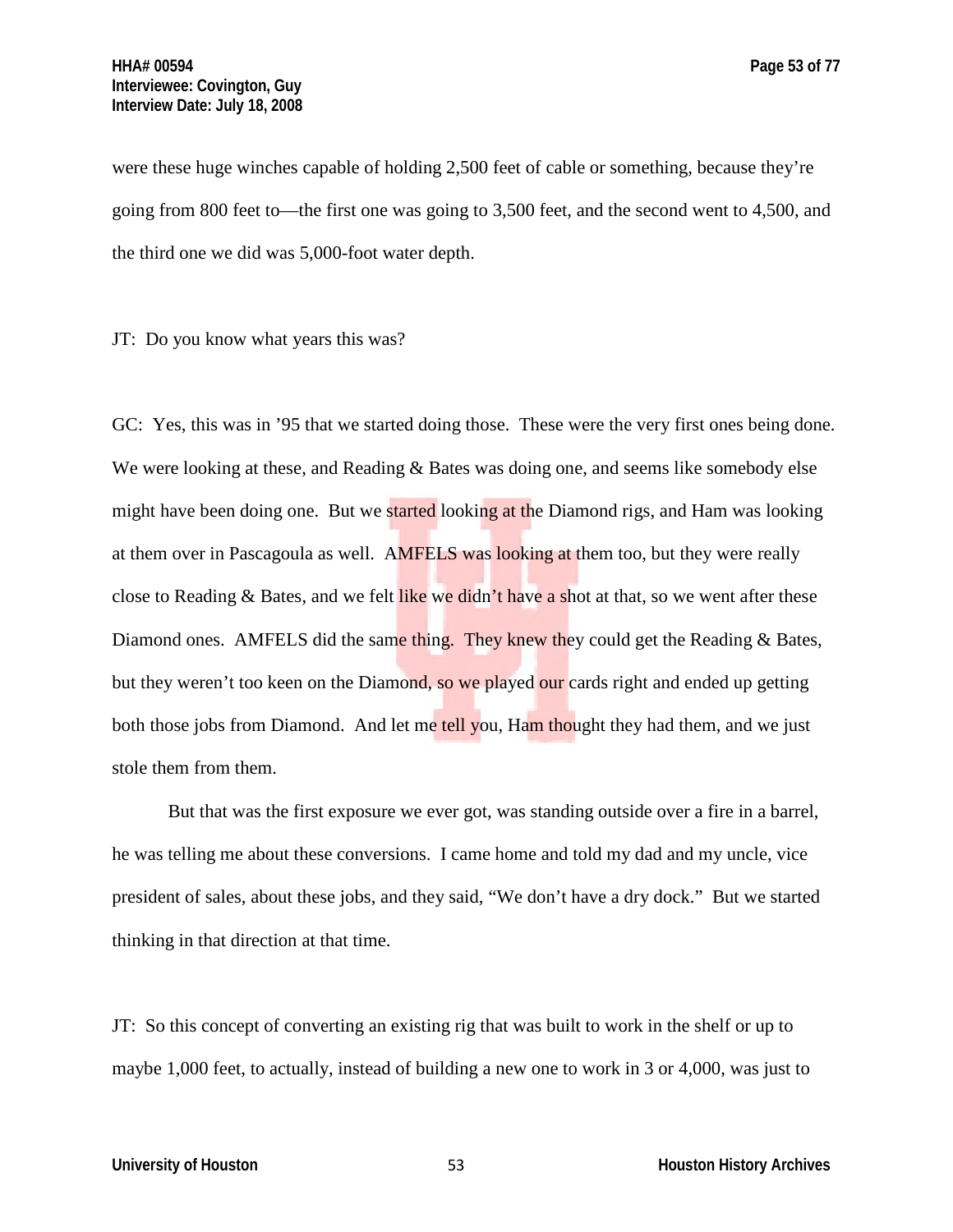convert it and equip it to be able to work in that type of environment, you're saying that some of the very first ideas about conversion came from Diamond.

GC: Readings & Bates, yes. They came from the owners, from the drilling contractors.

JT: This would have been in the nineties?

GC: Yes, the nineties.

JT: Early nineties?



GC: I guess a shipyard could have come up with that idea if they'd come to them, but what happened, these guys knew their business and they know their equipment, too. They know what it takes to get out there. And they're pretty sharp guys, you know, so they started looking. The early ones, everybody was moving out here. There were incentives created to go out in deeper water and everything, and there were some tax breaks, and that created a little boom for us in the nineties. Yeah, that's where it came from. They came up with this themselves, and it was a lot cheaper. They were expensive jobs; they were like 30 million dollars. In 1995 dollars, that was real money.

JT: To do a conversion?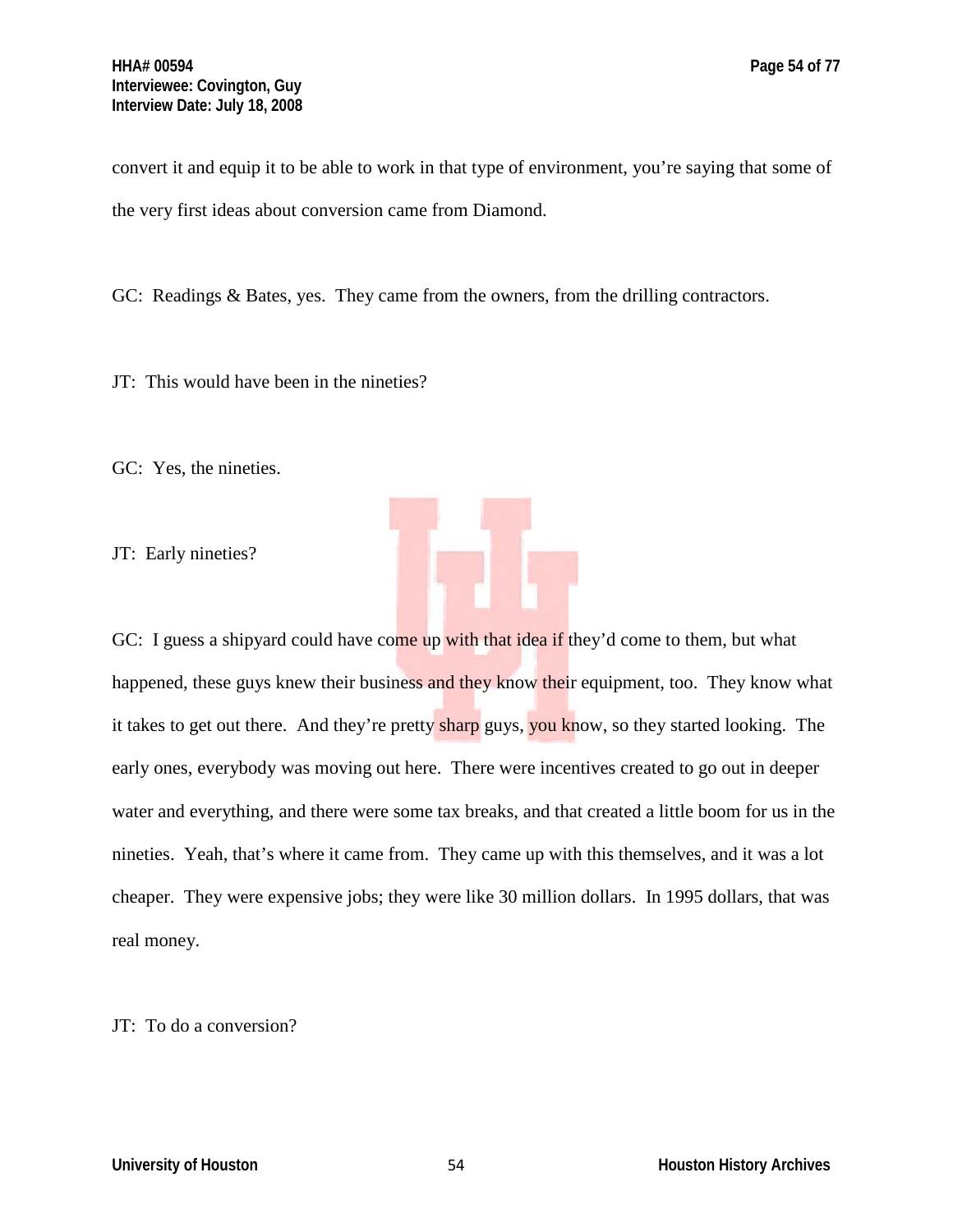GC: To do this conversion, yeah. But compared to building a 250-million-dollar rig, which is probably what you were looking at at the time for a deep water rig, it was nothing. And the day rates they got were incredible, and the competition was very little. But Diamond actually said, too, that—I never will forget, they took some of these second-generation rigs and sent them out to deeper water like that. Well, by doing this, they took three and ended up with four or five of these that they ended up doing eventually. By doing that, the number of second-generation rigs dwindled, and the day rates actually went up on their second-generation rigs because there was less competition, you know, less supply. They created a little bit of wealth for themselves, if you will, whatever. The rigs that could drill at  $1,000$  feet, there weren't near as many around because they were being converted to deep water. So they enjoyed some pretty good times from this stuff.

JT: That's very interesting.

GC: Yeah, it was real neat.

JT: You often hear about the sob story about how ever since World War II the shipbuilding industry in the U.S. has kind of steadily gone down, but it almost seems, from what you're saying, that it really just adapted.

GC: It did. It's certainly gone down, there's no question about it. Everybody knows that. However, the competition, they were pretty good. I don't know. Some of the other countries—a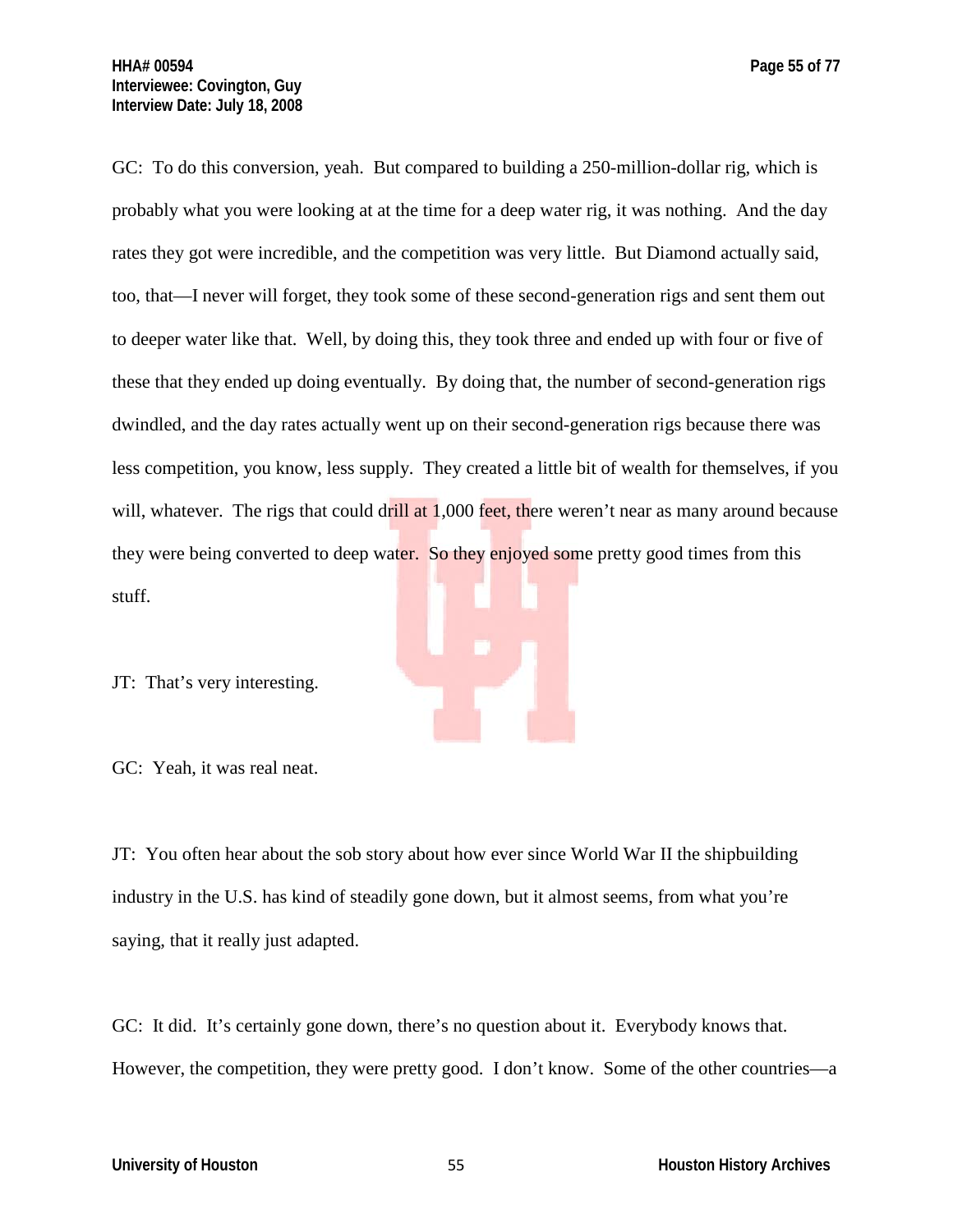lot of the other countries subsidize shipbuilding and stuff, which our country has never really done to any extent, you know.

JT: The MARAD program in the seventies.

GC: Yeah, but again, that was more repair. It wasn't anything consistent to keep a yard alive or anything like that. And anybody could do that work. That MARAD work was—companies sprang up just do that, so it didn't help the existing yards or anything. Of course, the Jones Act has always been around. But there weren't any ships being built, so it didn't matter. It's not that somebody else was building them; there weren't any being built for a long time.

Then on the rig side, the life extensions, you know, really killed the business. I mean, there were probably too many rigs built at one time, and till the eighties, whenever the bottom fell out and everything, but then they kept extending the life of—maybe the work was better than probably expected it to be, maybe the calculations were **bad**, but, yeah, it just created a new industry, so we adapted.

JT: When you hear recently in the last couple of weeks and months about maybe some growth in the offshore drilling, does that encourage you guys or do y'all just take that as lip service from politicians?

GC: We listen to it, but it's not—that's long-term stuff. I mean, it doesn't have anything to do with whether we get to eat next week or not, you know. I've got my own opinions about it. I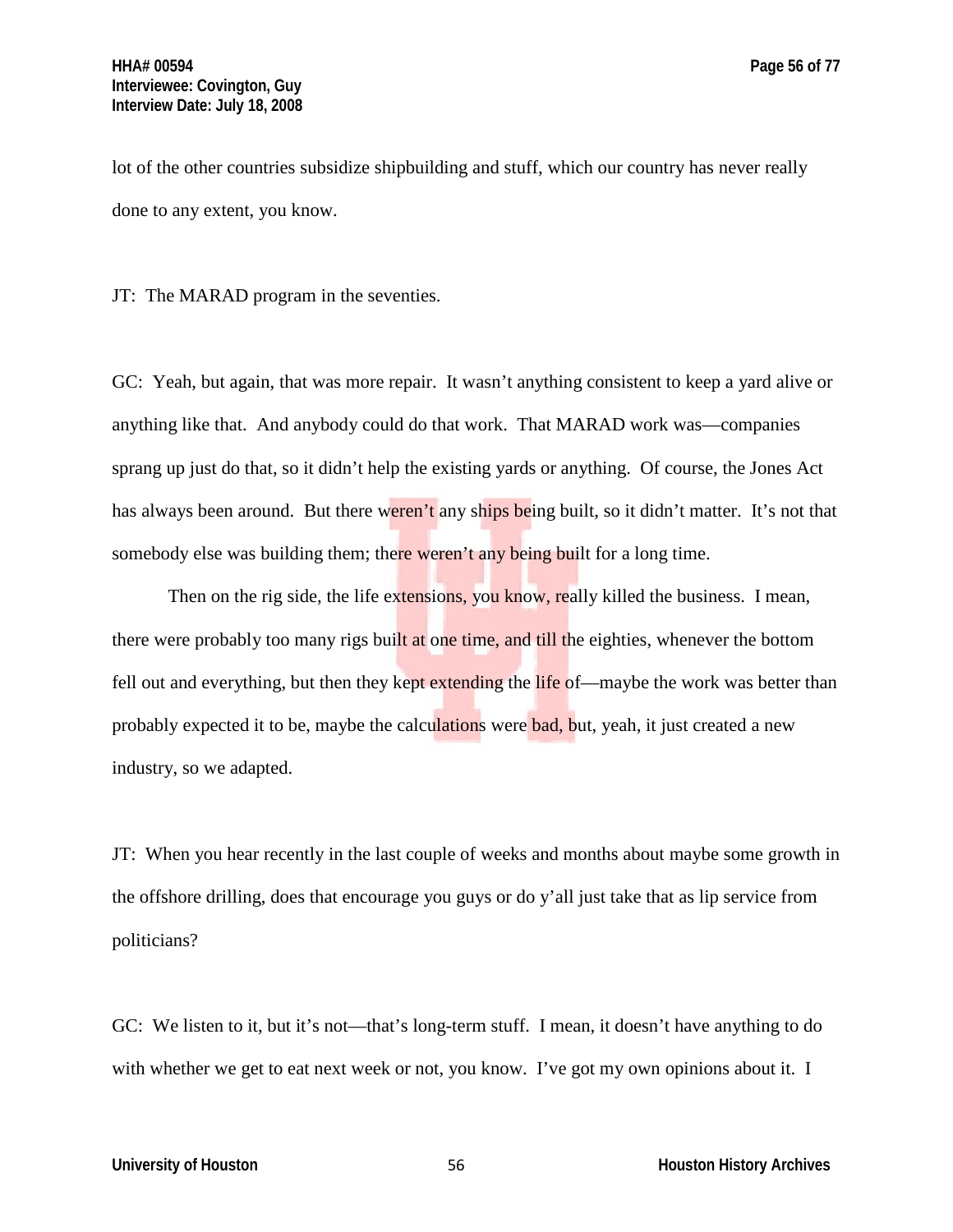think it's ridiculous that we're not doing this stuff. But I think long-term for my kids and my grandchildren and everything, we've got to come up with another solution anyway. Then I'm a dinosaur. I really do. I think this business is going to go away. I hope we come up with an alternative, you know.

JT: Let me ask you about your monopoly on Mexican-Americans and then your shipyard in Mexico, and then we'll wrap it up.

GC: Okay.

JT: Tell me a little bit about—you mentioned—it's very interesting—your monopoly on those workers. How did you come by—I'm guessing this is when you were at Beacon, when you all started Beacon. How did y'all come by access to these workers?

GC: They were in the area. We had them at TDI before, and that's really—I guess the nineties is whenever so many started coming in. Many, many of them come from the same area in Mexico. There's a lot of probably that are related to each other, you know. I'm not saying they're all related or anything racist like that, but there are a lot of families that come over, and oftentimes you'll hire one guy and he's the *patron* or whatever, and he's got eight guys that work for him, so you hire him and you get eight guys that work with him.

JT: This was before the age of the HB2s and the crackdown on immigration?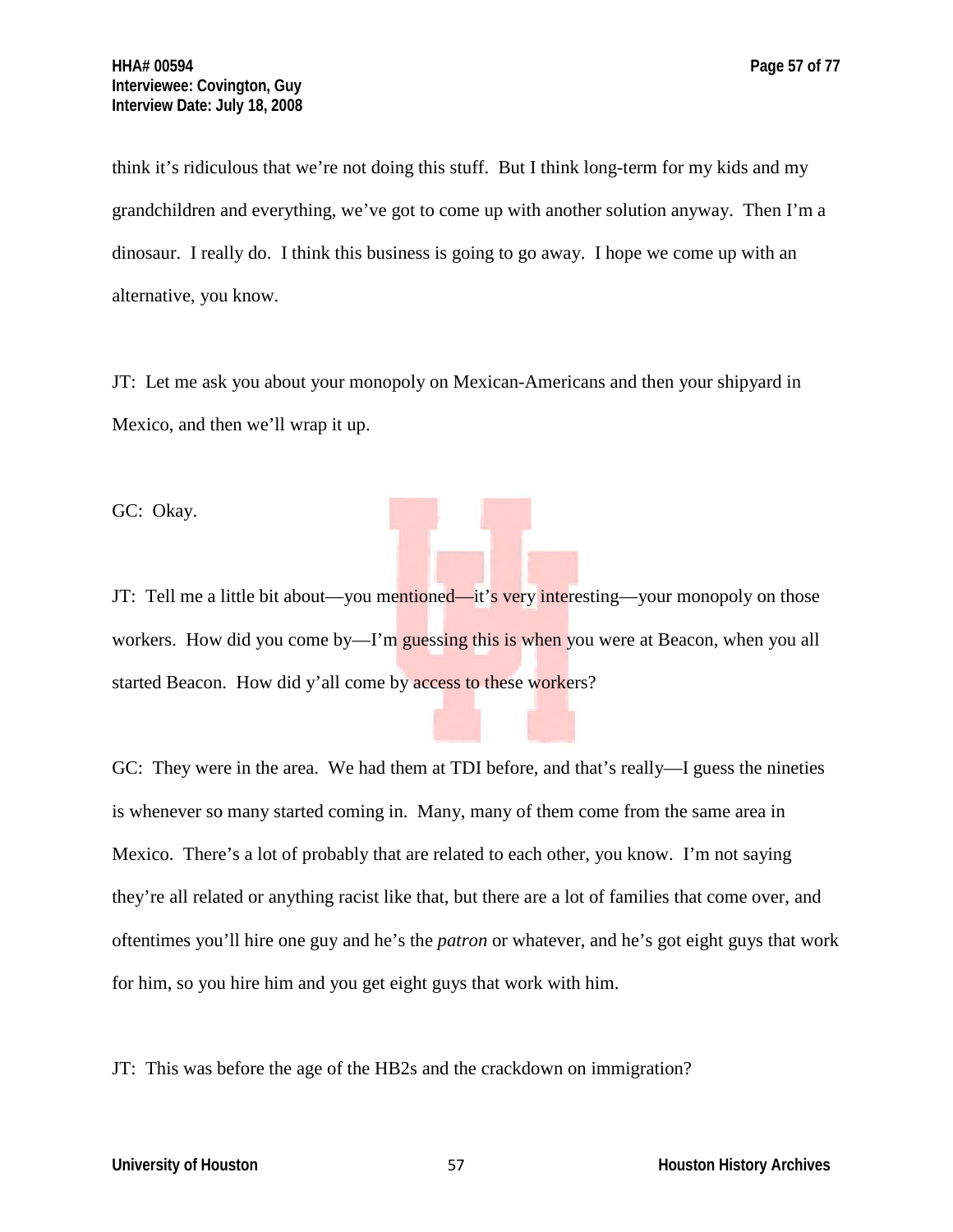GC: Yeah. Some of it was before that and certainly during that, too. We lost a lot of people when we had to start verifying, either lost or they had to go do their homework right, do everything correct. I'm not about to tell you we don't have anybody who's an illegal right now, but we always do everything we have to do to verify. They may have false papers or something. There's nothing we can do about that. If the paper looks good, we can't question it.

And we had to learn how to hire. Back in the early days, we didn't have a human resources manager. The foreman would hire a bunch of guys. That's it. He made some phone calls when he needed probably, and then you get to where you're a certain size and there are so many requirements for hiring probably, and all the i's have to be dotted and the t's crossed, and you end up with human resources people who really do the hiring and handling all that. And they'd better damn well be bilingual, you know.

We have very strict safety programs. We do all of our training for safety in-house, and we do a lot of other training in-house, too, like operators, and we do testing. We're in the final stages of our audit ISO 9000.

#### JT: For what?

GC: ISO 9000 quality. It's a quality system. It's a certification. There's hardly any companies like us that do this, that don't have ISO 9000 in Europe.

JT: Is that a welding—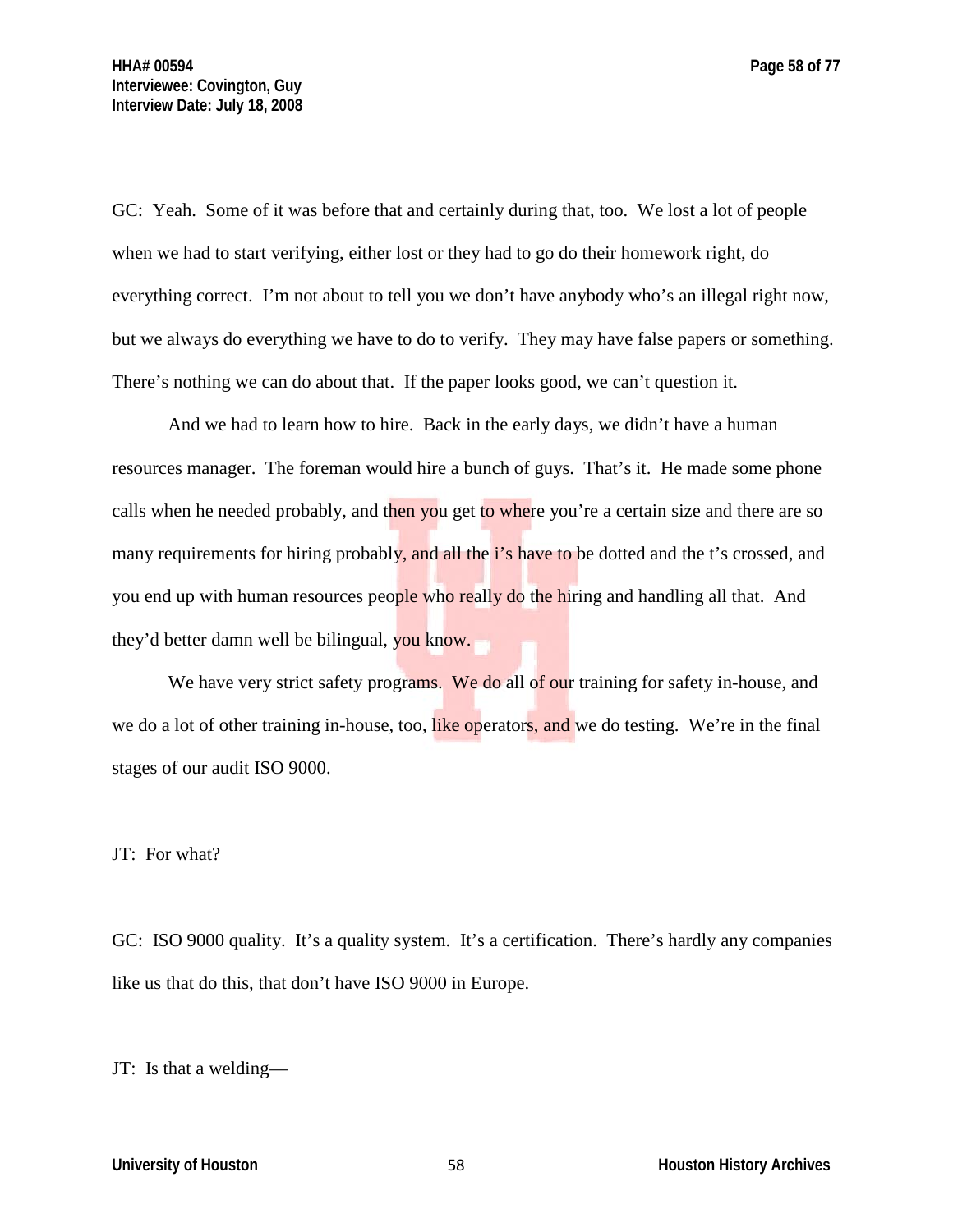GC: No, it's a complete quality system for the whole company. It's a business management system. We tried it originally a few years ago and we had it, but the customers didn't demand it, and it's expensive to do. Just the fact that you've never heard of it shows you how—I'm telling you, in Europe you don't have manufacturing without ISO 9000. Now that we're moving into dealing directly with oil companies on the quarters business and stuff like that, and in Mexico it's very prevalent too, because Mexico has modeled themselves after European companies and after national oil companies, not after United States oil companies. And Exxon, who we think of as just a massive company, you know, compared to the national oil companies, Exxon's this big. They're nothing. And they're out biggest, you know. Compared to an NDC, National Drilling Company of Saudi Arabia or whatever, you know, they're nothing. They're minuscule, you know.

JT: So what is the town that y'all have the shipyard in Mexico?

GC: It's called Progresso, and it's just north of a town called Merída. It's on the coast, and unlike the United States, you have to go north to get to the coast because it's in the Yucatan. The Yucatan sticks back up almost due south of here, and there's a large city called Merída.

JT: It's on the west side of the Yucatan?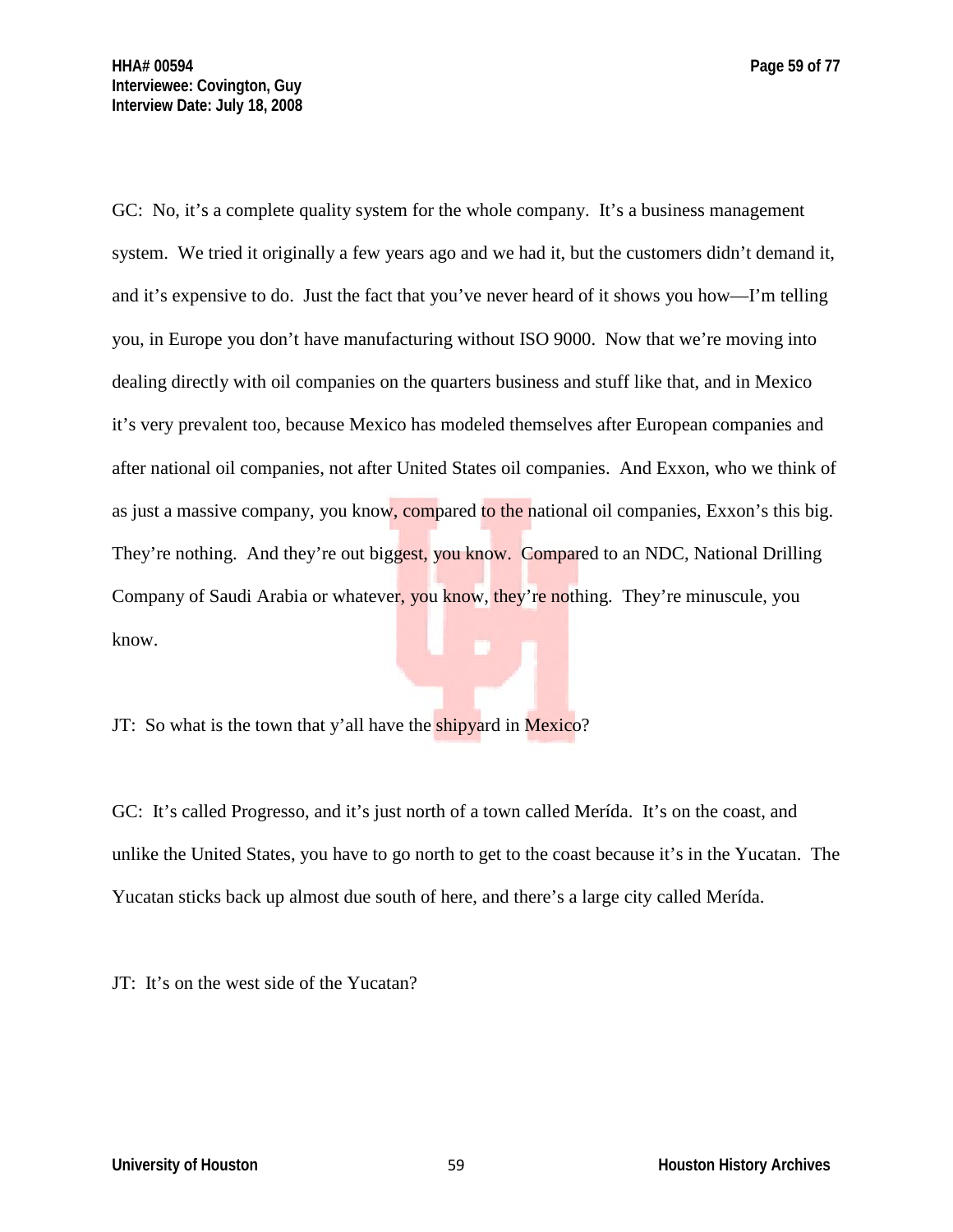GC: No, it's on the very northern tip of it. Cancun's off to the east, and Campeche is down to the west. The big city there is called Merída, M-e-r-í-d-a, and that's in the state of—Mexico's got states just like the United States does, and it's in the *estada de Yucatan*. It's in the Yucatan State. It's a small town, fishing village, nice little place, not quite the water of Cancun, but not bad. I mean, it's real clear, compared to our water here. Holy mackerel! It's beautiful, beautiful.

JT: So when did y'all open a yard there?

GC: We've been down there for a few years, I guess. We haven't done a lot of work, but we really feel like there's a large growth opportunity for our company in Mexico, and there's a lot of U.S. drilling companies in Mexico. They all work for Pemex, but they all have rigs down there, and especially since so many rigs have moved out of the Gulf of Mexico since the storm, storms of 2005, that's really caused a little hit on us now, but we actually own a company in Mexico and we're incorporated in Mexico and we have a local partner who owns a small portion of the company, and he manages that company for us in Mexico. I spend, as sales manager, VP of sales, I go down there about twenty, twenty-five times a year, I guess, something like that.

JT: What type of business is it? Is it refurb?

GC: Yes, refurbishment business, although eventually we'd like to do some new construction down there. Labor's cheap, it's competitive, quite a bit less than here in the States. There's a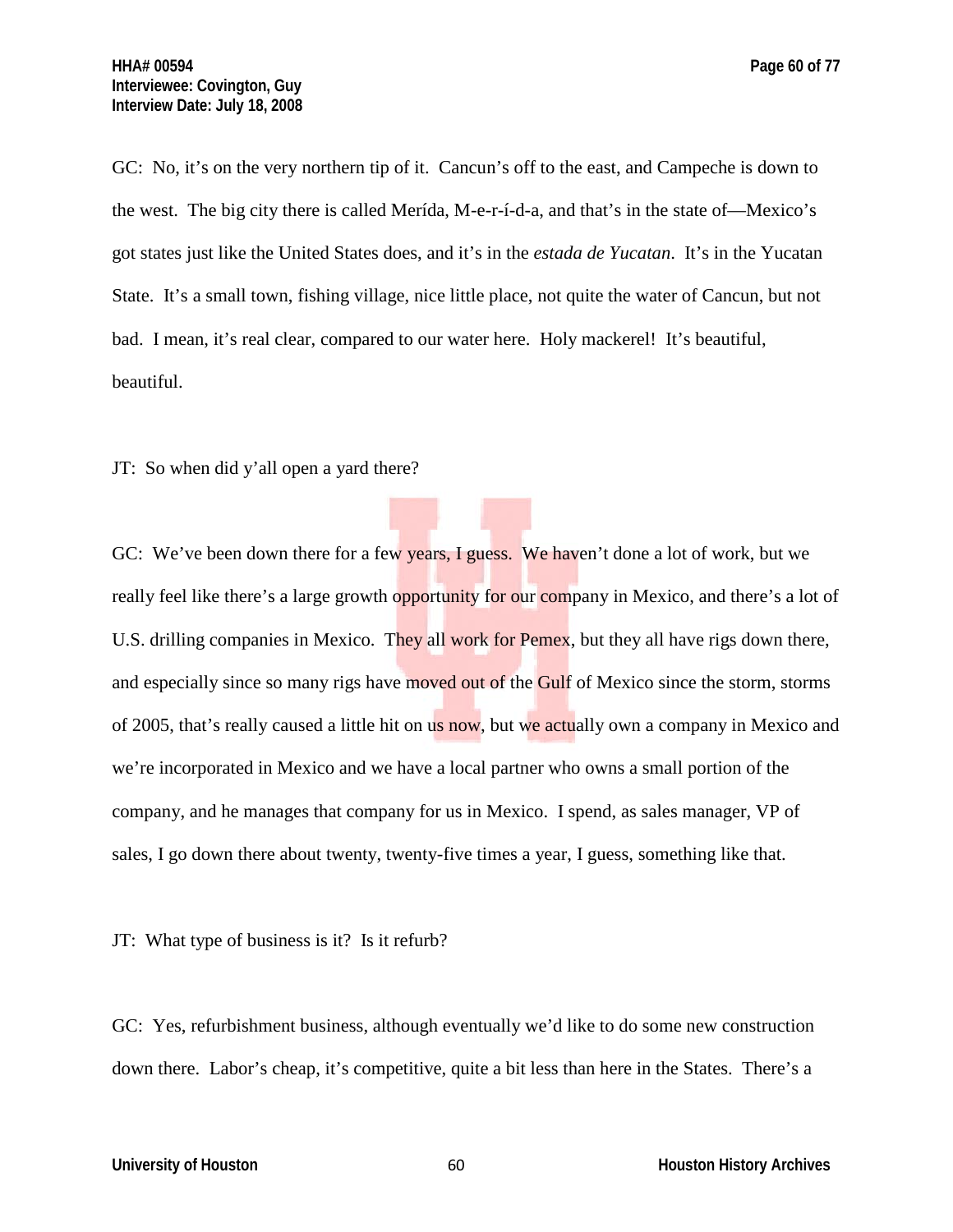big workforce. Yucatan's got real skilled laborers. They do a lot locally to promote their labor force and train probably and everything. Mexico's an emerging nation; they're not a Third World country. They're catching up quick, you know, largely on the coattails of Pemex, the national oil company there.

JT: Are there any other industrial, let's say, marine services type of shipyards or any kind of oilfield-related businesses?

GC: Where we're at?

JT: Yes, where you are.



GC: Not where we are. There are some other yards along the east coast of Mexico, around Tampico area, in Altamira. McDermott's got a yard there and a couple of other probably do.

JT: Do y'all have a channel, like a deep channel to bring—

GC: Yeah, we can bring just about anything in there, and it's open to the Gulf just like we are here.

JT: What made y'all choose that area over where some of the other companies are, like in Tampico?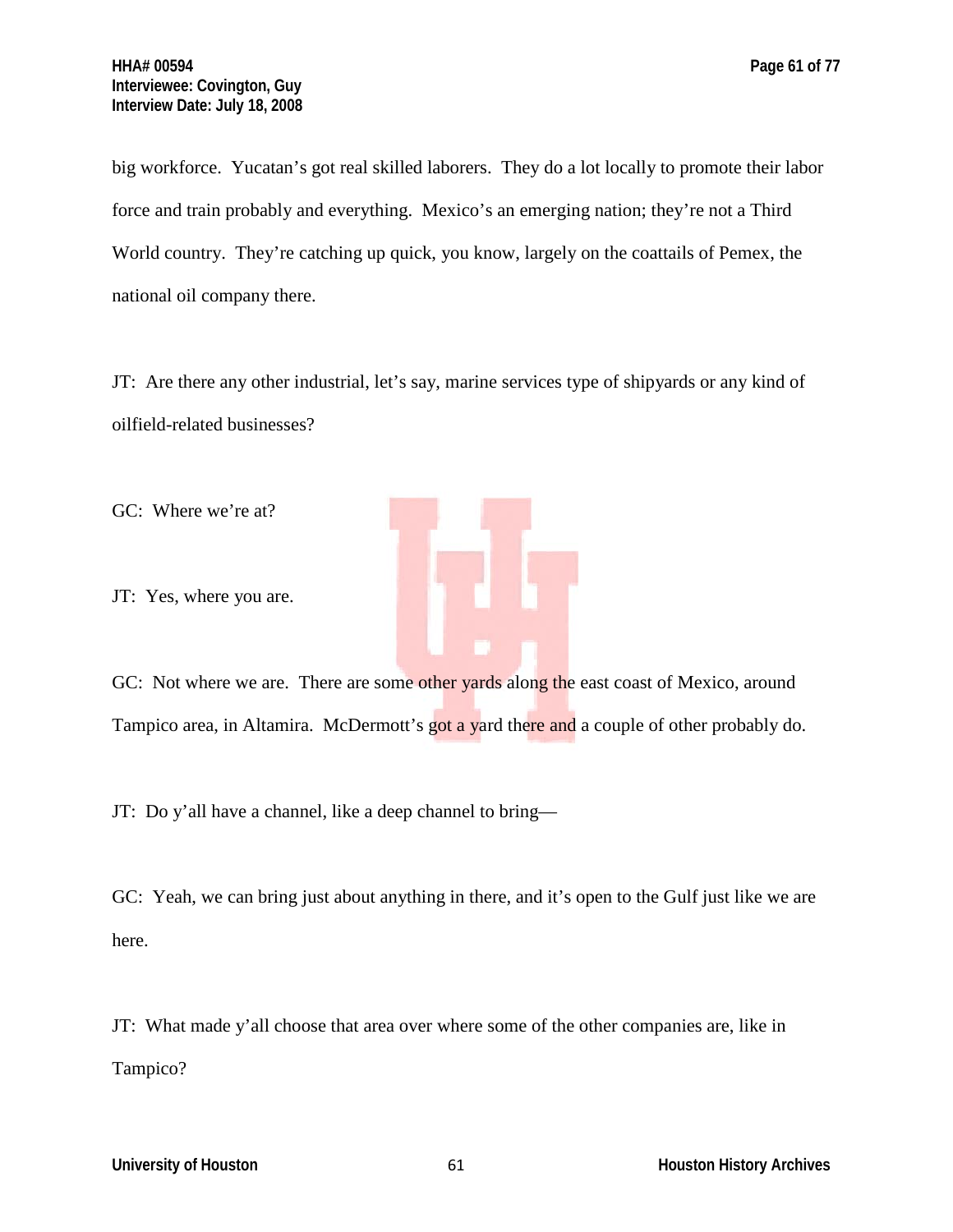GC: Well, we've got some friends at Pemex. Specifically our partners have friends at Pemex, I mean our representatives down there, and we understand that Pemex is moving in that direction, and for the first time we decided we wanted to be there before they got there, so we started looking. We've been dealing with OPPI. I don't know the translation, but it's the national port association of Mexico, or whatever, and they handle all the ports everywhere. They're a federal company, federal organization, and we've been dealing with them. They had a facility that they had some interest in bringing something into. It promotes industry in the area. It's actually a little reclaimed land, believe it or not. It's about five miles long, sticks out into the end of the Gulf about five miles, and there's a cruise ship that comes in there, and some cargo containers. It's a beautiful little spot, and it's a small yard. It's about ten acres, I think, four hectares or something.

JT: So when you say that y'all felt that Pemex was moving in that direction, you mean as far as offshore leases?

GC: Physically, yes.

JT: Leases?

GC: Leases. They're going to be moving towards the Yucatan, yes, and that's what we had heard. There's certainly been evidence to support that. They're moving from the Canterel field,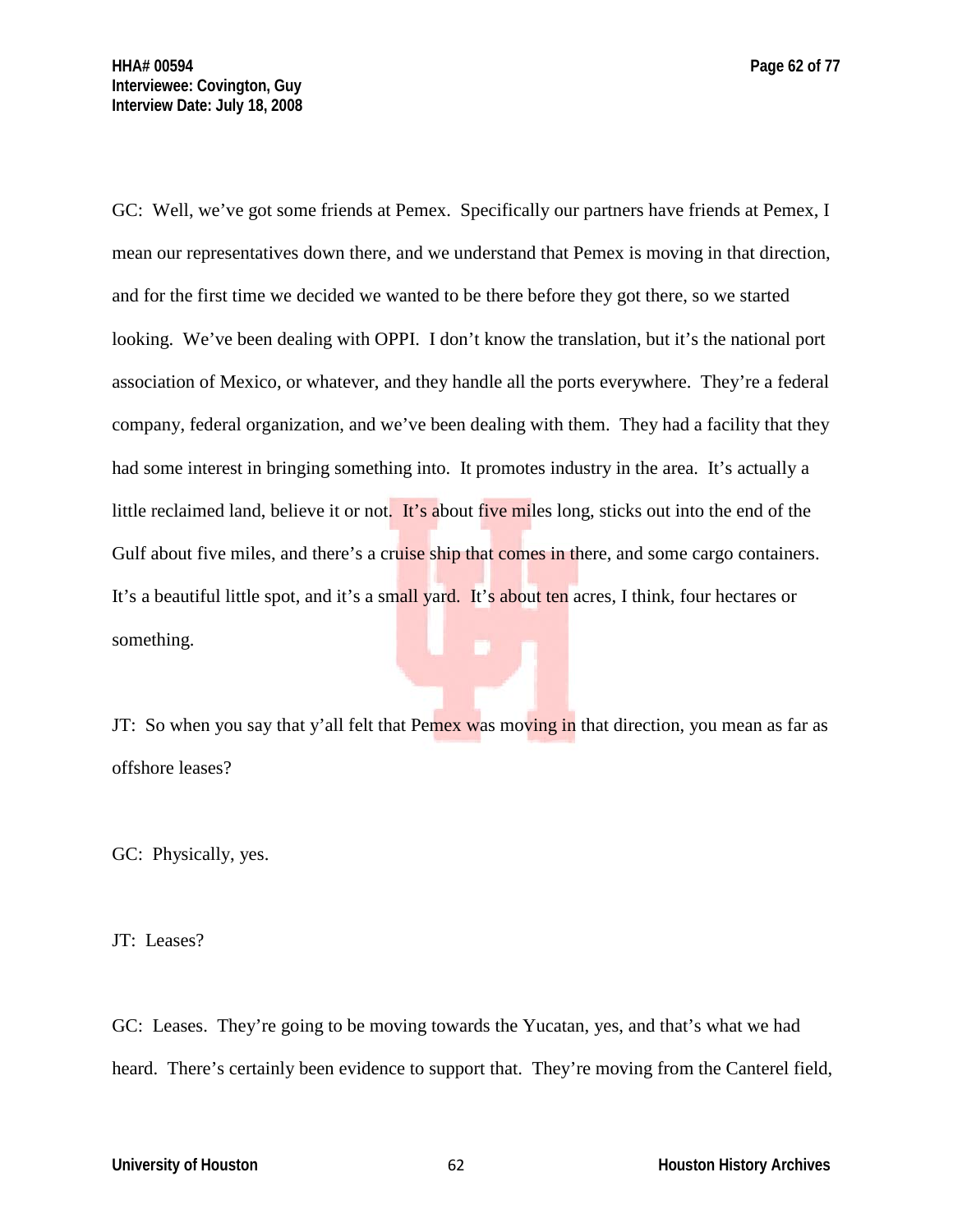where they're at now, east. When they do that, they're going to need the support structure of shipyards and everything else. And meanwhile, we're a lot closer for the customers that are

there. The city of Campeche, where most all the drilling companies are, is called Ciudad del Carmen, and it's in the state of Campeche, and everybody's got an office there—Nobel Drilling, Pride, ENSCO. Everybody's got an office there. But there's really no place to do any work there.

JT: Not yet.

GC: There's not any place there. It's shallow water, it's dirty, it's not like Progresso, where we're at. So we feel like we can attract rigs over to Progresso via a one-day tow instead of a week tow to go back to the Gulf. A lot of them come back to the U.S. to do this repair, and we're going to—we feel like we can do a lot of that there.

JT: That's great.

GC: Yeah, it's neat stuff. It's a great place to work, too. Beautiful place.

JT: Let me ask you this last question. I'll flip the tape. It'll flip on its own.

I've got a list here of about twelve shipyards from the Triangle that I don't know a whole lot about where they are today. If you can just briefly tell me what you know about them currently.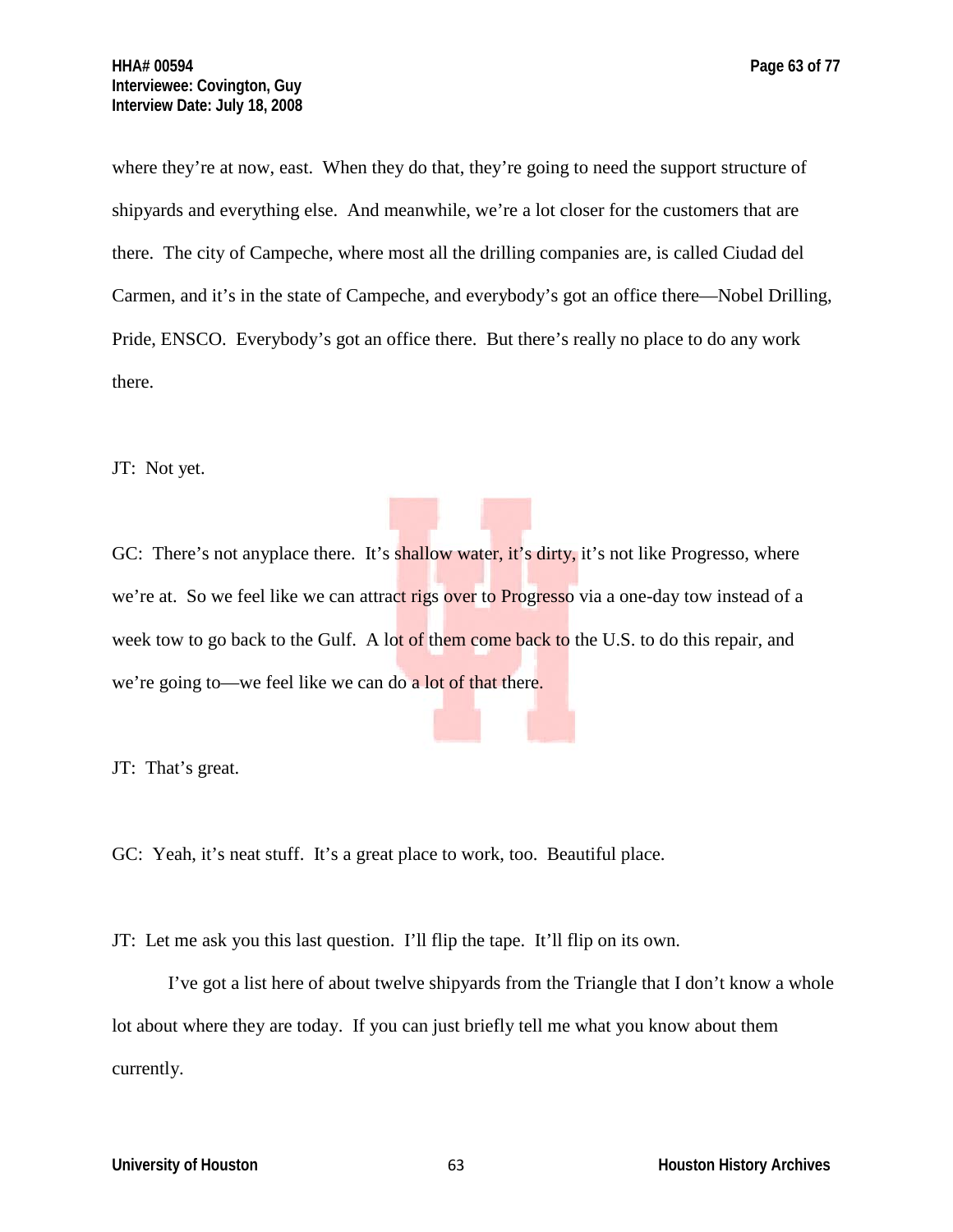GC: Okay. Sure.

JT: And that'll be it. And maybe anything about where they're located on the channel. Sneed shipyard.

GC: I don't think they exist anymore.

- JT: Was that in Orange?
- GC: It was in Bridge City.

# **Tape 2, Side 2**

GC: Last I heard, they had converted to a rail car yard, and I don't think they're there anymore at all now. They're certainly not doing any shipbuilding.

JT: M&M Industrial Services.

GC: They're around, aren't they, but they don't really have a facility to speak of.

JT: Real small?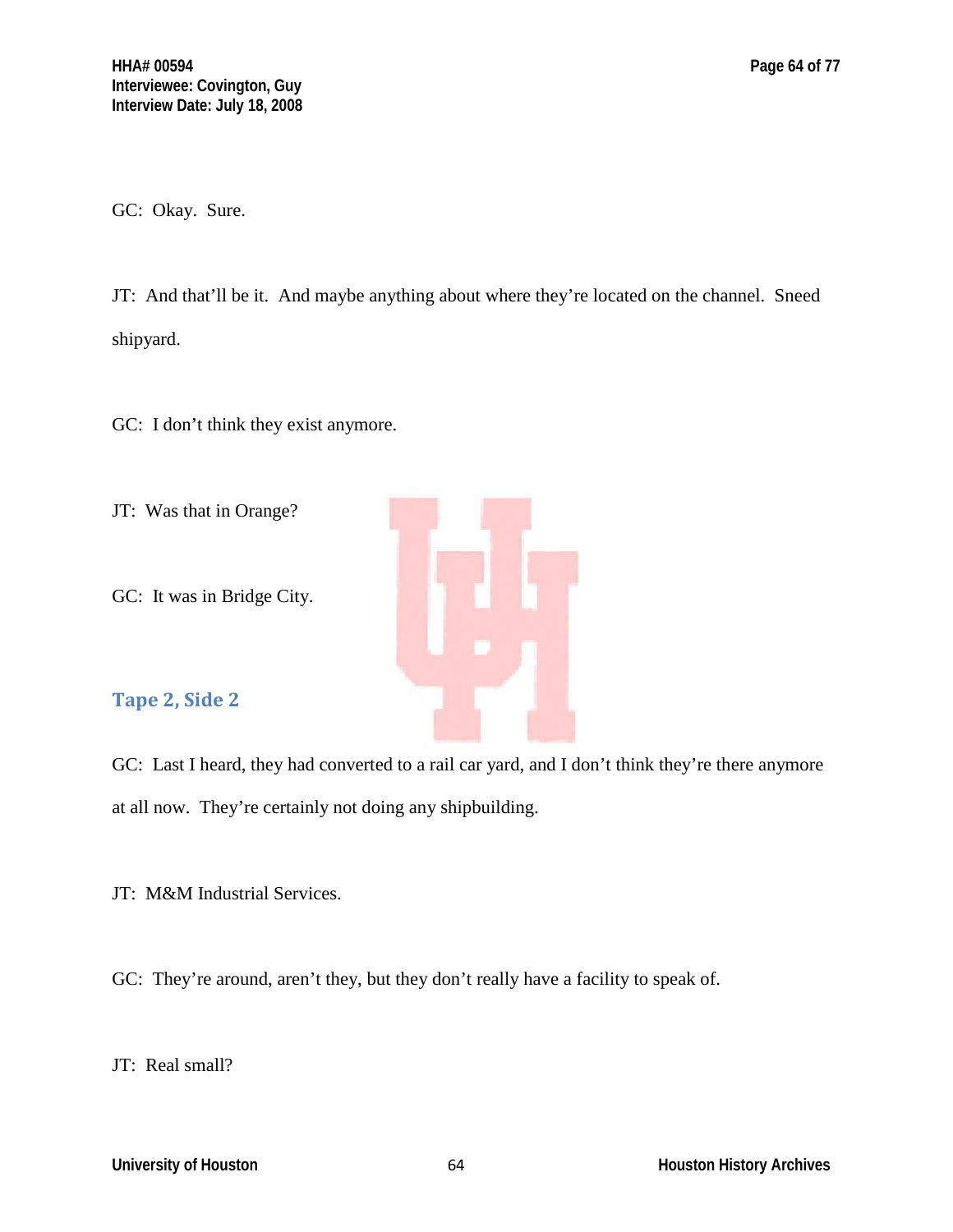GC: Yeah.

JT: R.L. Eldridge Construction.

GC: That's a guy named Gabby Eldridge, and he's now leasing out his property to R&R Marine. You may have R&R Marine on there.

JT: R&R Marine.

GC: They lease Gabby's property, and they've done a lot of rig repair, a pretty good-size outfit. They've done a lot of work specifically for ENSCO, which used to be a TDI-only customer, but they're owned by different probably.

JT: Neches Gulf Marine.

GC: We actually lease that property now, Neches Gulf Marine.

JT: Do you have any work there?

GC: Yeah, we do. We've got a couple rigs in there.

JT: Where are they at?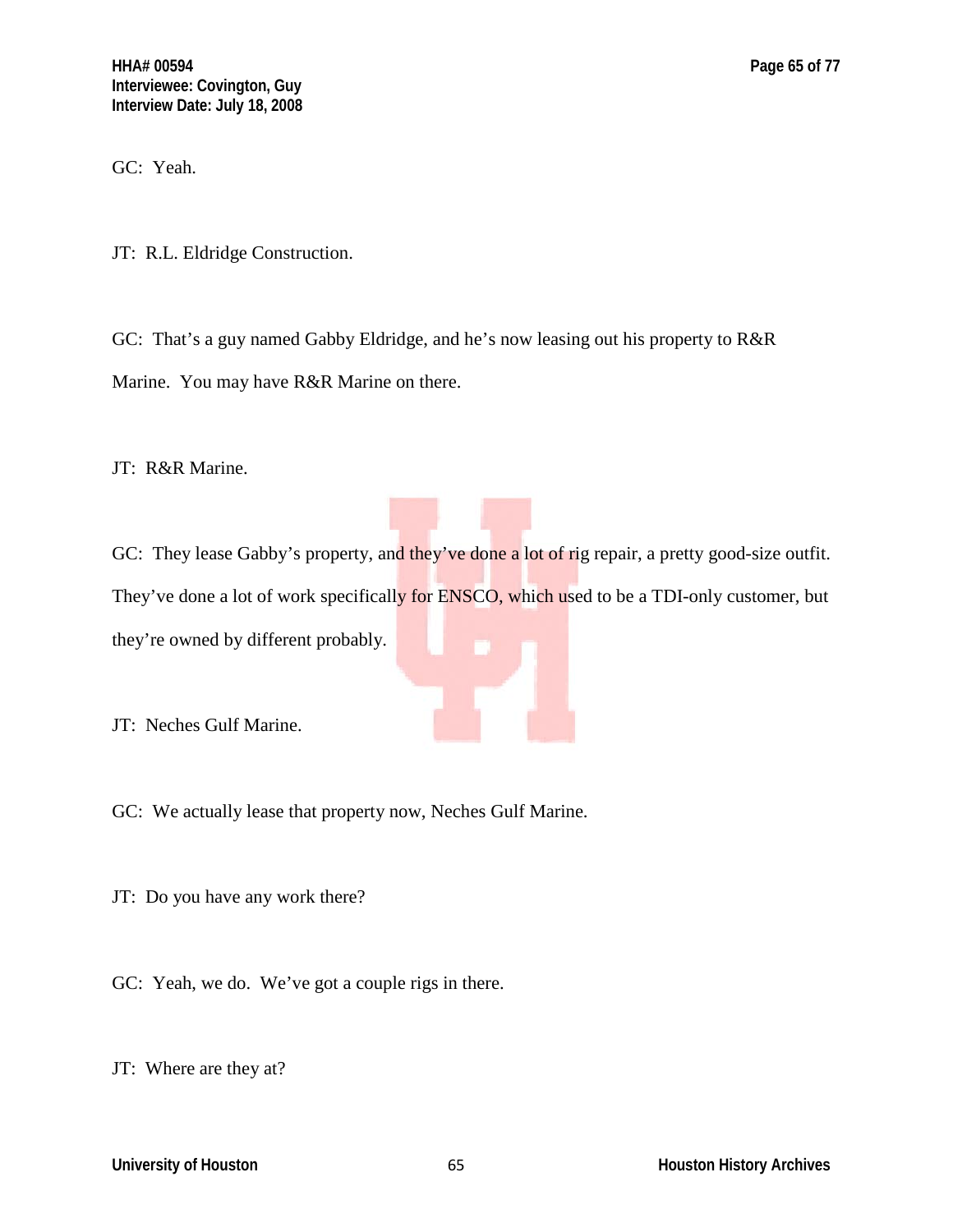GC: It's in Sabine Pass.

JT: Sabine Pass is here?

GC: It's down there. Actually, it's more up—right here. Right here.

JT: So Beacon has—you guys have a couple of spots now.

GC: Yeah. We've got Sabine Pass. There's an insert here. What's that number 11, do you know? Can you see that?

JT: Sabine Offshore Main Dock is 12.

GC: Okay. Neches Gulf, then, is a little bit further south. Could be 8 or something like that, 8 or 9.

JT: Nine is Grasso Dock.

GC: Grasso, G-r-a-s-s-o, yes. They don't exist anymore. What's 8?

JT: Eight is B.J. Titan.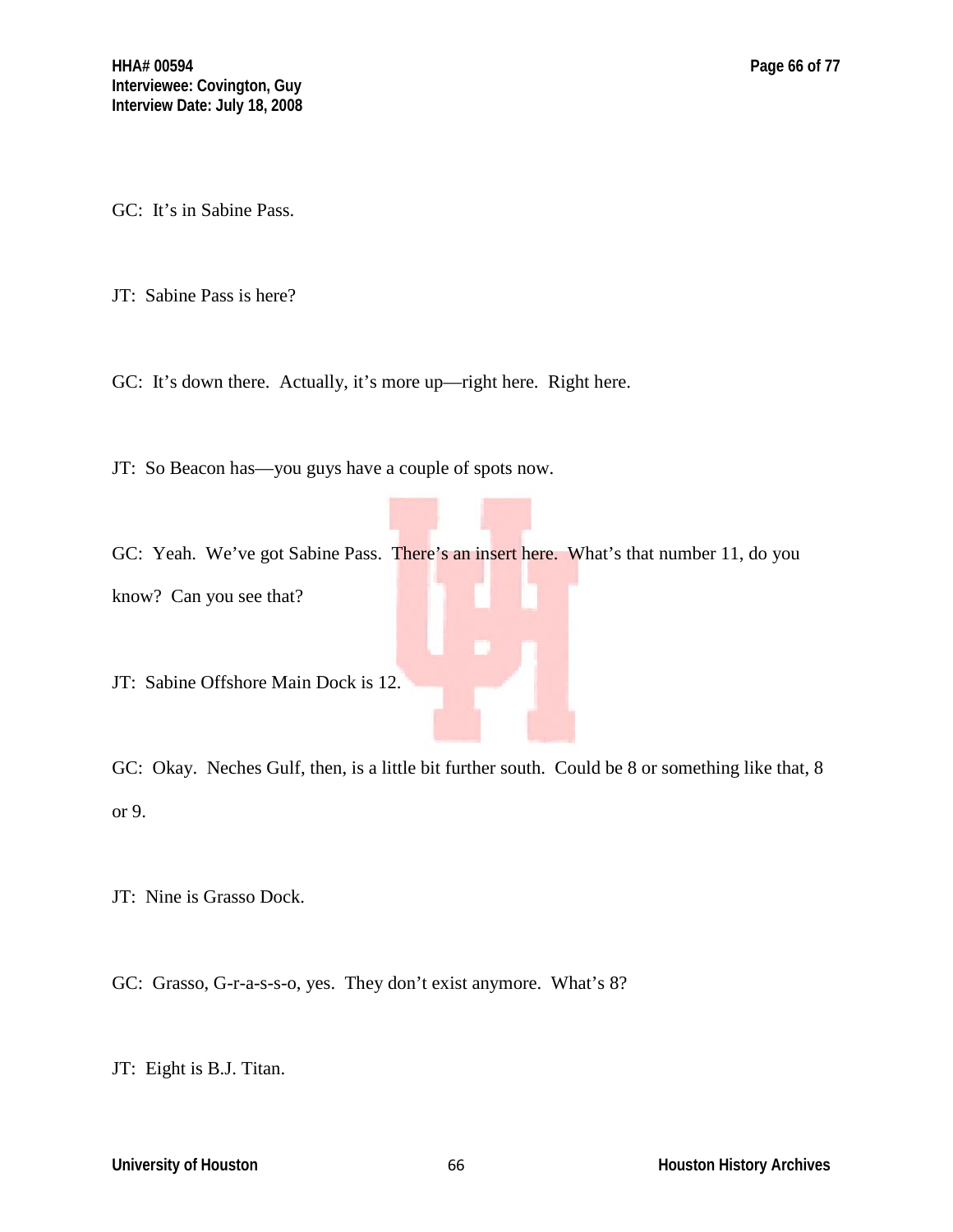GC: It probably was 9. That's Neches Gulf Marina. I think that's probably it.

JT: So y'all are here.

GC: Yeah. That's where we do our rig repair. We do fabrication and everything else in Orange.

JT: Up here.

GC: Yeah.

JT: Is it on Harbor Island?

GC: Yeah, now.

JT: Which would be Beacon Island.

GC: Right. Beacon Island. There you go.

JT: Bloodsworth. Are they still—

GC: Bloodsworth's in Houston. Well, there was a Robert Bloodworth.

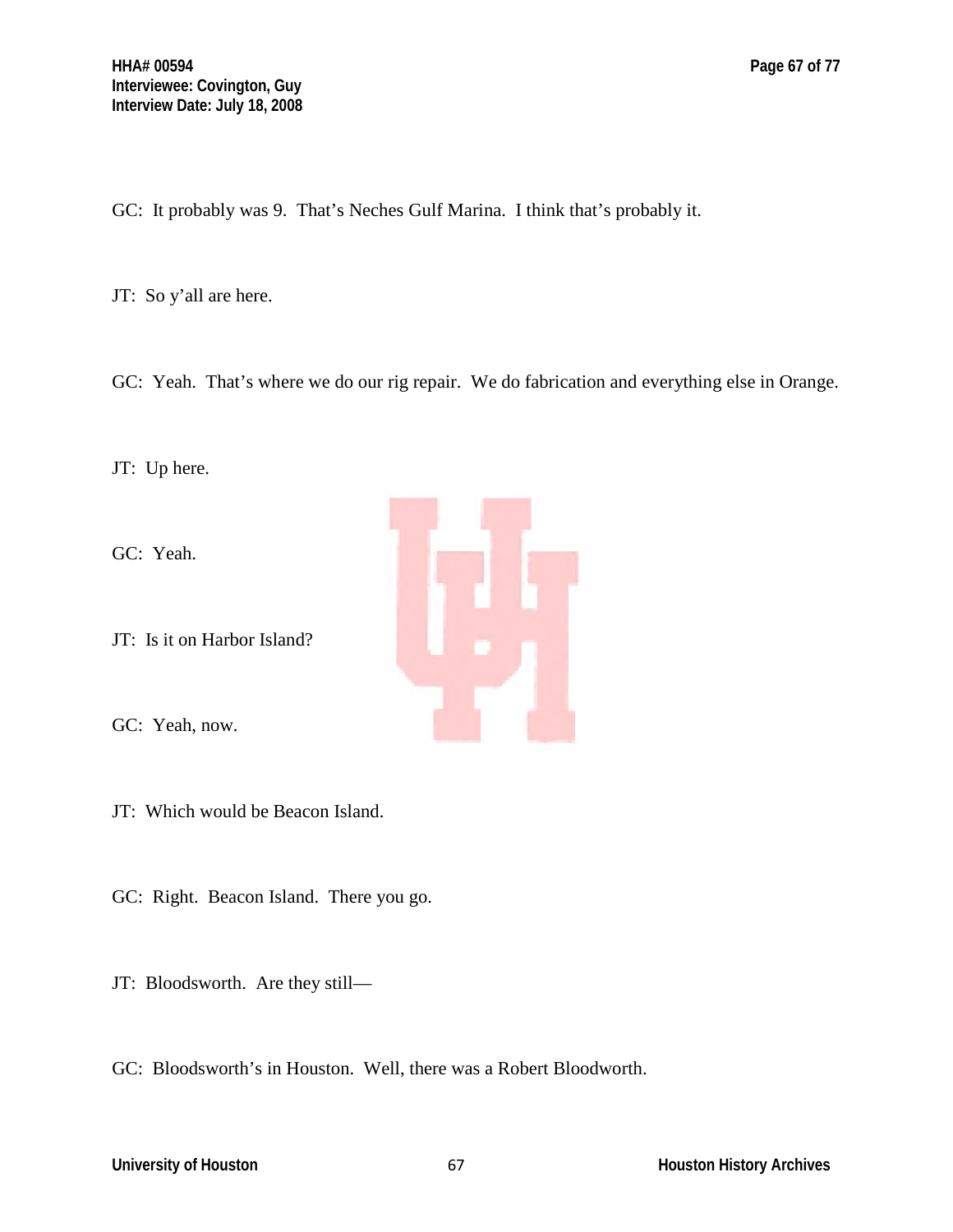JT: Like a son or—

GC: Yeah, a cousin, I think he was. There was a Robert Bloodworth over—somewhere in Port Arthur, over by Burton Shipyard, but I don't know if he's still there or not.

JT: What about Rowan? I don't know a whole lot about them, another big company. Are they in the actual fabricating business?

GC: Yeah. Well, Rowan themselves, they do it under the name of LeTourneau. They bought LeTourneau back in the nineties or something, and LeTourneau was a shipyard. Before that, they were called Marathon-LeTourneau. They were owned by Marathon Oil. But they bought out LeTourneau, who is one of the biggest rig builders in the world, ever, probably the biggest.

JT: They're in Longview, right?

GC: They are in Longview. They also had a place in Mississippi, and they also had the yard in Brownsville, which is now AMFELS, at one time. Their main fabrication yard for rigs, though, was in Mississippi—in where, Mississippi?

# JT: Vicksburg.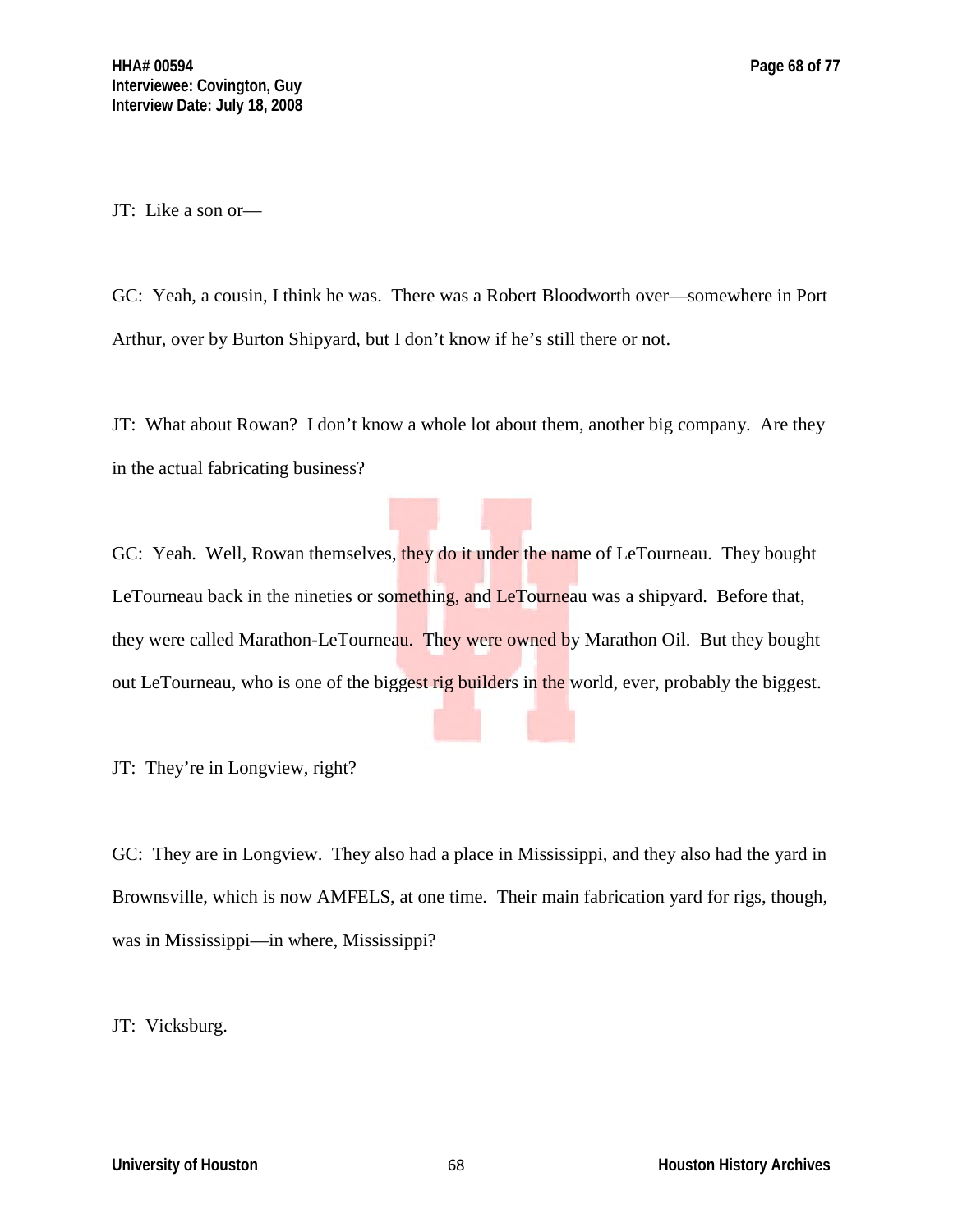GC: Vicksburg, yeah.

JT: So Rowan bought them out and Rowan is still building?

GC: Yeah, for right now. I understand that they may be spinning LeTourneau off or something, and they've also got a yard in Sabine Pass.

JT: What are they doing there?

GC: They do their own leg-up and rig-up for their own rigs, for Rowan rigs.

JT: So they bring the jack-ups in. Maybe they're not completed.

GC: Right. They have the same problem in Vicksburg as Levingston had, in that they've got a bridge they've got to go under.

JT: Vertical limitations.

GC: Yeah, vertical, height restrictions. So they bring the rigs down to Sabine Pass and do the final leg up there.

JT: That's the only thing that they have?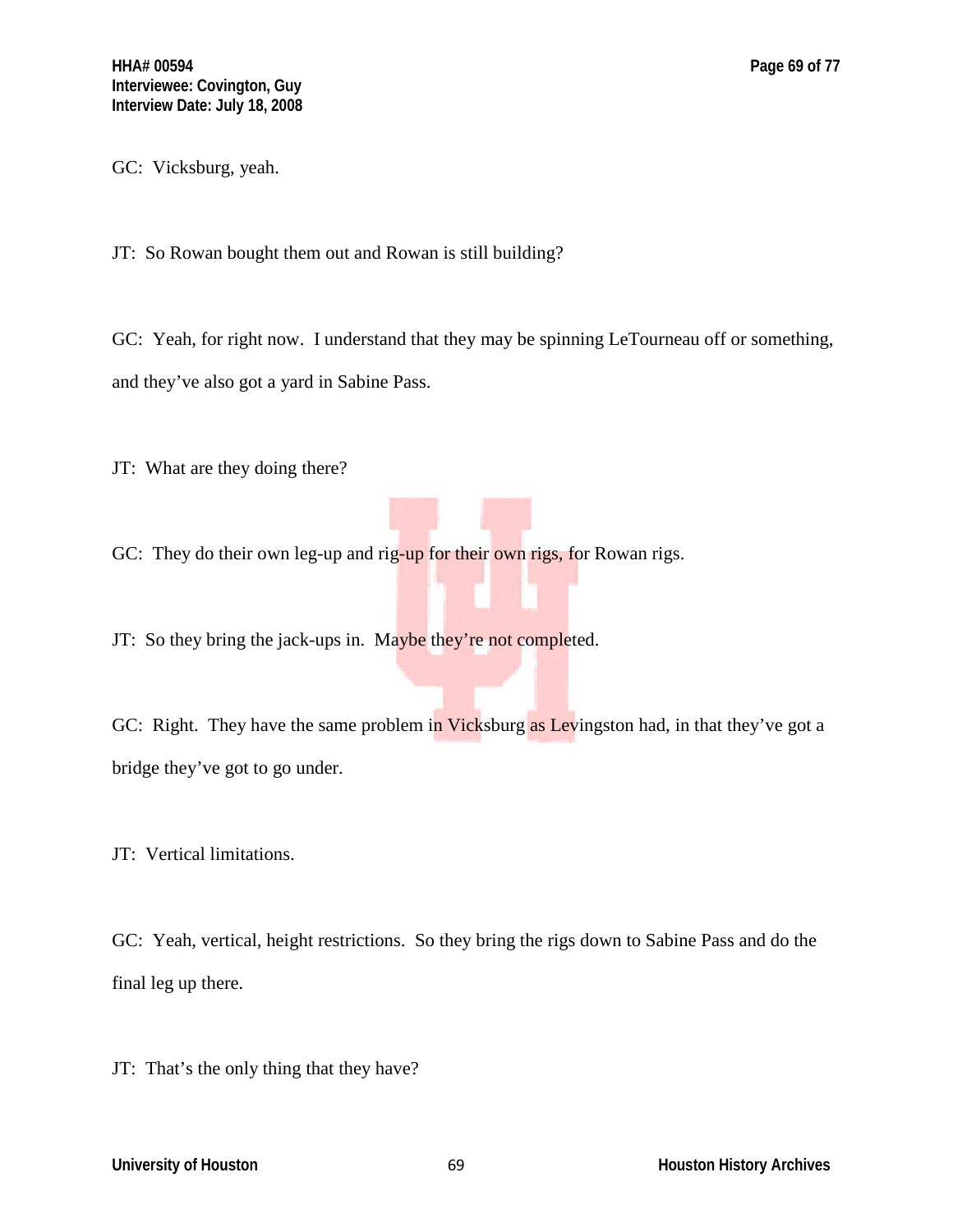GC: Yeah. We've actually leased part of that property and done some rig work there, though.

JT: I've had some difficulties contacting probably from LeTourneau. I had a guy who was like the perfect guy to talk to, and he spun me off to one of the VPs, and I've never been able to get in touch with him. Do you have any contacts over there?

GC: Who was the guy you had? Do you know?

JT: If you said the name, I might remember it. Cupsid was the VP, whose office I was trying to get a hold of.

GC: He's a good guy. George. He's up in Longview. Or he may be in Vicksburg.

JT: I could never get somebody's attention over there. One of the things is in this project is we hate to leave LeTourneau out since they've built so many jack-up rigs for the industry. I was just wondering if you might have anybody—

GC: Let me see what I can find. Hold on one second.

JT: Just a few more. Signal, a big company that kind of came out of nowhere and has three or four yards.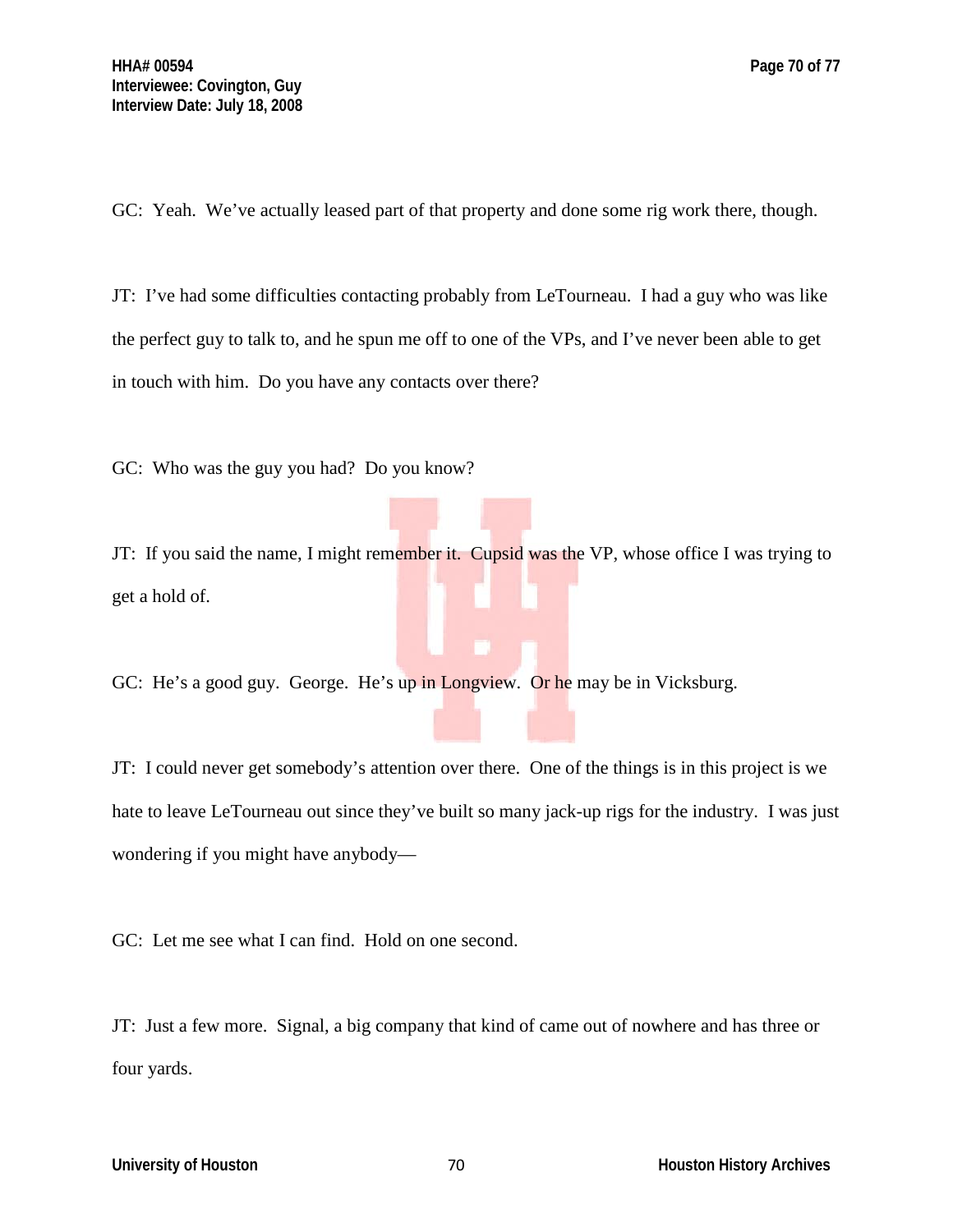GC: They didn't really come out of nowhere. They sprang out of the ashes of Friede & Goldman. Friede & Goldman went under, filed Chapter 11.

JT: When was this?

GC: '99, 2000, somewhere in there. Some of the vendors, I think, that they owed money, got together and—this is what I heard—got together and formed this company, Signal. A good guy to talk to is John Haley, but I don't know how to find him. I think he lives in Austin now. But he's a great guy to talk to. Real nice guy. It's H-a-l-e-y, just one L. Anyway, he worked for us at TDI at first, then he stayed with Signal.

JT: They've taken over a bunch of land, right?

GC: Yeah. They don't really have a whole lot of assets, but yeah.

JT: Are they doing anything new, any new construction?

GC: Well, yeah, they have been building—they're doing a lot of subcontract work for Northrop-Grumman, which used to be Ingels, and they've built some other new stuff. I don't know what all they do. In some ways they're competitors of ours, but in other ways they're—I really don't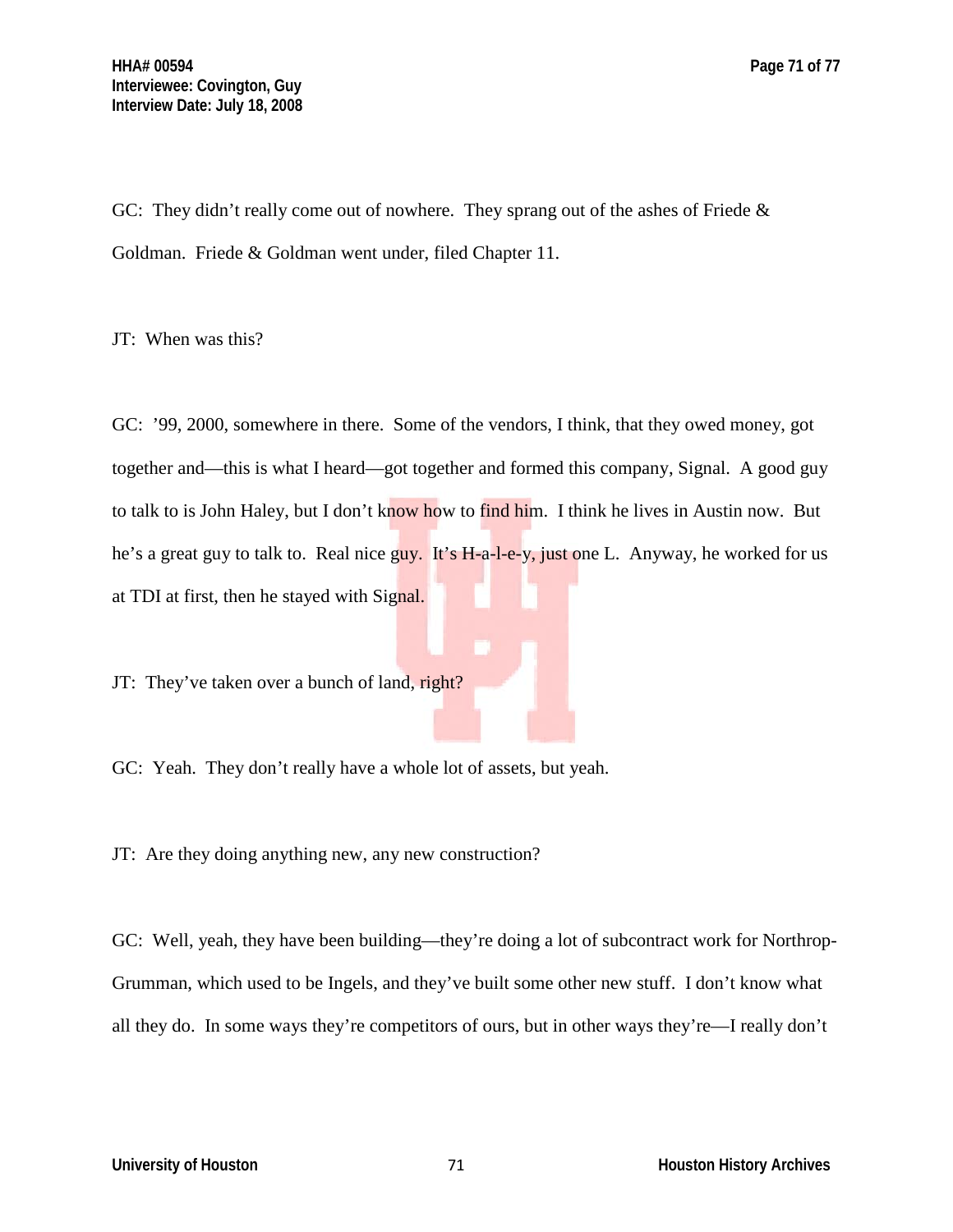know what to make of them. I don't know. They're right next door and I still don't know what the hell they're doing.

JT: Conrad Parker has moved in there recently, over the last five years, to do some new construction. Do you know anything about them?

GC: They build like these Corps of Engineers boats and stuff like that, pretty small stuff, but they do a good business.

JT: They took over the old Orange Shipbuilding.

GC: Orange Shipbuilding, yes. That was Clary's place before. Clary came from Levingston as well.

JT: Who's that?

GC: The old man, Clary, came from Levingston.

JT: What about Chicago Bridge & Iron?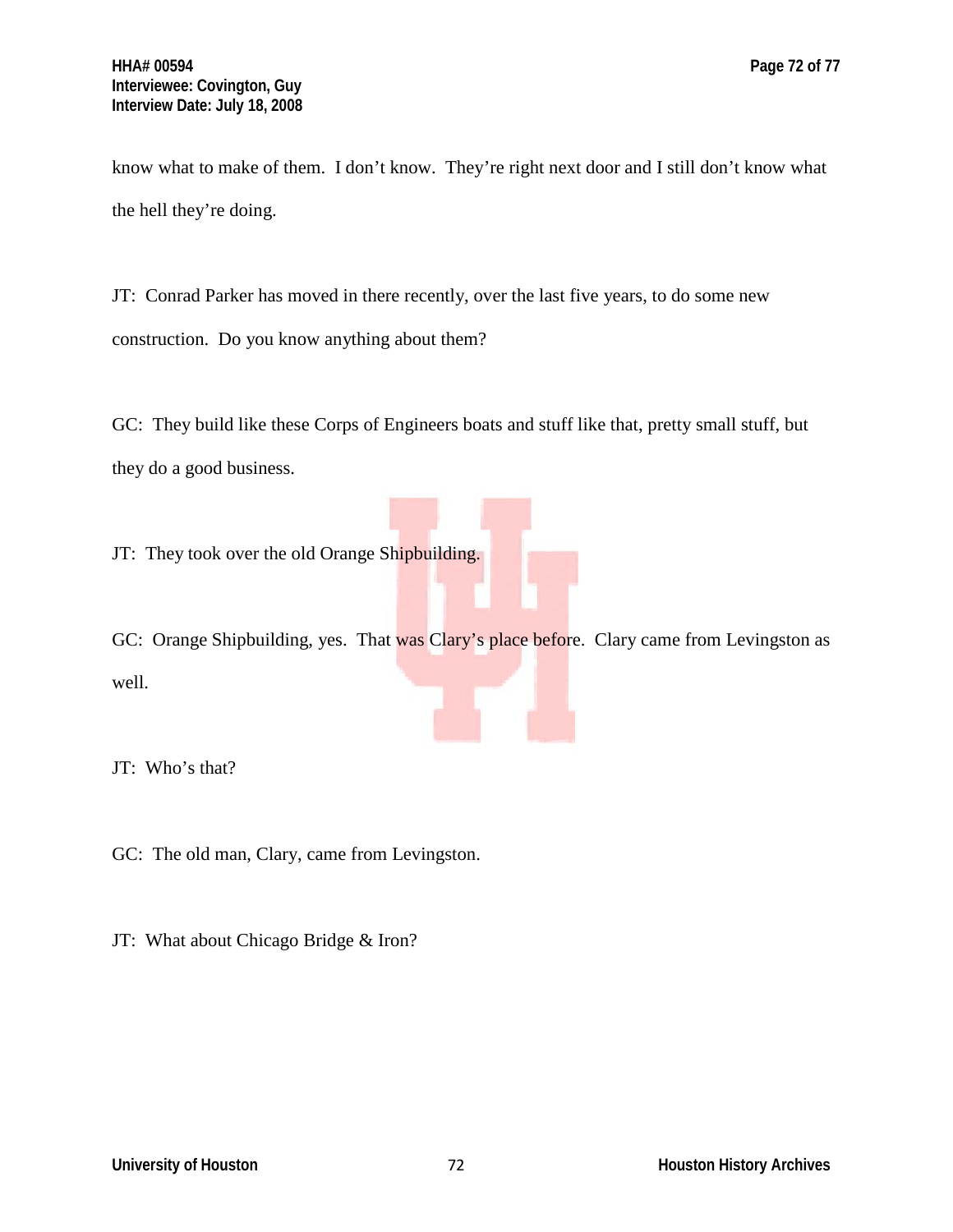GC: They don't exist anymore. That was American Bridge, which is where Signal is now. CB&I was always American Bridge, not CB&I, but it was a division of U.S. Steel, just like CB&I was.

JT: Gotcha. Okay. LeTourneau. Are they assembling legs down there also or is that just a Rowan equivalent, Rowan subsidiary?

GC: That's a Rowan subsidiary and that's it, yeah.

JT: Gulf Copper.



JT: There's a bunch of rigs down there.

GC: Yeah. They don't have a whole lot of work on them, but they—

JT: Is it just refurb, like small stuff?

GC: Yes, same stuff. They've been pretty successful. We actually had a joint venture company with them for a while, called Beacon Gulf Copper. We put those sons of bitches in this business.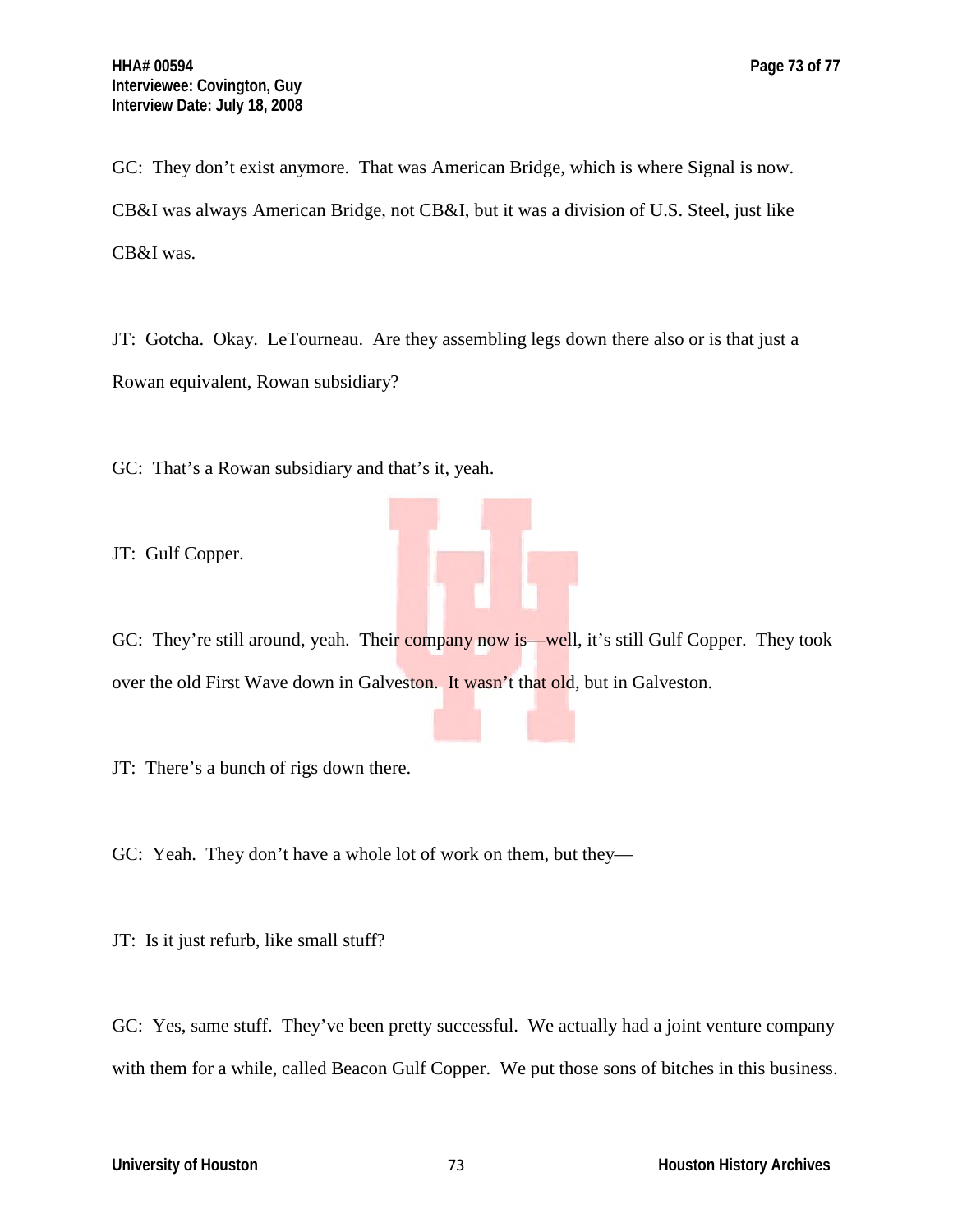But that was when the company was owned by Morris Albright, Gulf Copper, and really I like the new owner better, if you want to know the truth. We consider ourselves good friends with him. Steve Hale. You'll either find him in Port Arthur or Galveston. Usually in Galveston, I think. But real, real nice guy, and he won't mind talking to you if you want to.

JT: Steve Hale at Gulf Copper.

GC: I've probably got a number for him too. Steve Hale.

JT: So who is at Galveston now? Is it Gulf Copper and is there another one?

GC: No, it's just Gulf Copper. I don't have his number.

JT: United Marine Enterprise.

GC: That's A.B. Bernard, is the man. I think they're out of business now.

JT: Crump.

GC: Crumpler. They're right next door to our yard in Orange. They're a little bitty outfit. They do shrimp boats and stuff like that.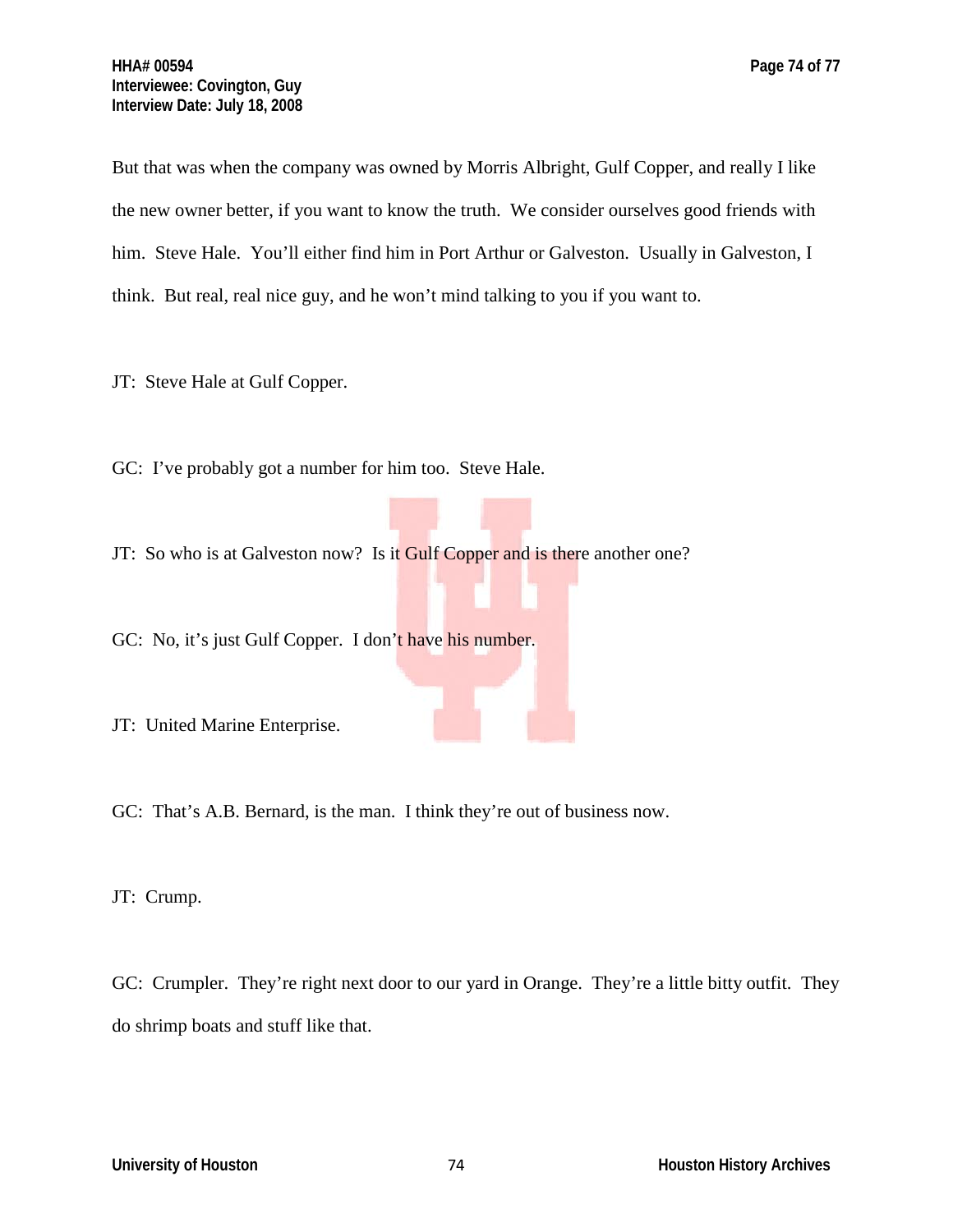JT: Is there anybody else that I missed, other than Beacon?

GC: Nobody I can think of, Jason. I don't know. That's an awful big sample there you got.

JT: That's a big list. If you look at some of the other regions, like even Corpus Christi or—

GC: Yeah, there's like two or three. Jay Bloodworth. Is Jay Bloodworth even there anymore?



GC: I think the old man's dead. I think Jay's gone. But the Bloodworths were another family that were big in shipbuilding. I went to work for Bloodworth Bond in Houston when I first moved to Houston. I went down, took a test for a welder, and went to work there and started that night.

JT: And he was on the ship channel.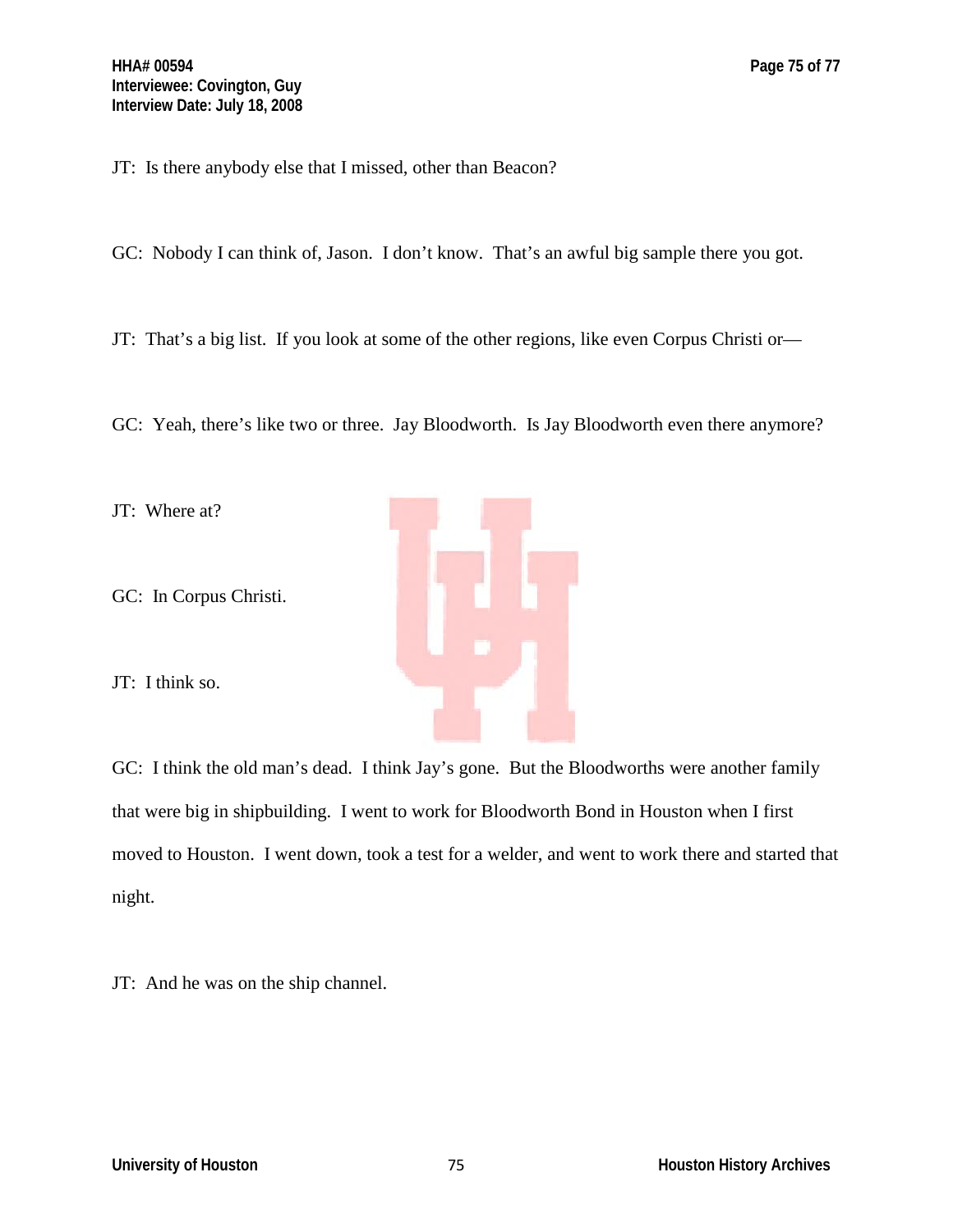JT: And you guys are right now in the market for, like you said, assembling pieces for the jacket lets, for the jack-up rigs.

GC: Yeah, we do that; we do fabrication; we do rig repair. A core part of our business that they chose to go into, too, is quarters.



GC: The houses to put on rigs, and we also rig those for offshore platforms, which is a little bit different side of the business, because that's direct with the majors, with Shell and Exxon. But that was always one of our specialties, or we always liked that business, although we had never chosen to treat it as a separate market, and we do that now.

JT: You've answered a lot of questions that I had, and I really appreciate your time.